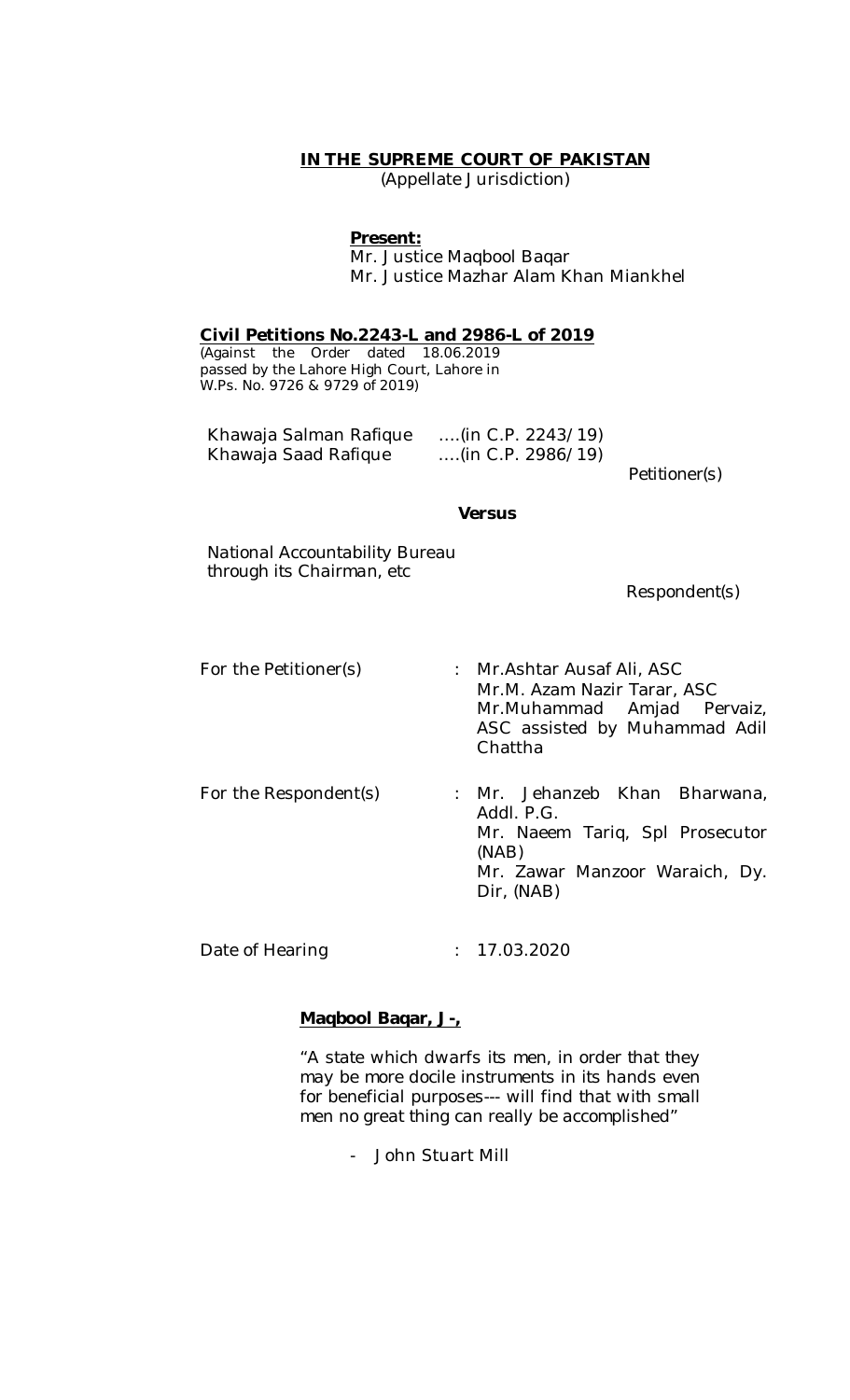The prosecution case, as set out in the Reference, is that it was in pursuance of various complaints received from "Members of Public at Large" that an investigation was authorized by the Competent Authority on 6.11.2018.

2. It is alleged that the petitioners, Khawaja Saad Rafique and Khawaja Salman Rafique, the accused Nos. 2 and 3, in connivance with accused No.1, 4 and 5, namely Nadeem Zia Pirzada, Umar Zia and Farhan Ali, and Qaiser Amin Butt (**"QAB"**), the accused turned approver, launched a housing scheme through a private limited company, namely Paragon City Private Limited, (the Company), by the name of Paragon City, and started collecting money towards booking of plots therein. It is further alleged that though, through letters dated 10.09.2014 and 04.09.2016, Lahore Development Authority (**"LDA"**), had informed its Town Planning department, the Revenue department Punjab, and the various utility companies/agencies, that the scheme/ project has been launched without any approval from LDA, and had requested its Director Planning to take action against the ongoing development work in the scheme, and had also requested the Revenue department to impose a ban on issuance of "Fard-e-Malkiat",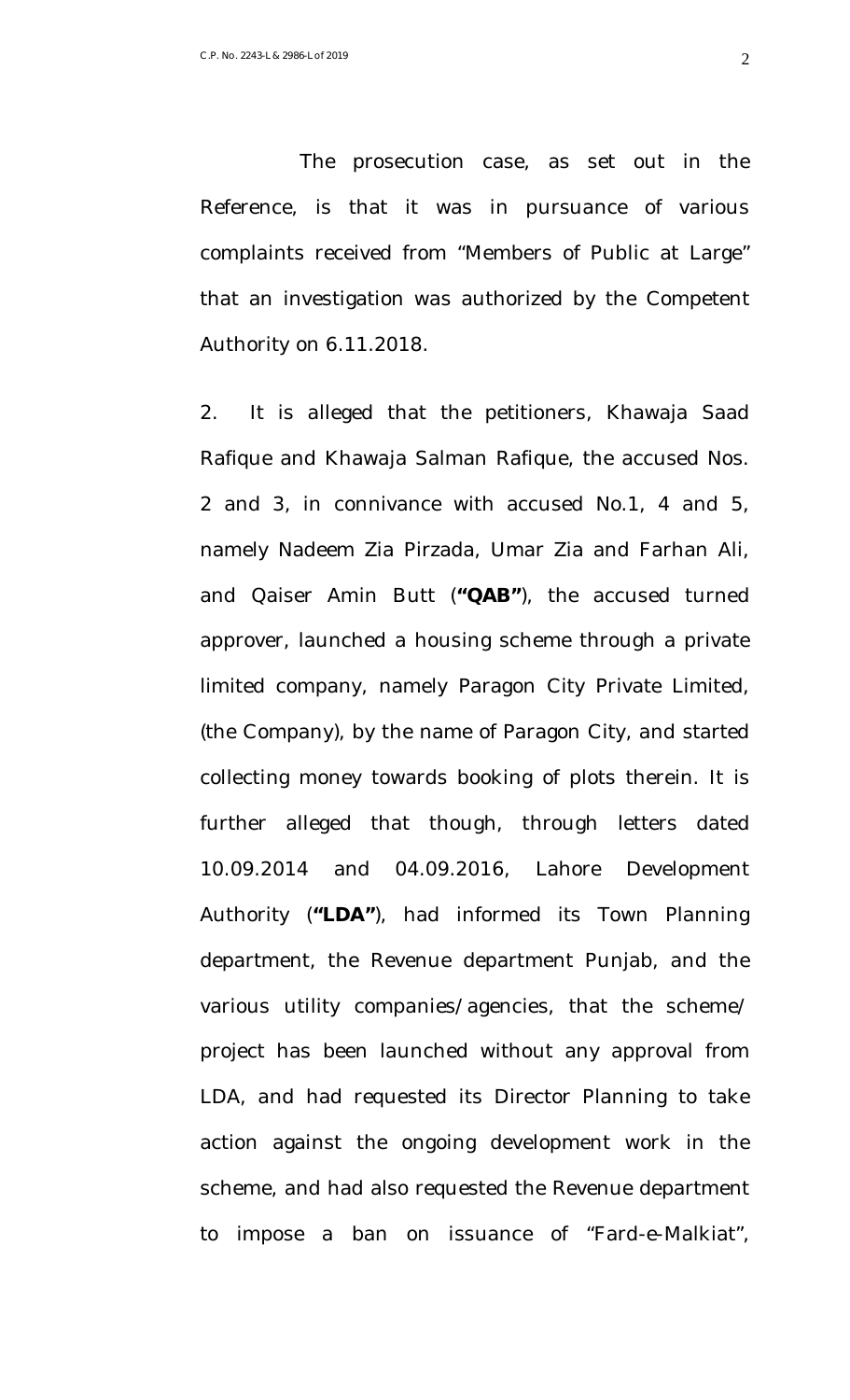pertaining to the scheme, however, the accused continued with the project and the booking/sale of plots therein.

3. It is stated that Paragon City, spread over an area of 7002 Kanals of land, was approved by TMA Aziz Bhatti Town, Lahore on 18.01.2005, but the said approval was obtained by the accused on the basis of forged documents, as the accused, at the relevant time owned only 1085 Kanals of land.

4. It is further alleged that the paragon City illegally possessed State/Shaamalat lands comprising a total of 39 Kanal and 13 Marlas in different Mauzas of Tehsil Cantt, Lahore, converted the said lands into residential plots; and sold the same.

5. It is also alleged that the Petitioner Khawaja Saad Rafique, in connivance with Nadeem Zia Pirzada, the accused No.1, illegally occupied 31 Kanals and 80 Kanals of lands owned by some Shahid Butt and Haji Rafique, respectively, converted the said two parcels of land into plots, and sold the said plots as part of Paragon City.

6. It is further alleged that the petitioners acquired 40 Kanals of land in Paragon City in exchange for land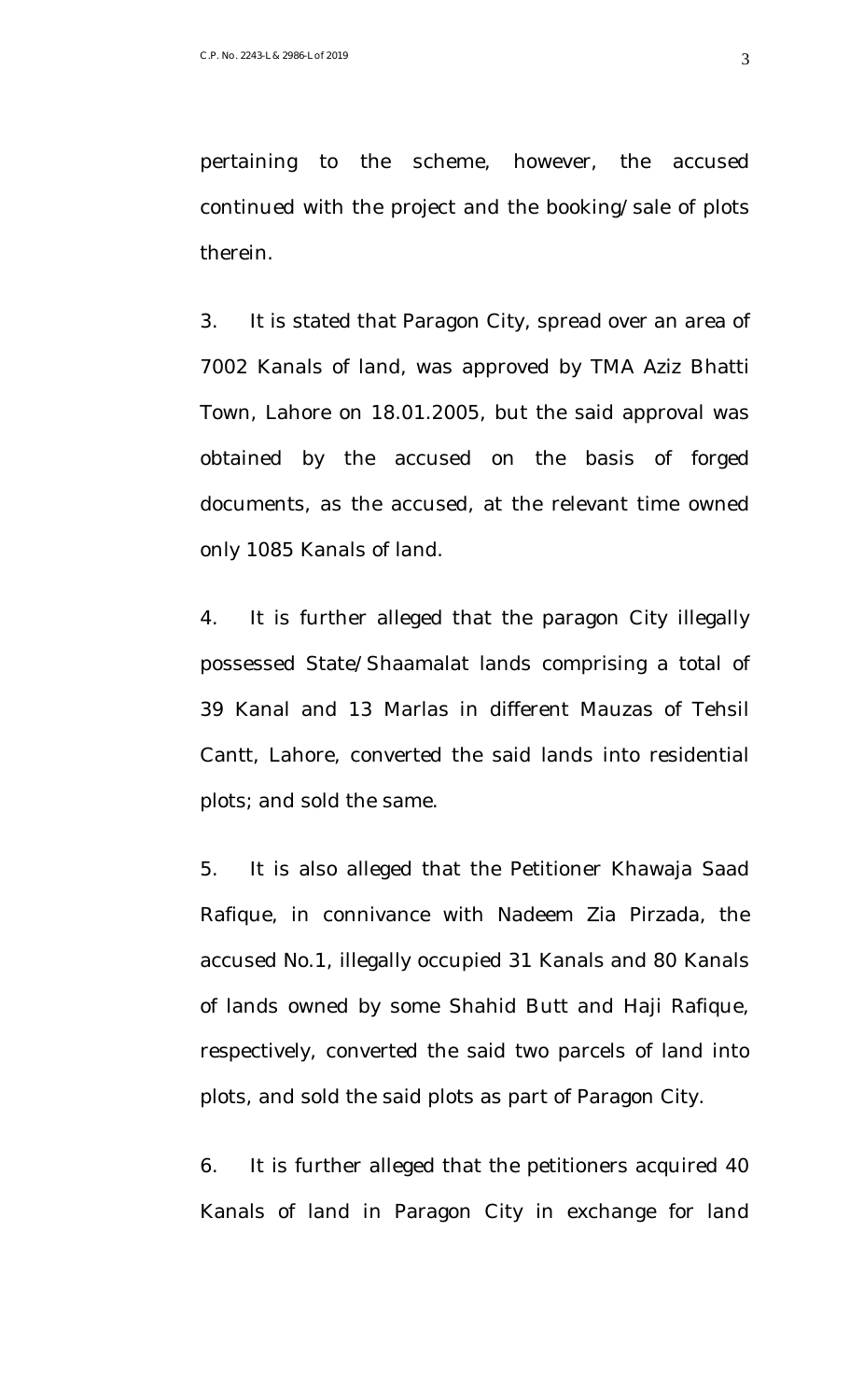measuring 50 Kanals and 3 Marlas. The two are also accused of obtaining 20 plots, measuring 2 Kanals each. It is claimed that though the record shows that the "cost of land of said plots was fully paid but no payment was made to Paragon City (Pvt.) Ltd pertaining to cost of said plots".

7. It is claimed that the Petitioners are the beneficial owners of the Company, who alongwith Nadeem Zia Pirzada, the accused No.1, in fact hold 93.6% shares therein, whereas, the remaining 7.4% shares are held by the approver, QAB. The affairs of the Company, as per the prosecution, were being managed by the Petitioner, the accused No. 1, and QAB.

8. It is further alleged that amounts in the sum of Rs.6.2 Million and Rs.12 Million were received by the petitioners from the Company, in their respective bank accounts, receipts of which they failed to justify.

9. The Petitioners have also been accused of receiving amounts of Rs.58 Million and Rs.39 Million, from M/s. Executive Builders, which is a partnership concern of accused No.4 and 5, and as per the prosecution, is, under some arrangement with the Company engaged in constructing and selling housing units in Paragon City. It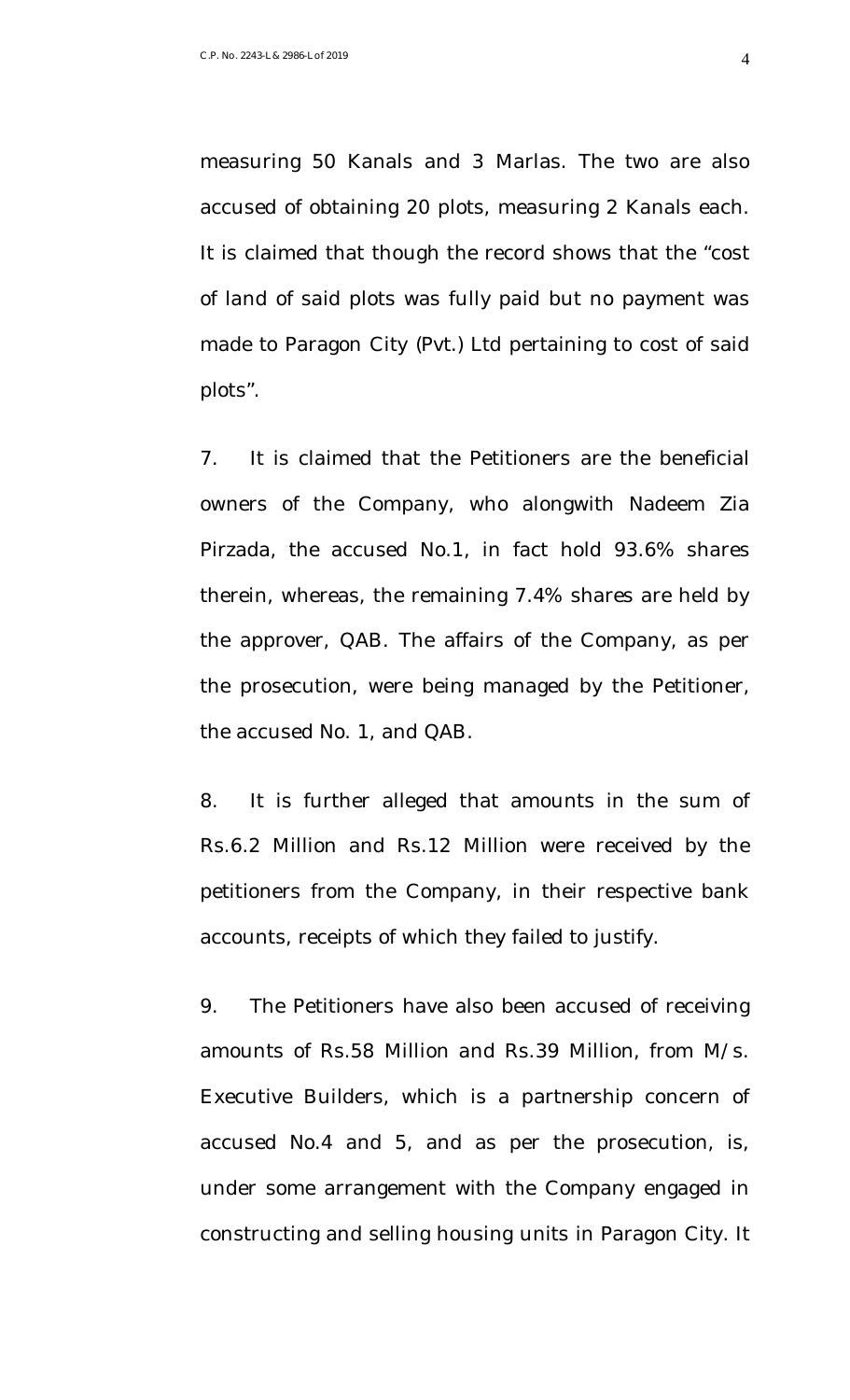is stated that the said amounts were purportedly received by the petitioners by way of professional fee and consultancy charges, through their proprietary concern namely M/s. Saadian Associates and M/s. KSR Associates, respectively. It is claimed that the firm Executive Builders a "proxy" of the Company and the same, and so also the above business concerns of the Petitioners, have been created and deployed as a mechanism and a ruse, to camouflage the money trail by layering the receipts. The above payment by the Executive Builders, and those also from the Company to the Petitioners, have been described by the prosecution as "illegitimate pecuniary benefits" and "illegal gains". It is stated that during the last few years an amount of Rs.480 Million has been transferred from the various bank accounts of the Executive Builders to the bank accounts of the Company. It is pointed out that out of the two partners of Executive Builders, one being accused No.4, is the real brother of the accused No.1, and the other, being accused No.5, is the brother-in-law of the Petitioner Khawaja Salman Rafique.

10. It is stated that the Bureau has received complaints from 68 different persons from whom the Company received payments towards allotment of plots, however,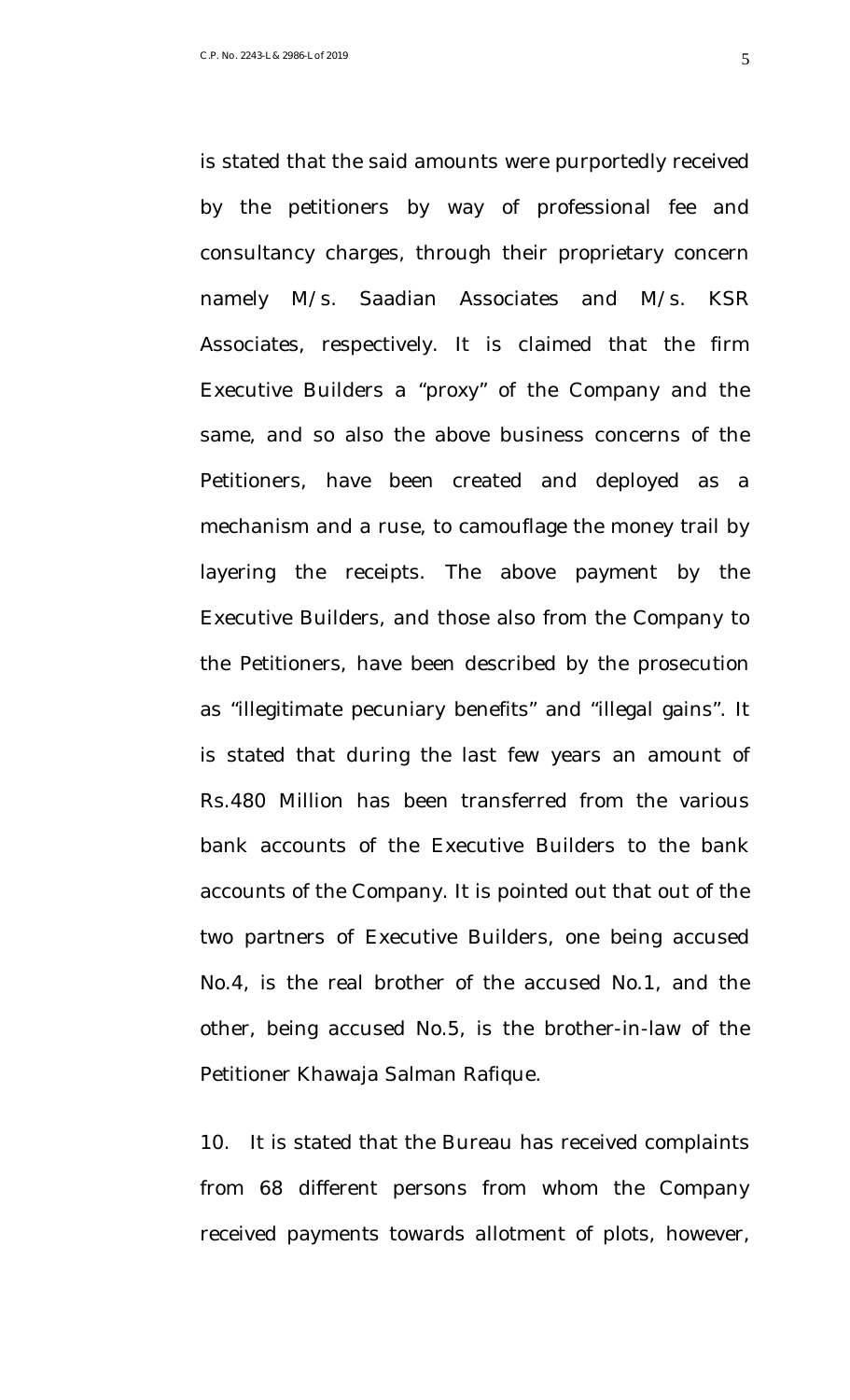neither have the plots been delivered nor is the money being refunded to them.

11. Though the facts contained in the instant paragraph do not seem to be of much relevance, but, having been narrated in the Reference, are for the sake of completeness, also being mentioned herein. It is stated that in the past also the Petitioners and accused No.1, alongwith QAB, have jointly ventured into real estate development business. The Petitioner Khawaja Salman Rafique has so ventured directly, whereas, the Petitioner Khawaja Saad Rafique has participated therein through his wife Ghazala Saad Rafique. It is thus stated that the Petitioner Khawaja Salman Rafique, alongwith Ghazala Saad Rafique, Shama Nadeem (wife of accused No.1), and two others, namely Ziauddin Pirzada, and Haji Muhammad Amin Butt, established a private limited company by the name of M/s. Debonair (Pvt.) Ltd., which was so registered with SECP on 18.09.1997. The Company purchased lands in Mauzas Jaspal, Malik Pur and Jughian in Lahore, and on 11.04.2000 obtained an NOC from Military Estate Officer Lahore Cantonment for developing a housing scheme thereon under the name and style of Air Avenue Housing Scheme, However, the scheme was not launched and the land was instead sold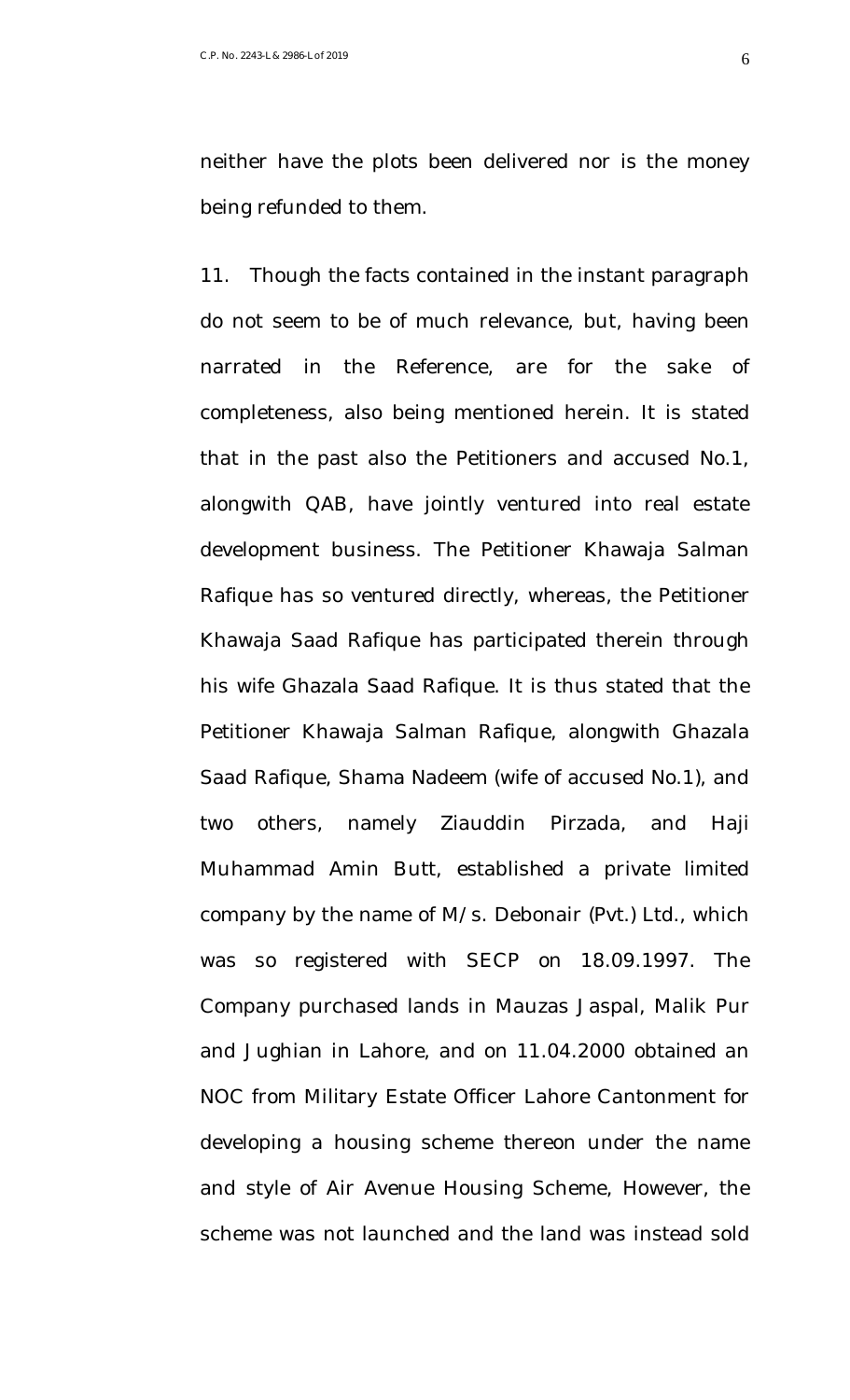to M/s. Arban Developers and Eden Development (Pvt.) Ltd.,

It is alleged that the proceeds of the above sale were received by M/s. Debonair (Pvt.) Ltd., in its three bank accounts which were being operated by Qaiser Amin Butt, Khawaja Salman Rafique, Shama Nadeem and Nadeem Zia.

It is further stated that the same set of persons, who were directors in M/s. Debonair (Pvt.) Ltd. with the substitution of Haji Muhammad Amin Butt, by his wife, Safia Begum, entered into a partnership, which firm was registered with the Registrar Division by the name of M/s. Debonair (AOB) on 30.06.2000, however, nothing more is said about the said firm.

12. The two amongst the above Directors/partners, namely Nadeem Zia and QAB, on 25.06.2003, established a private limited company, which was registered with the SECP on 25.06.2003 by the name of Air Avenue (Pvt.) Ltd and it was on 11.08.2003 that the name of the Company was changed to Paragon City (Pvt.) Ltd, the company.

13. Admittedly, the record reveals that it is only Nadeem Zia Pirzada, the accused No.1, and QAB, the purported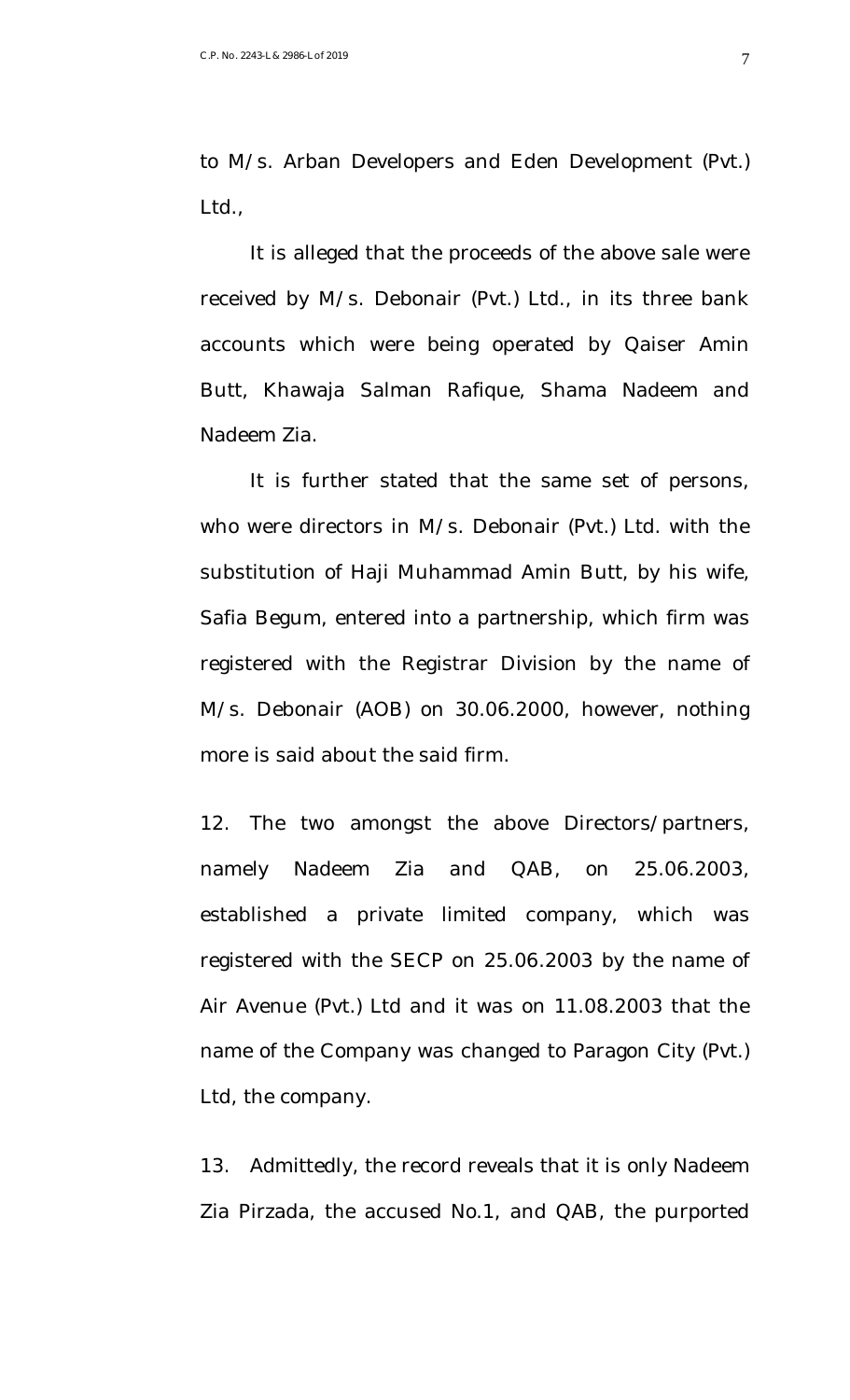approver, who are the directors of the Company. The prosecution has not drawn our attention to any document or material that establishes the petitioners' control of or any direct relation with the company. Indeed, as noted above, certain payments by the Company and its so called "proxy", M/s. Executive Builders, have been made to the Petitioners, the relevance, effects and implications whereof shall be discussed in the latter part of this judgment. The linchpin of the prosecution case, so far the alleged connectivity of the Petitioners with the affairs of the Company, and their direct financial interest therein, which may tend to make them liable for any malfeasances or misfeasance of the Company, is concerned, is the purported statement of QAB, that he allegedly made under Section 26 of the NAO, 1999 and Section 164 of the Cr.P.C. on 06.12.2018.

14. The intrinsic value of the purported statement, examination and analysis of its contents, and the facts leading to the recording of the statement, alongwith the circumstances and the manner in which it was purportedly recorded, shall be made and discussed in a while. We may, however, observe here that the gist of the statement is that the petitioners are the major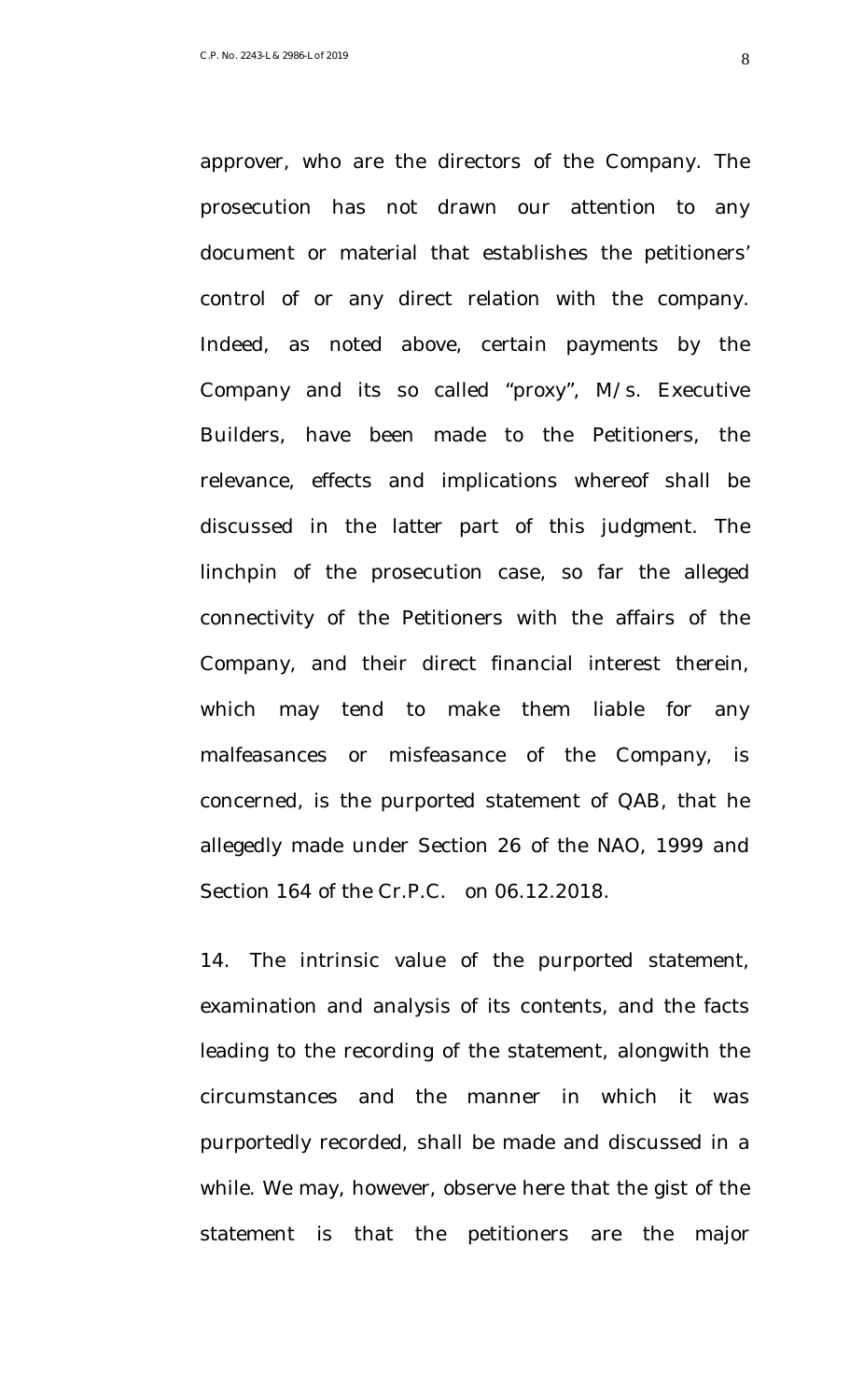shareholders in the company, and that the company is in fact being managed by them through Nadeem Zia, the accused No.1, who has been working for and with them since 1997, which is also the year since which QAB also has been their associate.

15. Before examining and analysing the contents of the purported statement and evaluating its intrinsic value, we cannot resist expressing our shock and dismay over the facts leading to the recording of the statement, the circumstances and manner in which it was recorded. The whole episode lays bare the prosecution's conduct and is a clear manifestation of their scant regard for the mandate of the law and the principles of fairness, equity and propriety. Before we proceed to record the events culminating in the recording of the purported statement dated 06.12.2018, it may, for a better appreciation of the matter, be noted that the aforesaid statement is not the only statement that QAB purportedly recorded under Section 26 of the NAO. In fact earlier too, a statement under the above provision was recorded by QAB before a Magistrate. It appears, however, that since the same did not inculpate the petitioners in the so-called, alleged or perceived offence, the pardon tendered to him on 23.11.2018 was withdrawn.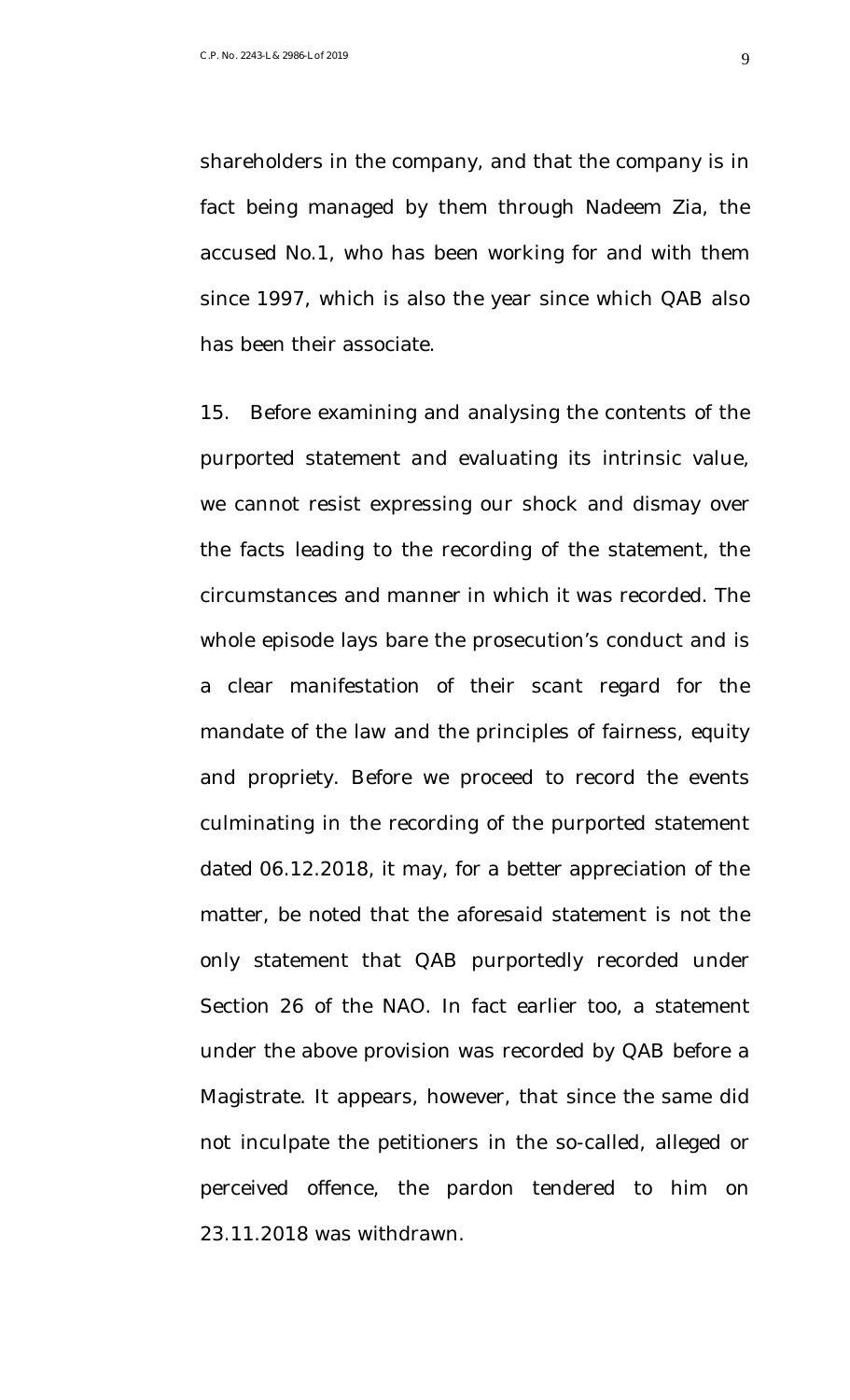16. In order to have a full view of the matter, it may be noted here that QAB was arrested from Sukkur on 14.11.2018. His transitory remand was obtained from an Accountability Court up to 19.11.2018, on which date he was produced before the Administrative Judge, Accountability Court, Lahore, where QAB's physical remand was granted upto 04.12.2018. On 20.11.2018 QAB purportedly submitted to the Chairman NAB ("the Chairman") an application seeking pardon under Section 26 of the NAO. Through order dated 23.11.2018, the Chairman was pleased to approve tender of pardon to QAB, subject to his making disclosure in terms of Section 26 of the NAO. Resultantly on 26.11.2018, QAB purportedly recorded his statement before a Magistrate. As noted in his second application dated 30.11.2016 (in pursuance whereof QAB recorded the statement dated 06.12.2018, referred to herein before), however, "due to disturbing situation created by the gathering of various unidentified lawyers and private persons he could not disclose full and true facts" within "his knowledge relevant to the offence", as per his statement before the Chairman NAB. Consequently, the Chairman through order dated 26.11.2018, withdrew the pardon tendered by him to QAB on 23.11.2018.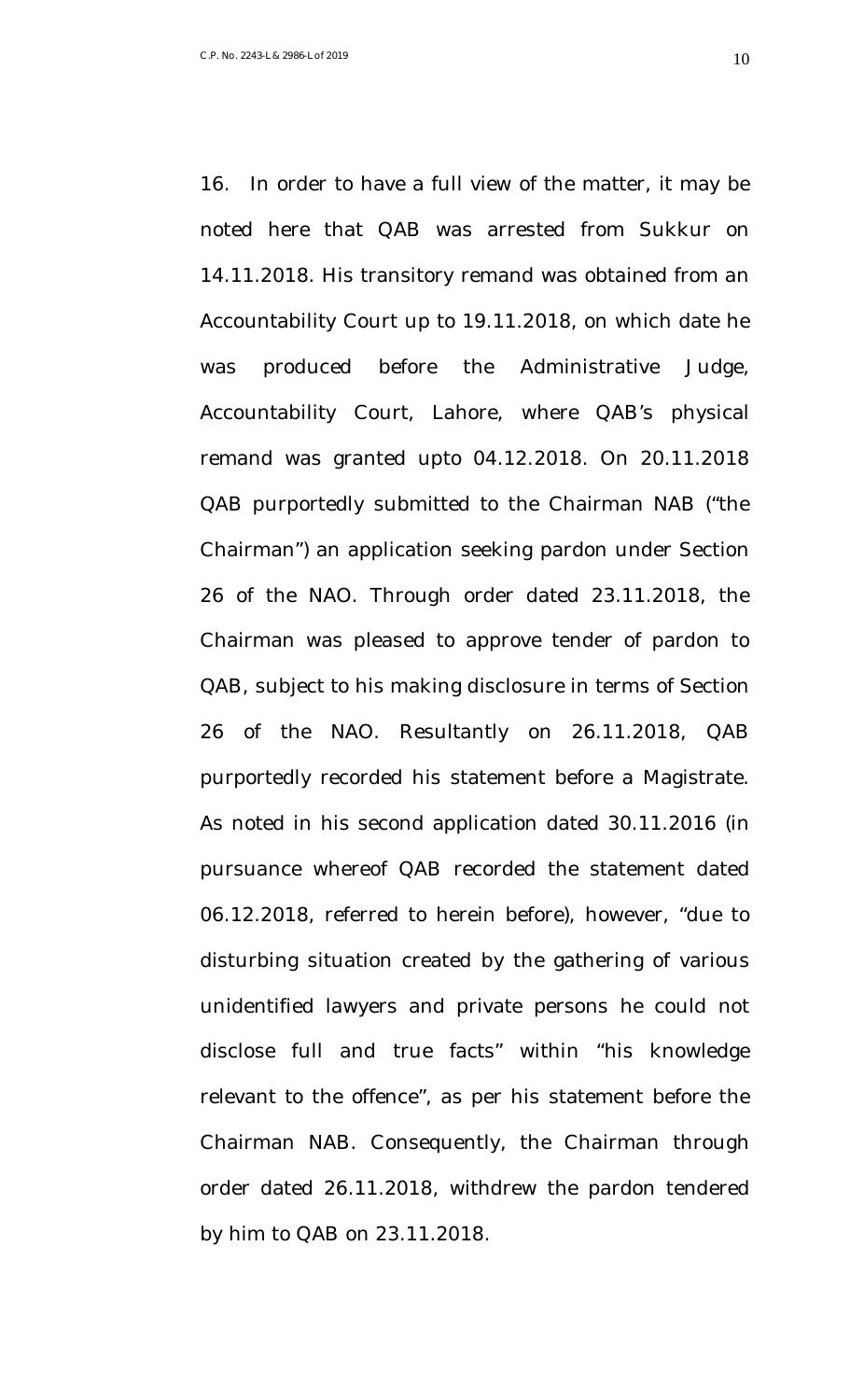17. It was through the aforementioned application dated 30.11.2018 that the latter once again offered to record his statement and enclosed therewith a copy of a detailed statement purportedly recorded by him before the Investigation Officer the same day. QAB also undertook to make a statement in terms of Section 26, NAO before a Magistrate after being tendered full pardon in the case. However, it was only on 04.12.2018, the day the physical remand of QAB was expiring, that the prosecution filed an application for transitory remand of QAB for producing him before the Chairman for pardon. The application dated 04.12.2018, however, made no mention of QAB's earlier statement under Section 26 NAO, the grant of pardon and its subsequent withdrawal. Through another application filed alongwith the above application, **the prosecution also sought 15 days' physical remand of QAB**. The remands, as requested, were granted by the Court the same day.

18. Through a written statement dated 05.12.2018, signed by QAB and counter signed by the Chairman, QAB undertook to give statement, as an approver before the Magistrate as offered by him. By an order of even date, the Chairman, whilst, tendering pardon to QAB,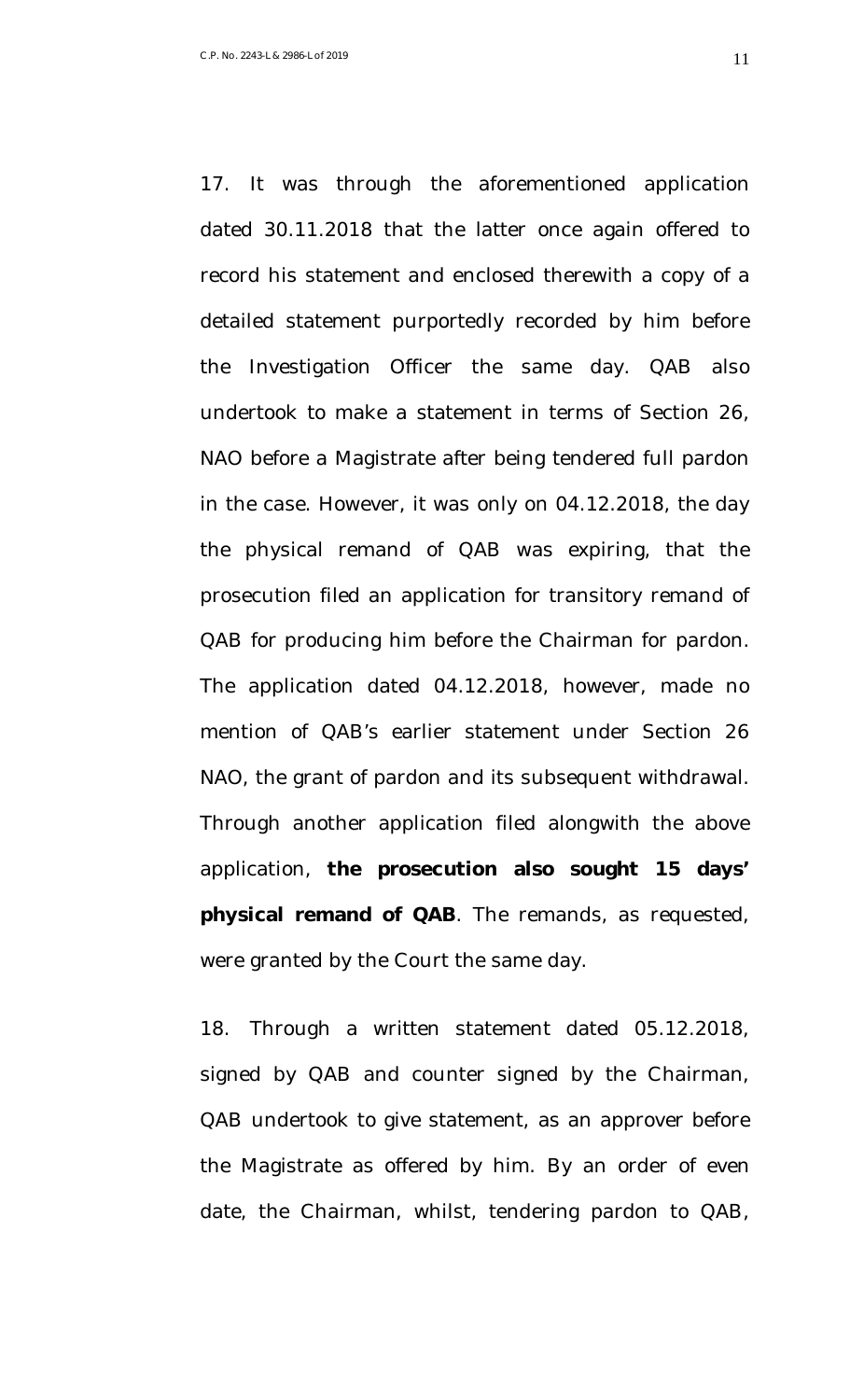subject to his making full disclosure, observed that **"if pardon is granted to the accused Qaiser Ameen Butt, more confidence inspiring evidence will come on record, strengthening the prosecution case against his co-accused persons, which evidence was not directly available against the accused"**. Through application dated 06.12.2018, the prosecution requested the Judicial Magistrate, Lahore to record the statement of QAB under Section 26 of the NAO. Nevertheless, there was no mention of such statement previously made by QAB. The Magistrate granted the application and proceeded to record the statement the same day, **without any notice to the petitioners and the other coaccused**, thus depriving them of their right to cross examine the witness, which is a flagrant violation of the essential requirement of the provision of subsection (1-A) of Section 164 Cr. P.C. It has also not been claimed the approver was informed by the Magistrate that upon conclusion of his statement, his custody shall not be remitted back to the prosecution. The statement thus, also failed to meet the criteria prescribed by the provisions of Section 265-J, Cr.P.C., for it to be admitted as evidence, even if it had fulfilled the other requirements of admissibility. The statement in these circumstances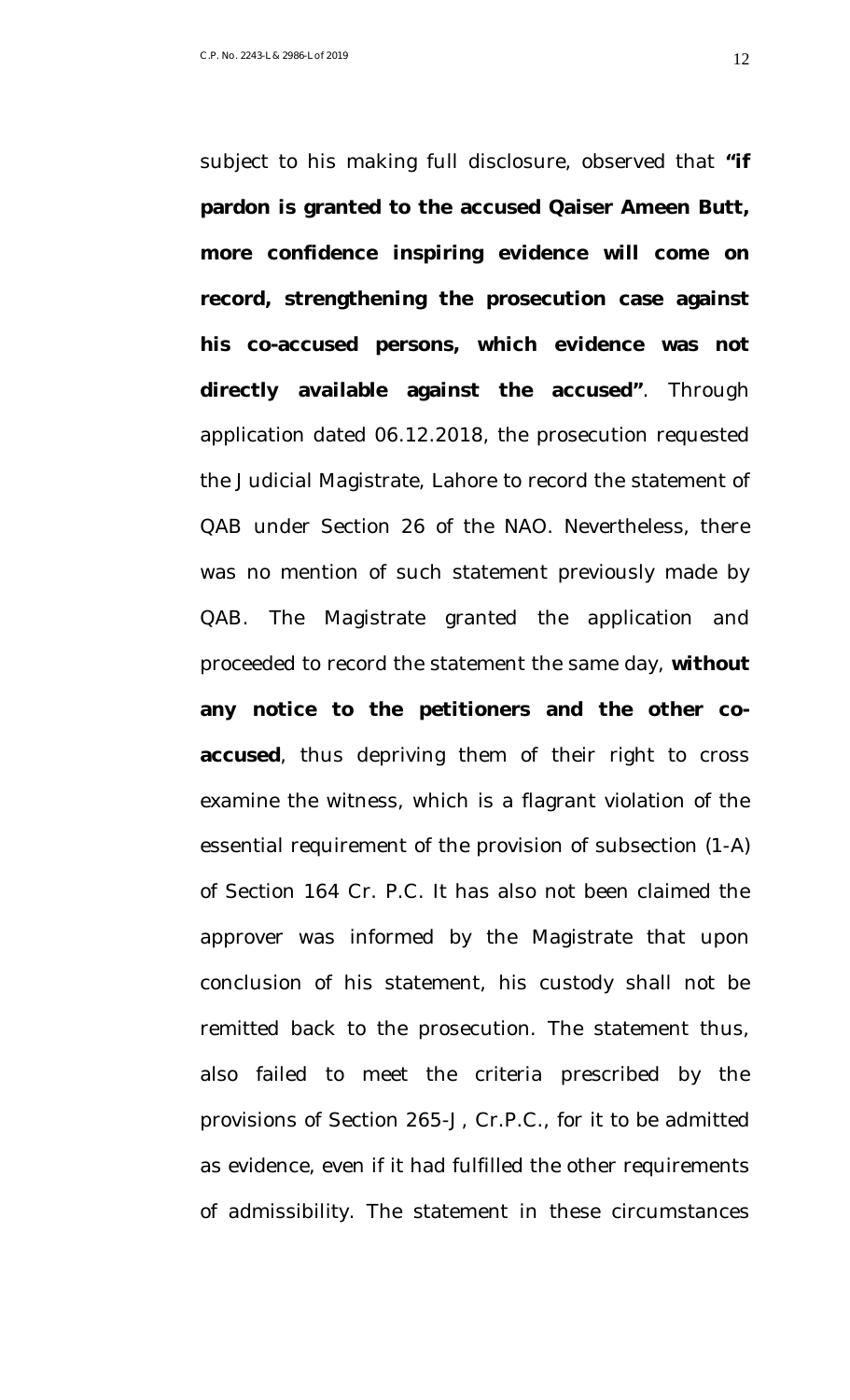failed to conform to the principles enunciated by the superior courts, also.

In the case titled as *NAB v Hudaibya Paper Mills* **2018 PLD 296** it was observed by this Court:

"*To enable a statement recorded under section 164 of the Code to be used against an accused, it must be recorded 'in the presence of the accused, and the accused given an opportunity of cross-examining the witness making the statement."*

In the case *Azeem Khan v Mujahid Khan* **2016 SCMR 274** while discussing the intent and purpose of Section 164 the court observed as following:

*"…all signs of fear inculcated by the investigating Agency in the mind of the accused are to be shedded out and he is to be provided full assurance that in case he is not guilty or is not making a confession voluntarily then in that case, he would not be handed over back to the police. Thereafter, sufficient time for reflection is to be given after the first warning is administered. At the expiry of that time, Recording Magistrate has to administer the second warning and the accused shall be assured that now he was in the safe hands. All police officials whether in uniform or otherwise, including Naib Court attached to the Court must be kept outside the Court and beyond the view of the accused. After observing all these legal requirements if the accused person is willing to confess, then all*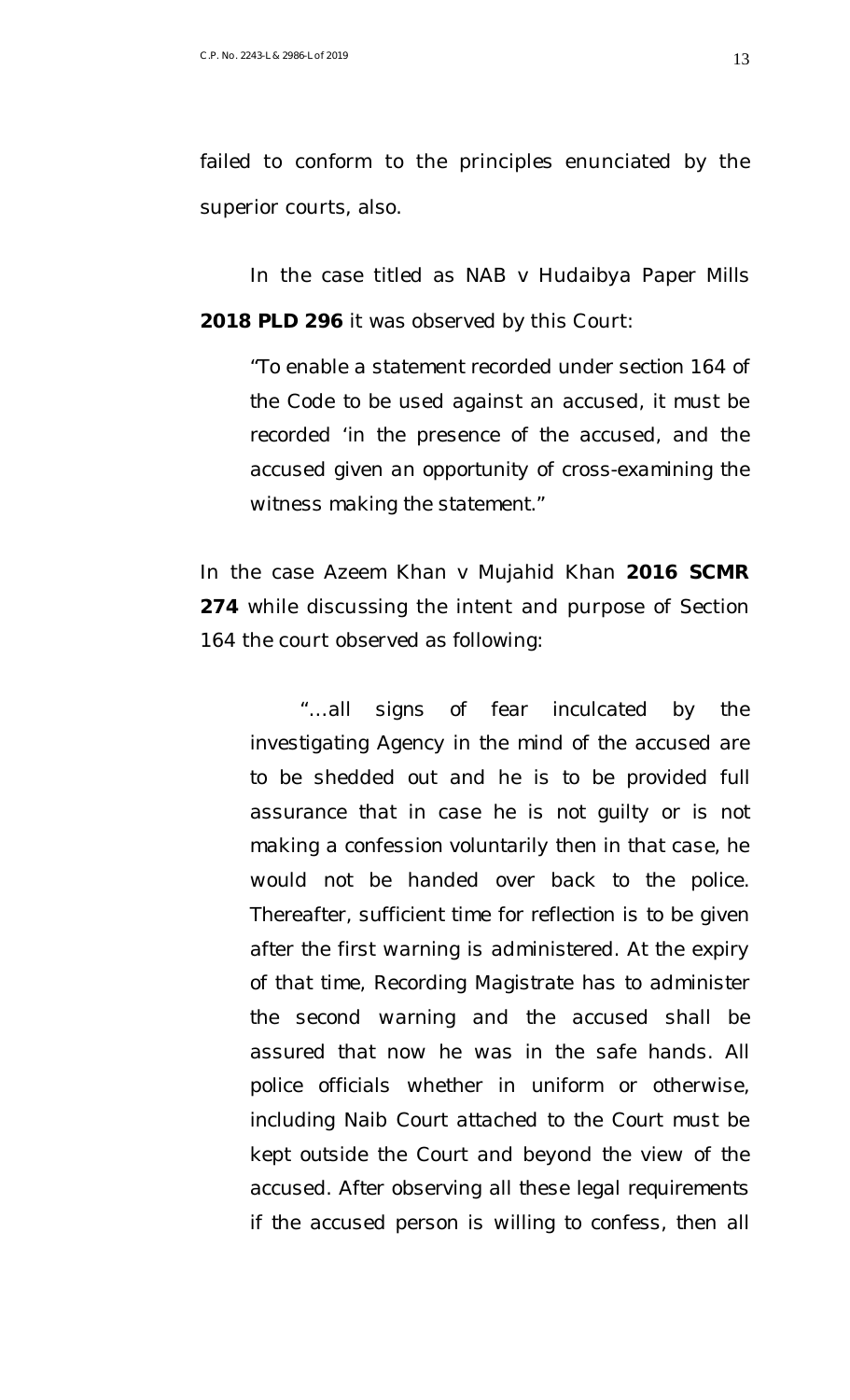*required questions formulated by the High Court Rules should be put to him and the answers given, be recorded in the words spoken by him".* 

In *Abdul Sattar v The State* **PLD 1976 SC 404** it was pointed out:

"*As to how far the evidence of the approver can be accepted to substantiate the prosecution case, it may be conceded at once that he is a competent witness (section 133 of the Evidence Act). But the Courts have invariably in such cases followed the rule of common prudence enshrined in illustration (b) to section 114 of the. Act and insist on independent corroboration of the evidence of an approver in material particulars. This rule though a rule of practice has acquired the rigidity of law. See Abdul Qadir v. The State (P L D 1956 S C (Pak.) 407 J) which followed R. v. Baskerville ((1916) 2 K B 658).*"

Similarly, in the case of *Federation of Pakistan v Muhammad Shafi Muhammadi* **1994 SCMR 932**, the following principles were enunciated:

"*The rule of prudence that the testimony of an approver or accomplice is to be corroborated in material particulars by independent evidence has almost hardened into a rule of law with the passage of time and because of the invariable insistence of the Superior Courts to have corroboration.*"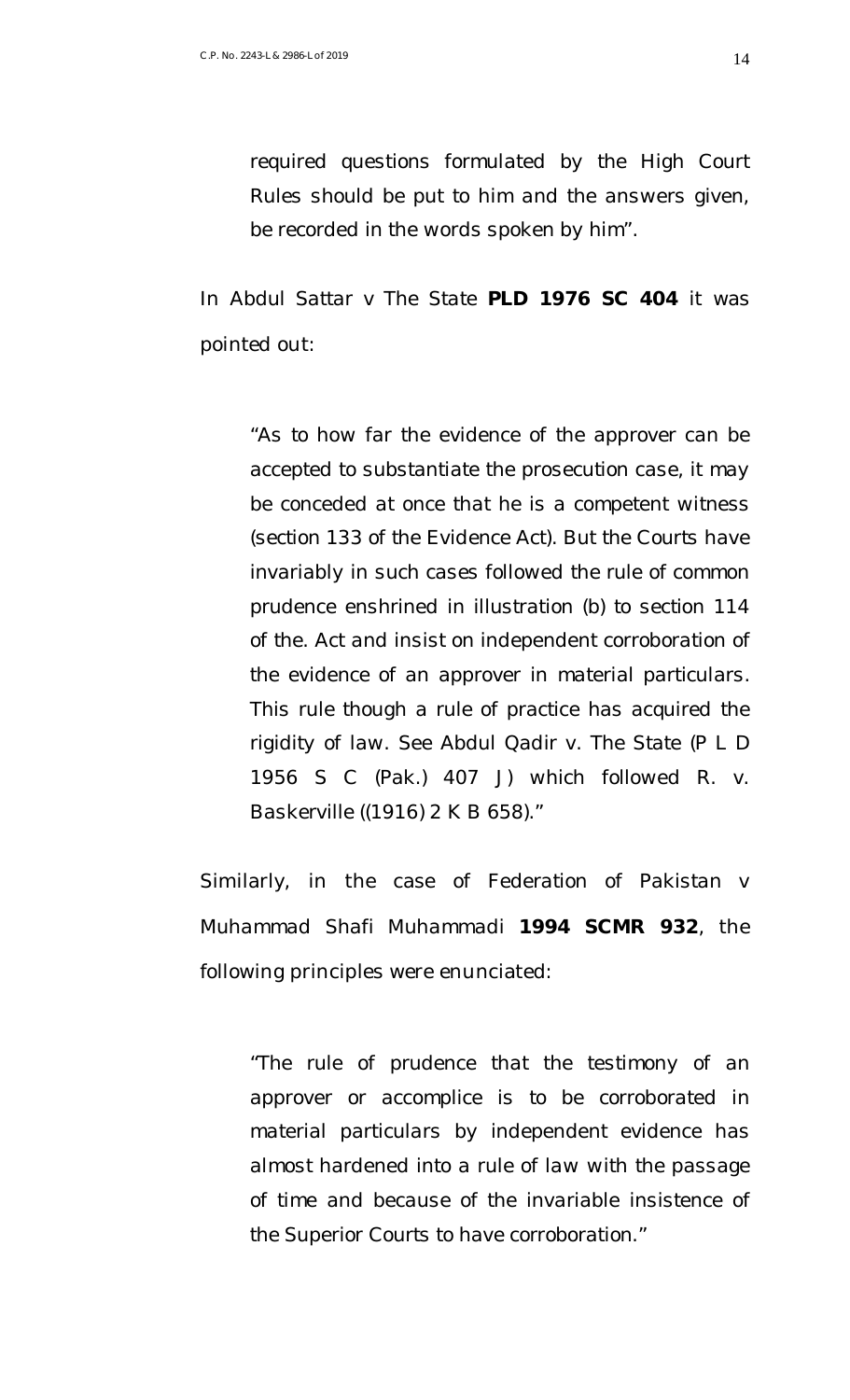"*An accomplice who takes part in the commission of the offence for which his co‑accused is charged with falls within the category of a wicked person in terms of the above verse of the Holy Qur'an and, therefore, before acting upon his testimony, the truthfulness of it is to be verified by corroborative pieces of evidence on material particulars*."

QAB's statement, thus, insofar as he was not informed that he would not be returned to the custody of the Bureau and also for the reasons that neither any notice of his recording the statement was issued to the petitioners, nor were they otherwise provided any opportunity to cross examine him, render his statement irrelevant. Additionally, keeping in view that it otherwise finds no corroboration by any means whatsoever, QAB's statement has absolutely no bearing on the case.

However, far more devastating is the fact, as noted earlier, that it was through the second attempt only, that the prosecution was able to procure the purported statement dated 06.12.2018, having failed to secure a statement inculpating the petitioners in the alleged/perceived offences, and/or even attributing to them any shareholding in the company, and/or establishing their control over its affairs. Even, more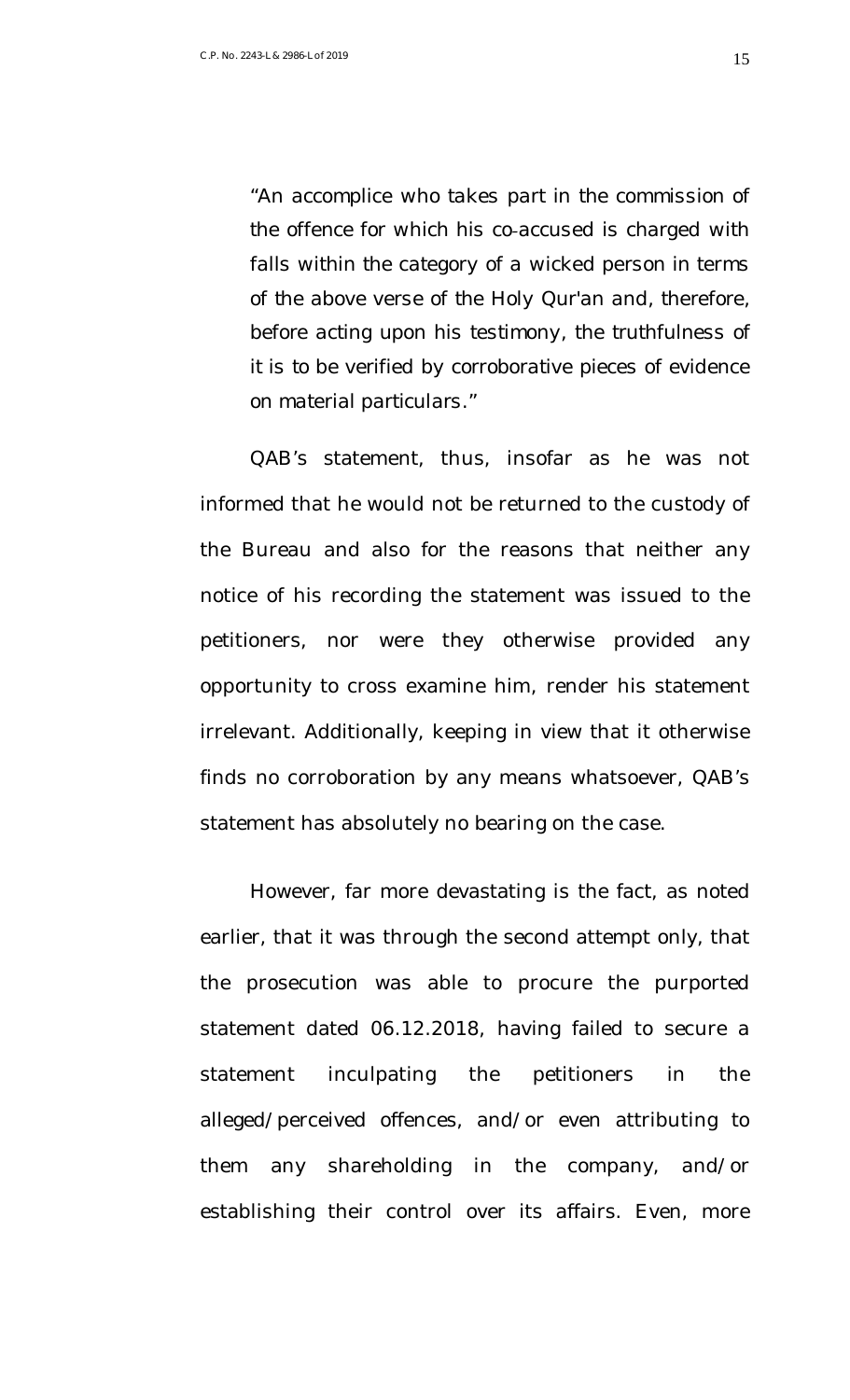after recording statement of QAB on 26.11.2018, instead of sending him to judicial custody had delivered his physical custody to the prosecution, which is against all norms of justice, fair play and propriety. It appears that the prosecution sought QAB's physical remand in addition to his transitory remand, for a period longer than fifteen days with a two-pronged strategy: On the one hand it was able to exert pressure on QAB when he recorded his statement. In the event he would have failed to inculpate the petitioners, the prosecution could have continued to hold him and, thus, coerce him into submitting to their will and command by recording any statement they desired. However, a perusal of the statement, the gist whereof has been noted herein earlier, and its complete summary is annexed hereto as Annexure 'A', would show that all the efforts made by the prosecution in procuring the same have gone in vain, since it hardly contains anything which lends credence to the prosecution case or furthers their endeavour to lay blame for any alleged or perceived infraction by the

alarming is the fact that the Judicial Magistrate, Lahore

Company on the petitioners.

19. The Statement is completely bereft of necessary particulars and much of it contents are absolutely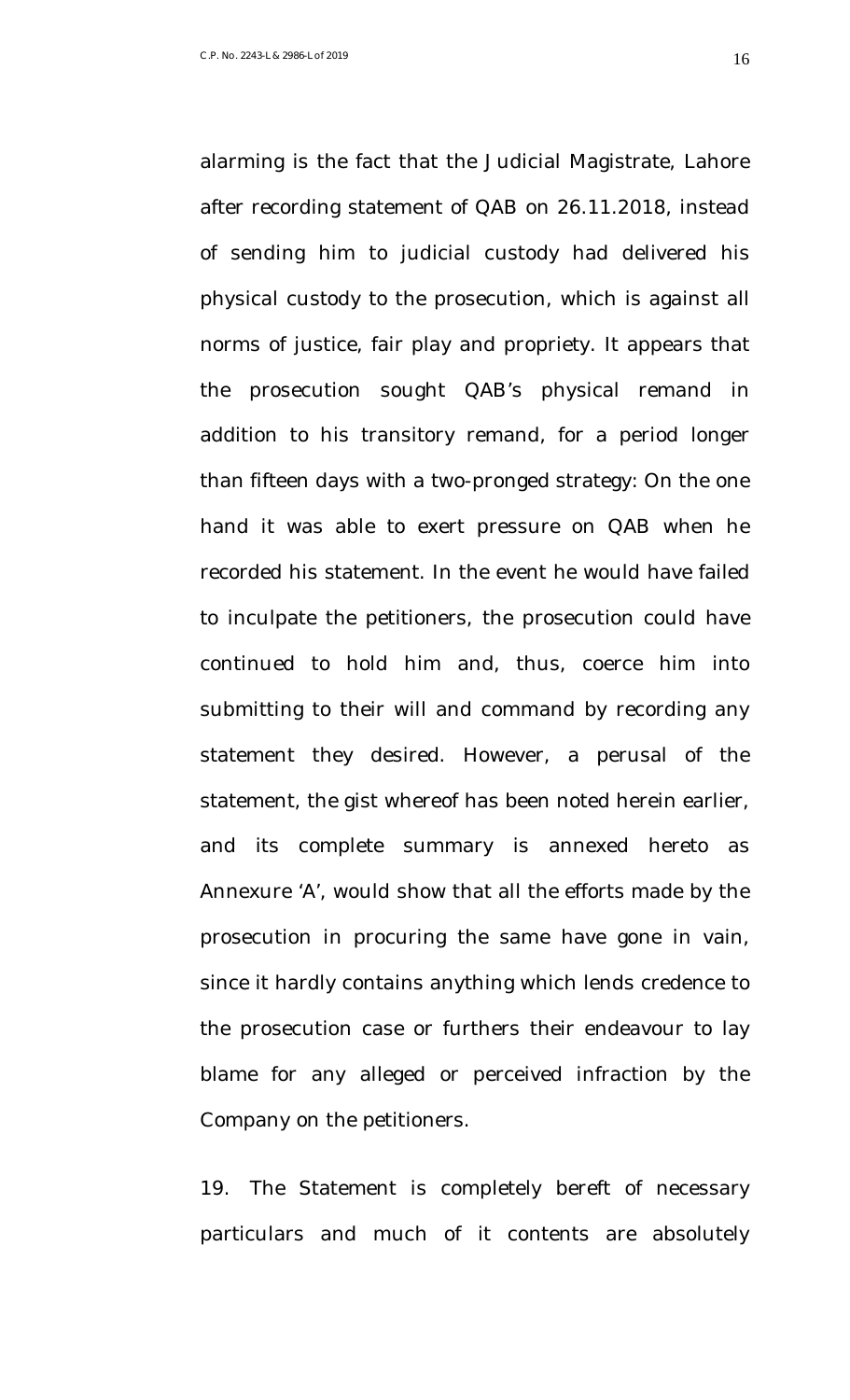irrelevant. QAB's claim of petitioners' shareholding in the company and their control over it is wholly contrary to the record. No details, particulars, document and/or material, either official, financial, personal or relating to any business deal, transaction, undertaking, or arrangement, or any kind of correspondence in support of such claim, has even been referred to in the statement. Additionally, the prosecution has not been able to refer to or rely upon anything to substantiate the statement, or the allegations contained therein, nor has it mentioned of any other witness who supports QAB's purported stance. No question was put to the petitioners with respect to their alleged shareholding in or control of the company through the call up notices placed before us. However, even if the relevant contents of the purported statements are presumed to be true and correct, the same also do not, by themselves, constitute any offence or wrong doing on the part of the accused, attracting the provisions of NAO, 1999.

20. Reverting to the various allegations contained in the Reference, which according to the prosecution, constitute acts of corruption and corrupt practices within the meaning of Section 9 of NAO,1999, we may first deal with the allegation that although LDA, had through its letters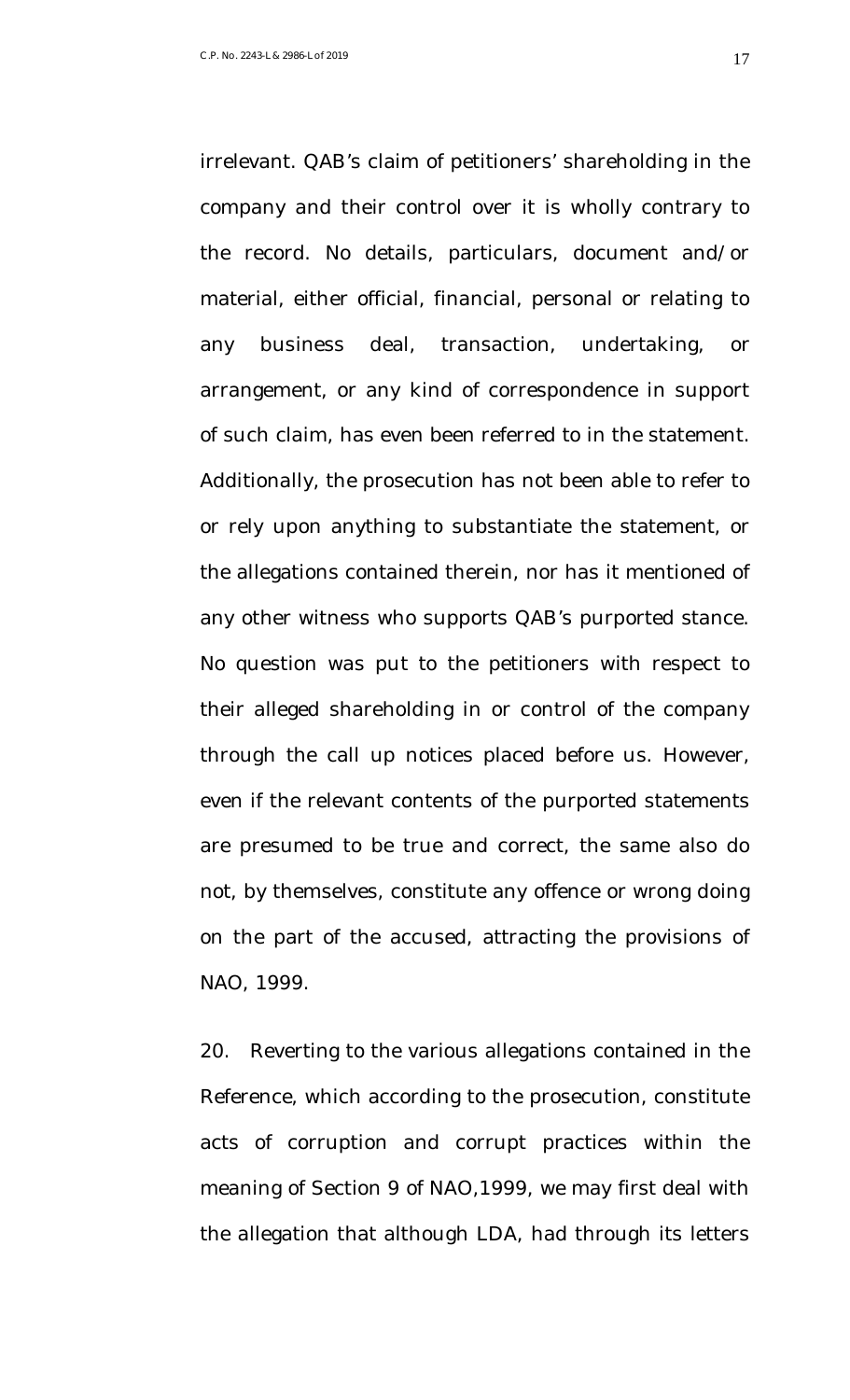dated 10.09.2014 and 04.01.2016, informed its director Town Planning, the Collector Revenue department, Punjab, Lahore, and the various utility companies/agencies, that the sponsors of Paragon City have launched the said scheme within the controlled area of LDA, without prior permission from the competent authority, and are carrying out construction and development work, and sale/purchase of plots therein, without the requisite approvals and also asked its directors to take legal action against such development and requested the Collector Revenue not to issue Fard-e-Malkiyat and register, or attest any document pertaining to the scheme. The LDA also requested the utility providers to stop/discontinue such provisions, but the accused persons continued with the development of the scheme and booking/selling of plots therein. In this regard it may be noted that the scheme, as noted in the Reference itself, was approved by TMA Aziz Bhatti, Lahore way back in January, 2005 and as mentioned by QAB in his statement under Section 26 of the NAO, (relied upon by the prosecution for roping in the petitioners in this case,) was launched the same year, i.e. the year 2005. The prosecution and/or the LDA has thus far not mentioned/disclosed, since when, or under what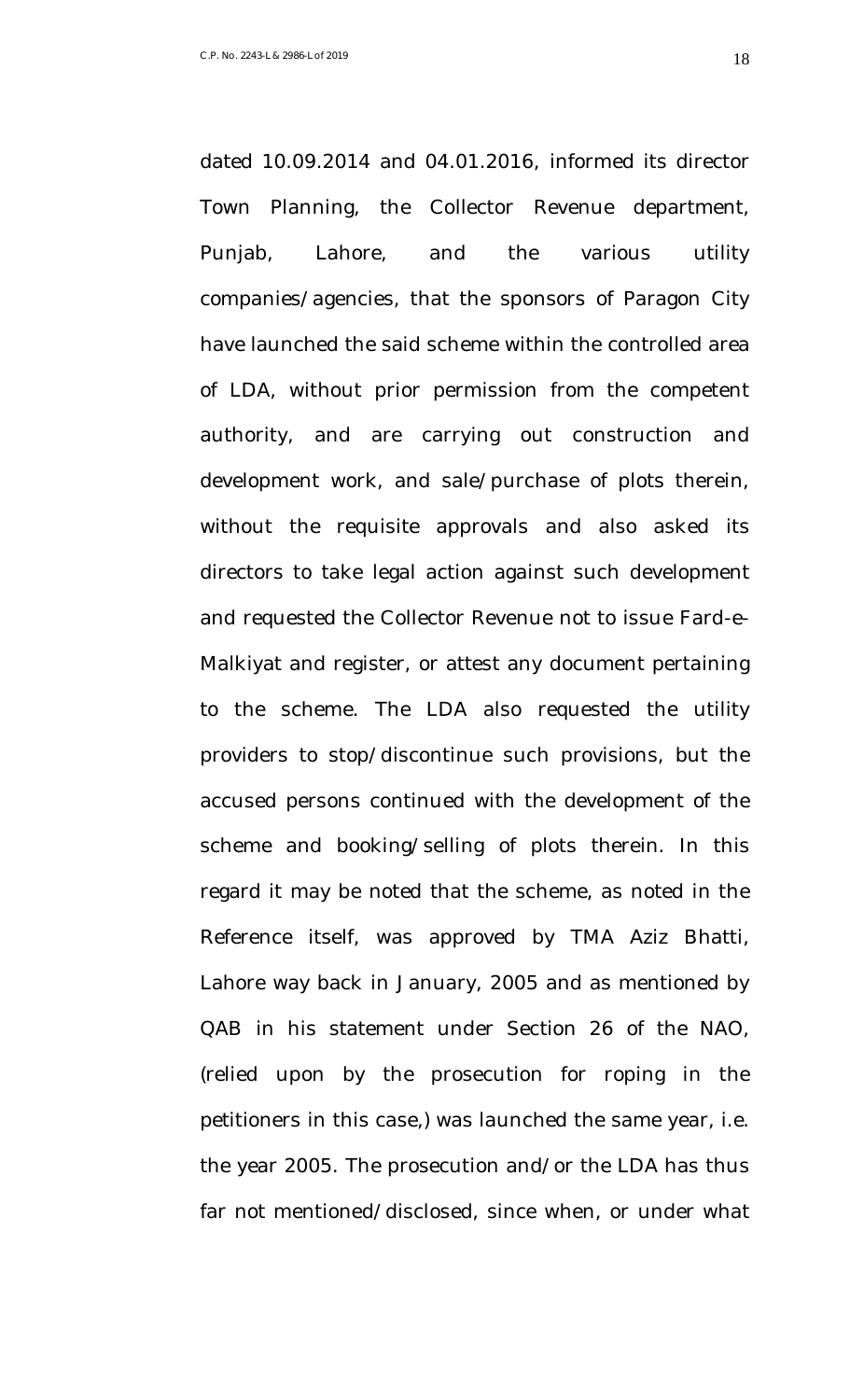law, notification, or scheme, to what extent, and in what manner, the area in which Paragon City is situated, fell within the jurisdiction of the LDA. It is also not submitted as to why and to what extent did the scheme require an approval from the LDA to begin with. It was not even claimed that the LDA ever sought any such submission or regularization from the company. It has also not been submitted as to what could be the consequences of noncompliance with the provisions, if any, in that regard, and whether such non-compliance triggers any penal action, and if so, under what circumstances. We have also not been apprised regarding the nature of these penal consequences to initiate such action, and whether any warnings were issued by the LDA or any other relevant department before proceeding in that regard. It is also worth asking if the public at large were cautioned regarding the violation of any law, rule or regulation by the company in relation to Paragon City. Little was offered by the prosecution in the way of details about the extent of the scheme's development and as to how many plots/properties have been sold by the time Paragon City allegedly fell within the jurisdiction, control and competence of LDA. NAB has not even claimed putting any question to the petitioners, regarding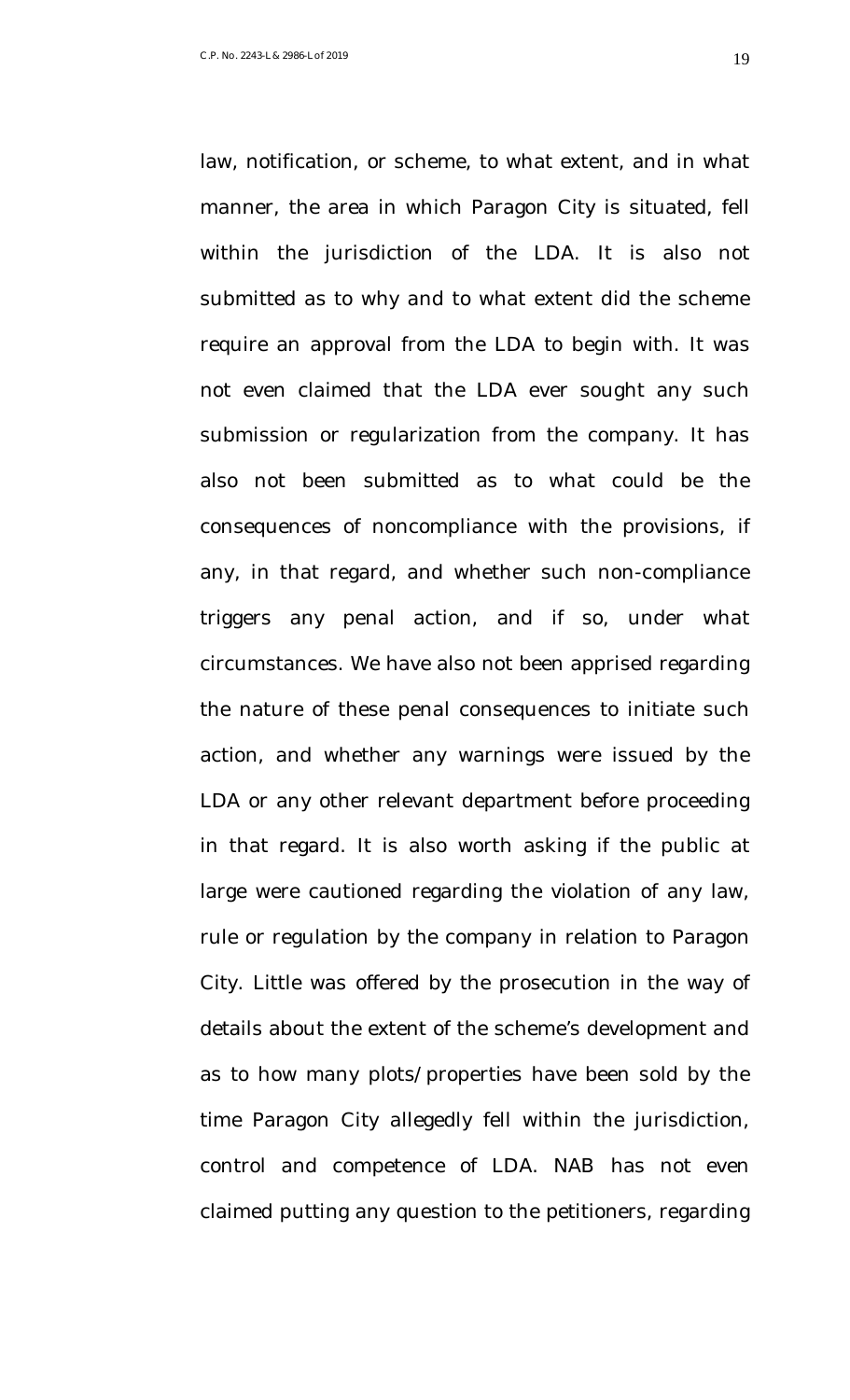otherwise, nor have they implicated any public functionary in this regard. There is absolutely no allegation that any buyer/purchaser in Paragon City was deprived of his accrued/vested rights, on account of the alleged lack of permission and/or approval. It has been admitted that out of 8,000 purchasers, NAB received complaints only from 68 though the Petitioners have been operating the Scheme since last 16 years. 62 of these complaints have admittedly been settled, affidavits of the complainants in this regard duly verified by the NAB have been placed before us. How in the above backdrop could the alleged development work and sale then fall within the ambit of Section 9 of the NAO, 1999. In any event, and as noted earlier too, since the prosecution has thus far not been able to connect the petitioners with the company in the manner so that they may be held liable for its acts, deeds and conduct, the allegations dealt through the instant paragraph, in so far as the petitioners are concerned, are wholly irrelevant

the permission, either through their call up notices or

and inconsequential.

21. Secondly, it is alleged that while the approval for Paragon City was obtained by the accused from TMA Aziz Bhatti, Lahore in 2005 for an area of 7002 Kanals, they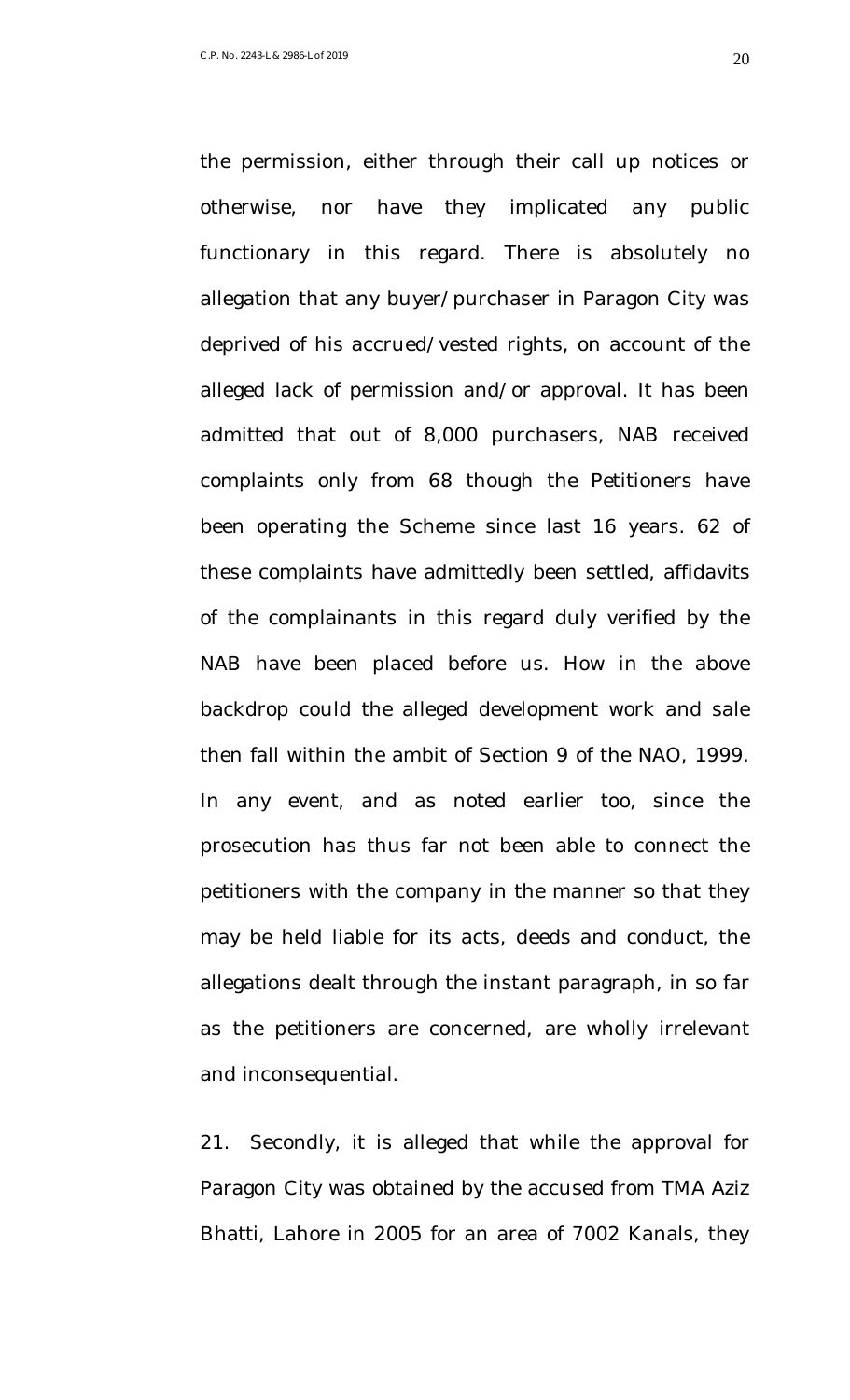only held 1085 Kanals of land at that time. It is thus alleged that the approval, to the extent of the remaining land was based on forged documents. However, no documents were referred to in this regard, nor were any particulars mentioned. It is also not claimed that the TMA or any other department, took cognizance of the alleged fraud, or whether any action was ever initiated against anyone including the functionaries of the TMA, who could have been responsible for the same. It is also not alleged that any portion of the land comprising Paragon City, except the purported Shaamalat lands, or those which allegedly belonged to Shahid Butt and Haji Muhammad Rafique (the allegations regarding which three lands shall be dealt with in a while) did not belong to the company at the time of development and sale of the plots/properties in Paragon City, and/or that any of the company's buyers/customers were deprived of their purchase, or of any of their rights in relation thereto, on account of above alleged fraud. With regard to the instant allegation too, no witnesses were mentioned, nor was any question put to the petitioners. No public functionary has been implicated in relation to the instant allegation either.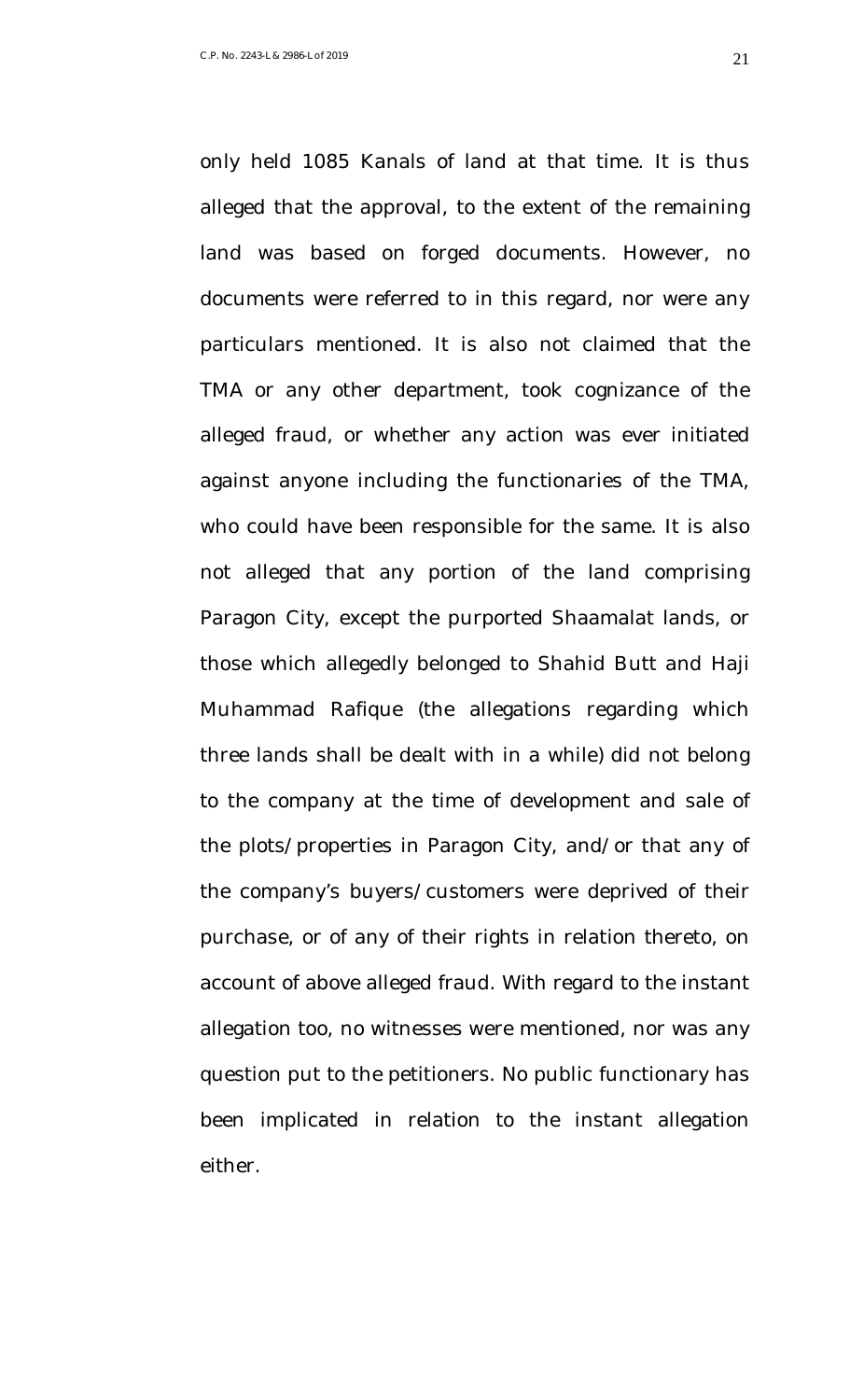22. As regards the State/Shaamalat lands, it may be noted that neither any notification nor any map or documents establishing the size thereof as claimed (39 Kanals) existed in the area, over which the Paragon City has been developed. In any event, there is absolutely no allegation of any violation of the permission granted by the TMA in relation to the scheme. It is also not clarified as to how much of the 39 Kanals of land comprised Shaamalat and how much of it was of other nature/category. It may be relevant to note here that Shaamalat lands belong to the village proprietary body and are used by the village community as a common village facility, whereas after purchase of the land/area, wherein Shaamalat existed, from its various owners/villagers, the company, after obtaining permission from the relevant TMA, has developed it into a housing scheme. It is also relevant to note here that Paragon City is spread over vast area of 7002 Kanals, and it has not been alleged that the scheme does not contain any common facilities for the community it houses, and certainly there is no concept of a housing scheme without roads, streets, parks, playgrounds, walkways, open spaces and other public facilities/utilities essentially required for a modern day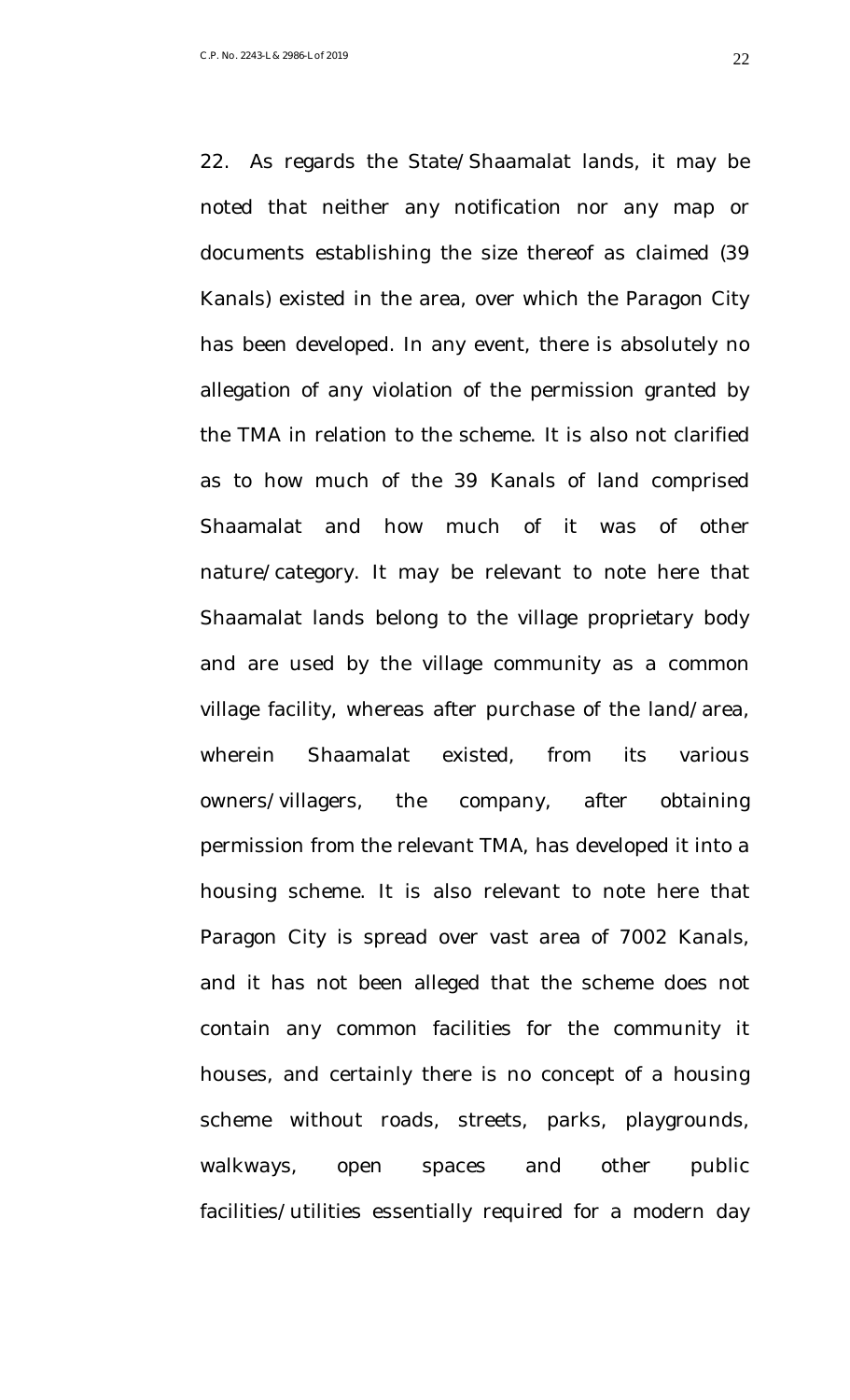living. In any case this is a matter, which, as presented before us, can only be thrashed out after a detailed factual enquiry.

23. With regard to the State land, which possibly comprised abandoned parks, passages and water courses or ponds, which may be falling within the area of Paragon City, the learned counsel for the petitioners has submitted before us, a copy of a Gazette Notification dated 13.09.2019, issued by the Government of Punjab, Colonization Department, Board of Revenue, under Section 109 of the Colonization of Government Land (Punjab), Act, 1912, which contains a statement of conditions, for disposal of abandoned parks, passages and water courses or ponds falling within a private housing scheme through exchange with the land of the said scheme, in terms whereof the housing scheme wherein lies the above said facilities/lands, shall provide in exchange thereof, an accessible equal piece of land in a compact block within the said scheme. It also provides that the "State land utilized by a private housing scheme shall be dealt with on the above analogy". Learned counsel also placed before us a photocopy of a notice dated 29.01.2020, issued by Additional Deputy Commissioner (Revenue) Lahore, whereby the company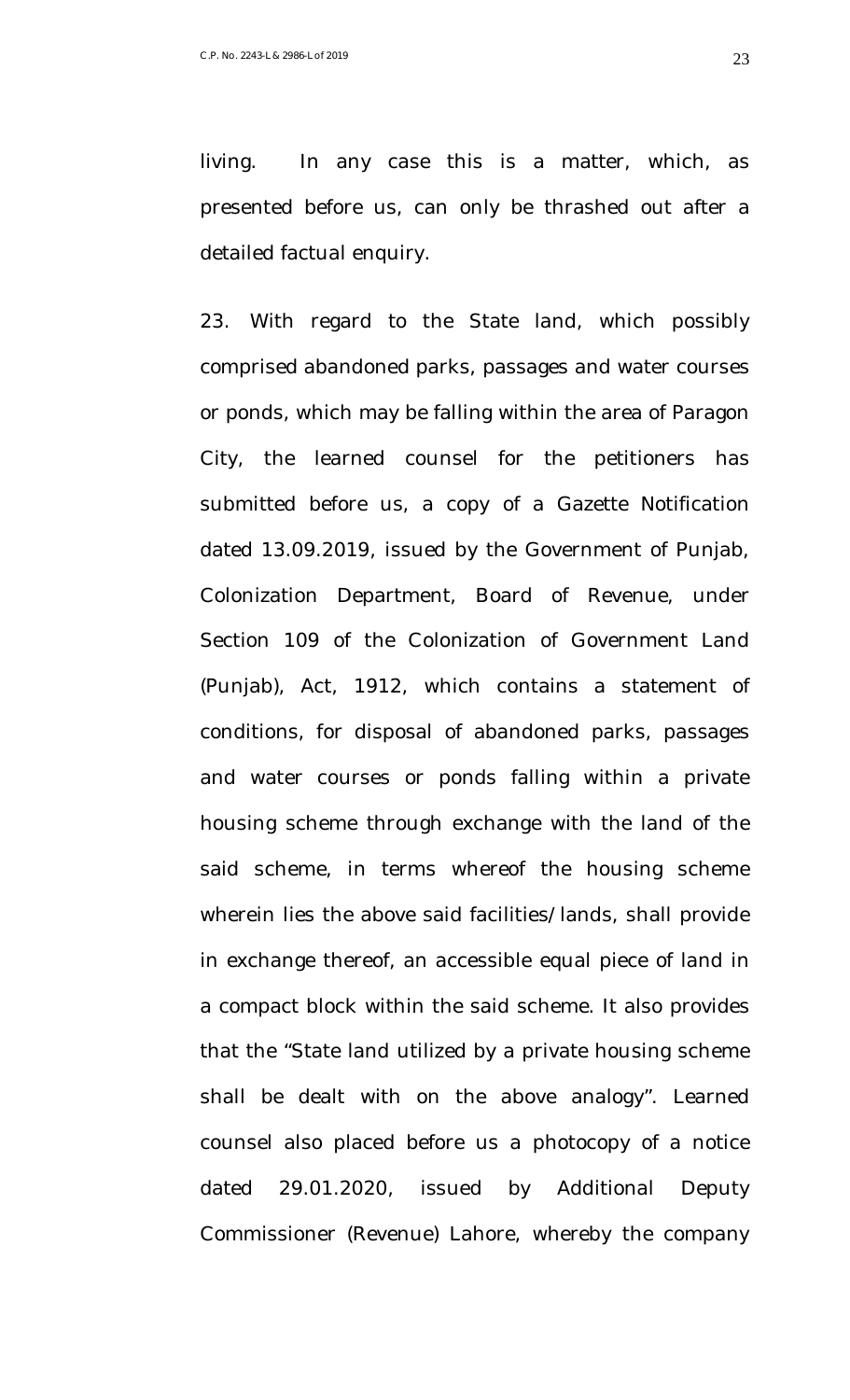has been required to submit a proposal for exchange in terms of the above notification within 10 days. Learned counsel submitted that in view of the foregoing, there was no occasion for invoking the provisions of NAO with regard to the instant issue and the company may be allowed to respond to the notice in accordance with law. We found the contention to be just, fair and lawful.

24. The allegation of illegal occupation of Shahid Butt's land, also are as tenuous are the other allegations dealt with herein before. Neither any survey number or any other description of the land, or its location is given, nor is it explained as to, how, under what circumstances, or when, the land was occupied. Contrary to what has been attempted to be portrayed, it was not a matter of simple occupation of any land, but a business dispute between the parties pertaining to a joint venture, in terms whereof Shahid Butt handed over certain land to the company for developing it as a separate block of Paragon City, and to construct housing units therein, and as evident from the various documents placed before us, being (i) agreement dated 10.10.2015, executed between Paragon City (Pvt) Limited (through its chief Executive, the accused No.1), and Imperial Developers (through its Chairman Shahid Butt)(pages 348 to 350, CPLA 2243), (ii) the plaint in a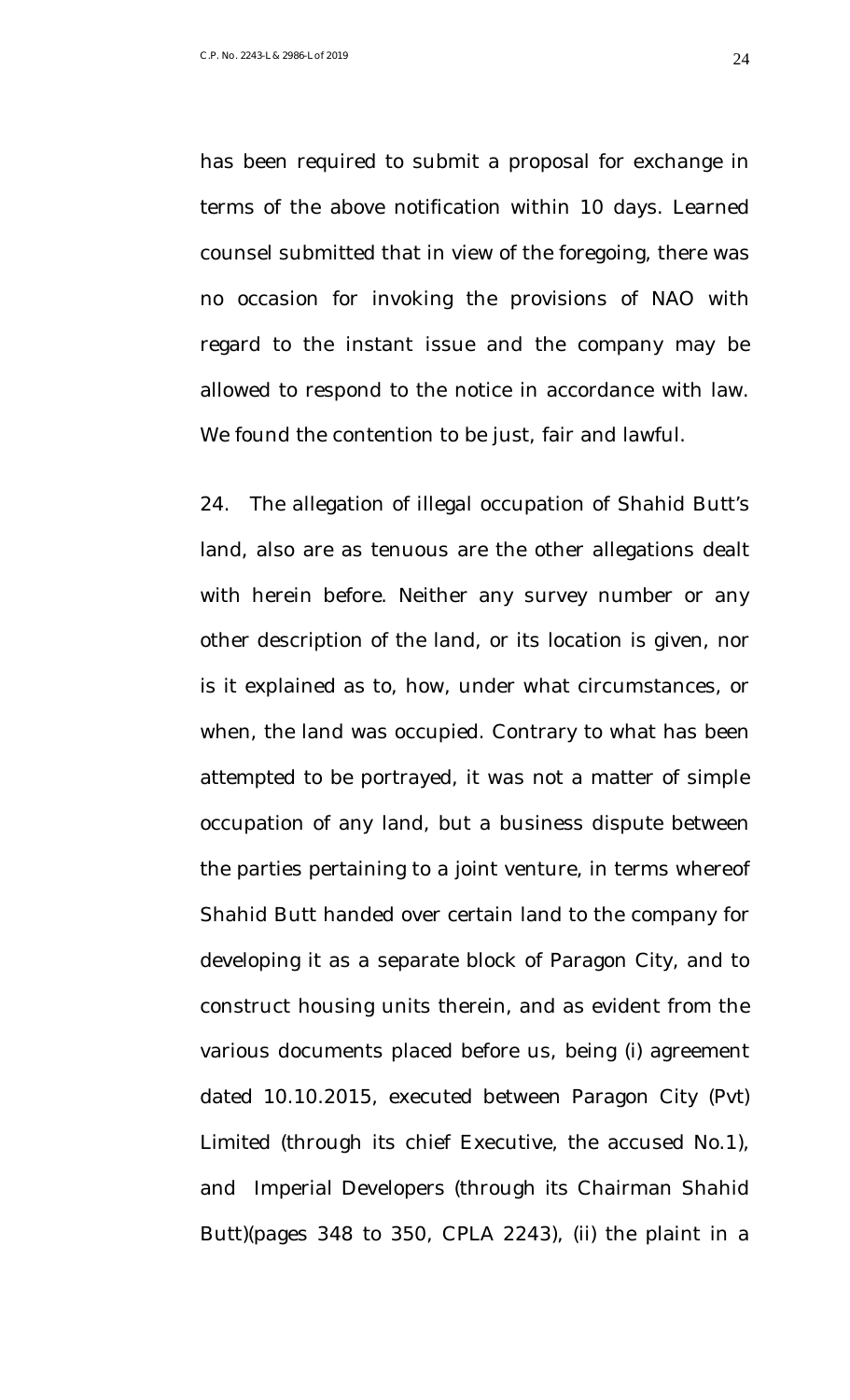Limited for declaration and injunction before a Senior Civil Judge, Lahore on 17.01.2016 (pages 87 to 92, CPLA No.1168/2020), (iii) the plaint in a suit filed by Paragon City (Pvt) Limited for recovery of money, declaration and injunction, before a Senior Civil Judge, Lahore on 08.09.2018 (pages 101 to 111, CPLA 2243/2019) and (iv) the application/statement dated 20.11.2019, filed by Shahid Butt before Senior Civil Judge, Lahore for withdrawal of his above suit, the dispute between Shahid Butt and Paragon City (Pvt) Limited was purely of a civil nature, involving commercial, financial and business disputes pertaining to the development of a housing project, reimbursement of certain investment, and sharing of profit between them. The afore-noted agreement dated 10.10.2015, thus reflects that there was some money dispute, accounting issue pertaining to the development charges of a housing project, namely Imperial Garden, and that attempt to settle and resolve the same as agreed between the parties through a third party intervention earlier, hit snags because of varied/divergent perceptions of the parties, and it was in terms of the said agreement that they agreed to remove

suit filed by Shahid Butt against Paragon City (Pvt)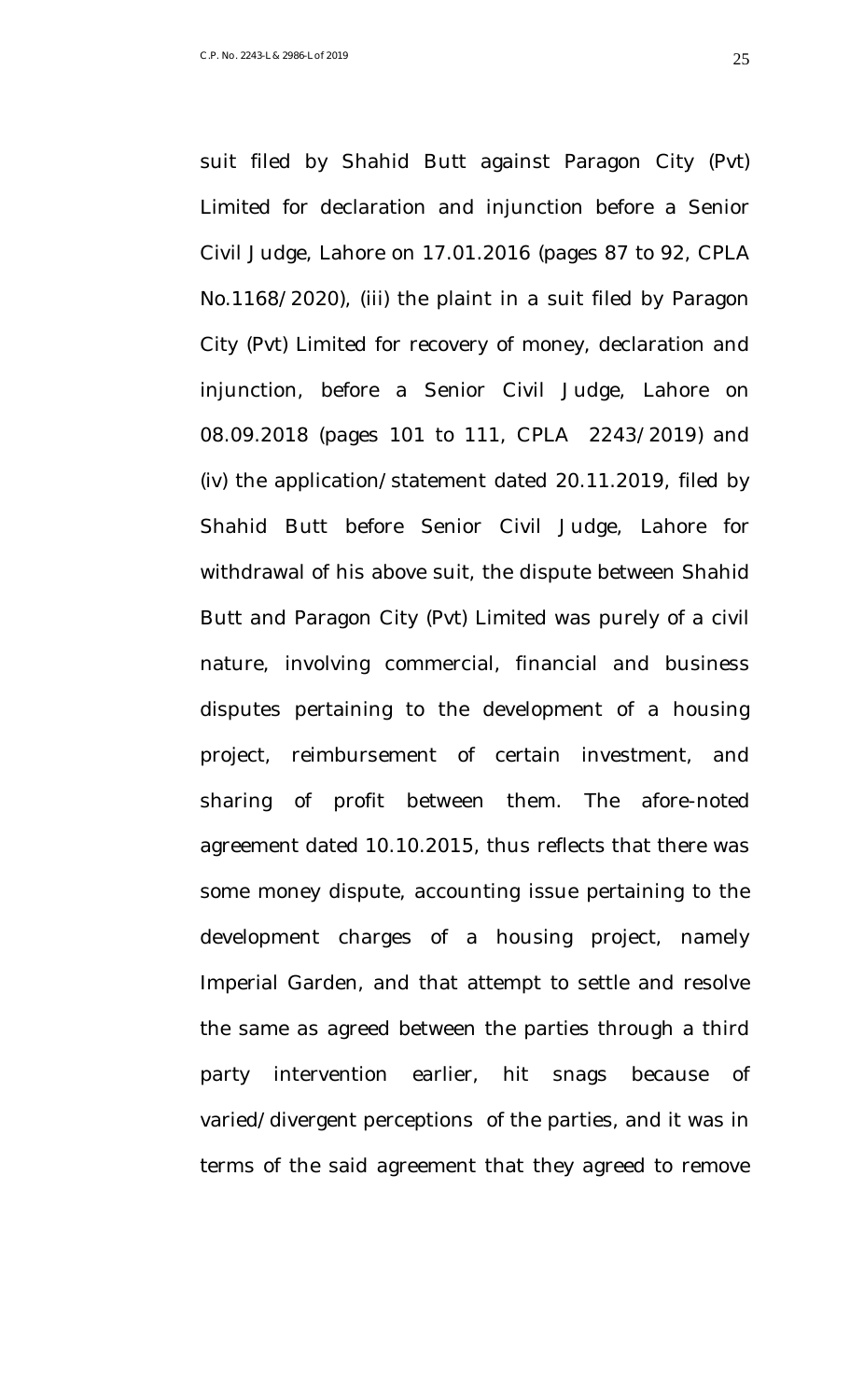the same through a facilitator named therein, and to finalize the accounts in terms of the earlier agreement.

25. Whereas through his above suit, it appears, that Shahid Butt sought to revive/protect his purported title in respect of certain lands, in all measuring about 3 Kanals and 8 Marlas, that he allegedly purchased in the year 2017, and sought cancellation of mutation thereof in favour of the company. Shahid Butt claimed that after purchasing the said land he merged the same into a housing scheme namely, "Paragon Homes", constructed houses thereon, and sold the same to different parties, and **that various families are living therein**. It was further alleged that the company on the basis of false and bogus sale deed claimed to have purchased 1 Kanal and 12 Marlas and 5 Kanals and 3 Marlas land in the years 2003 and 2008 respectively, and successfully sought mutation of the land so purchased by them, after cancellation of the mutation of the portion of such land that was earlier affected in favour of Shahid Butt. Shahid Butt sought a declaration that he was the owner of the land as claimed by him and that the purported sale deeds in favour of the company have no bearing on his above title. He also prayed for a decree, ordering cancellation of the above mentioned mutations **and for**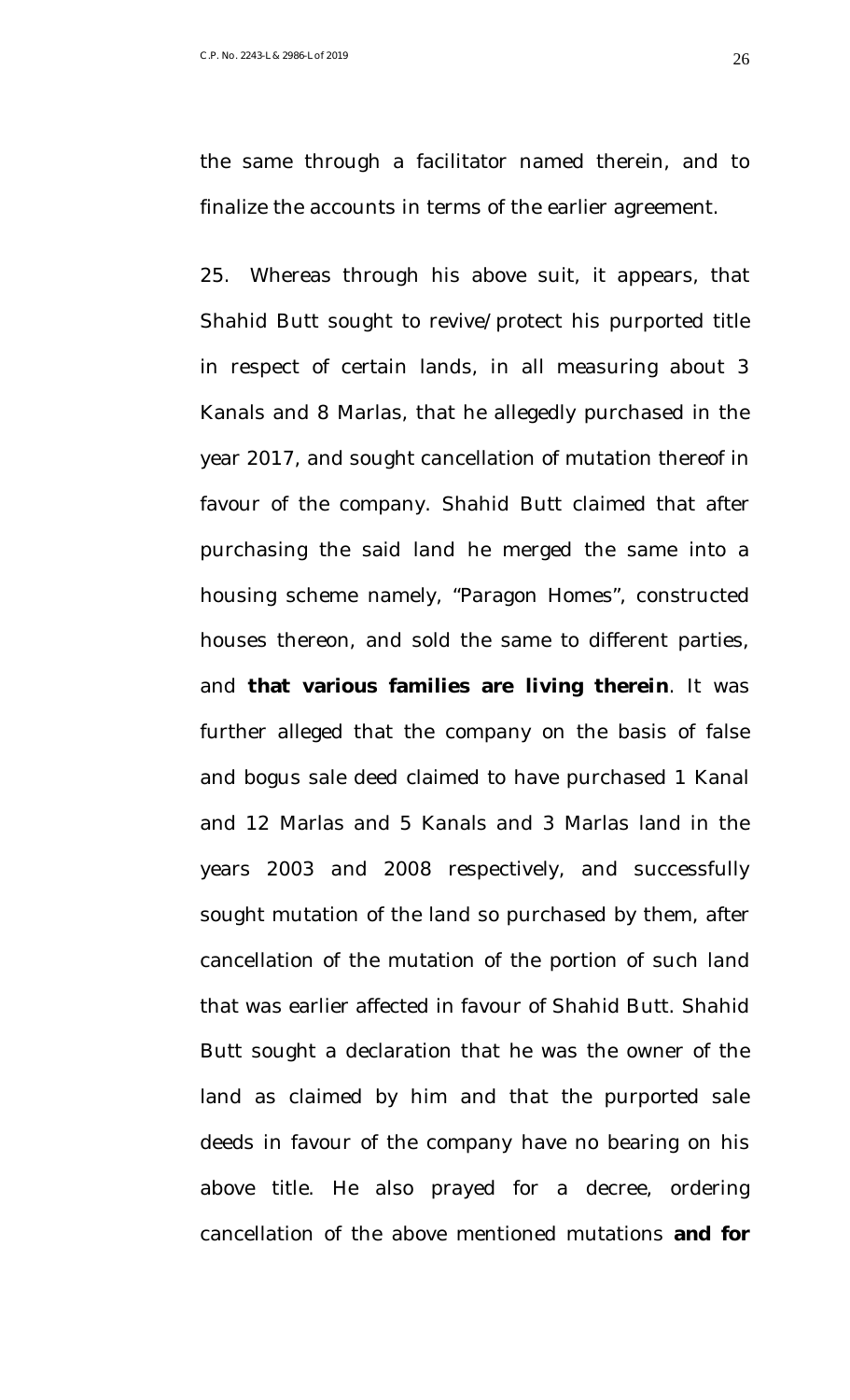# **permanent injunction, restraining the company from disturbing his possession of the said land.**

26. Whereas the case of the company, as set out in its above plaint, was that under an agreement dated 28.11.2006, executed between the company and Shahid Butt, the latter delivered to the former, possession of his land measuring 1067 Kanals and 8 Marlas for developing the same into a housing scheme. It was claimed that the agreement stipulated that the company shall finance build and develop the scheme and that amounts at the rate of Rs.800,000/- per Kanal shall be reimbursed to the company by way of development and construction charges and that the company shall be entitled to 60% share in the profits earned from the scheme. It was alleged that though the reimbursement as agreed was made but the amount of profit remained unpaid. It was further claimed that in addition to developing, building and financing the scheme, the company also contributed its land for the scheme, and that, in lieu thereof the company was to be given plots consisting of 55 Kanals in the "Imperial Garden". As per the plaint, the company's share in the profits was mutually calculated at Rs.340,006,448/-. It was further averred that Shahid Butt also acknowledged that he has occupied the 55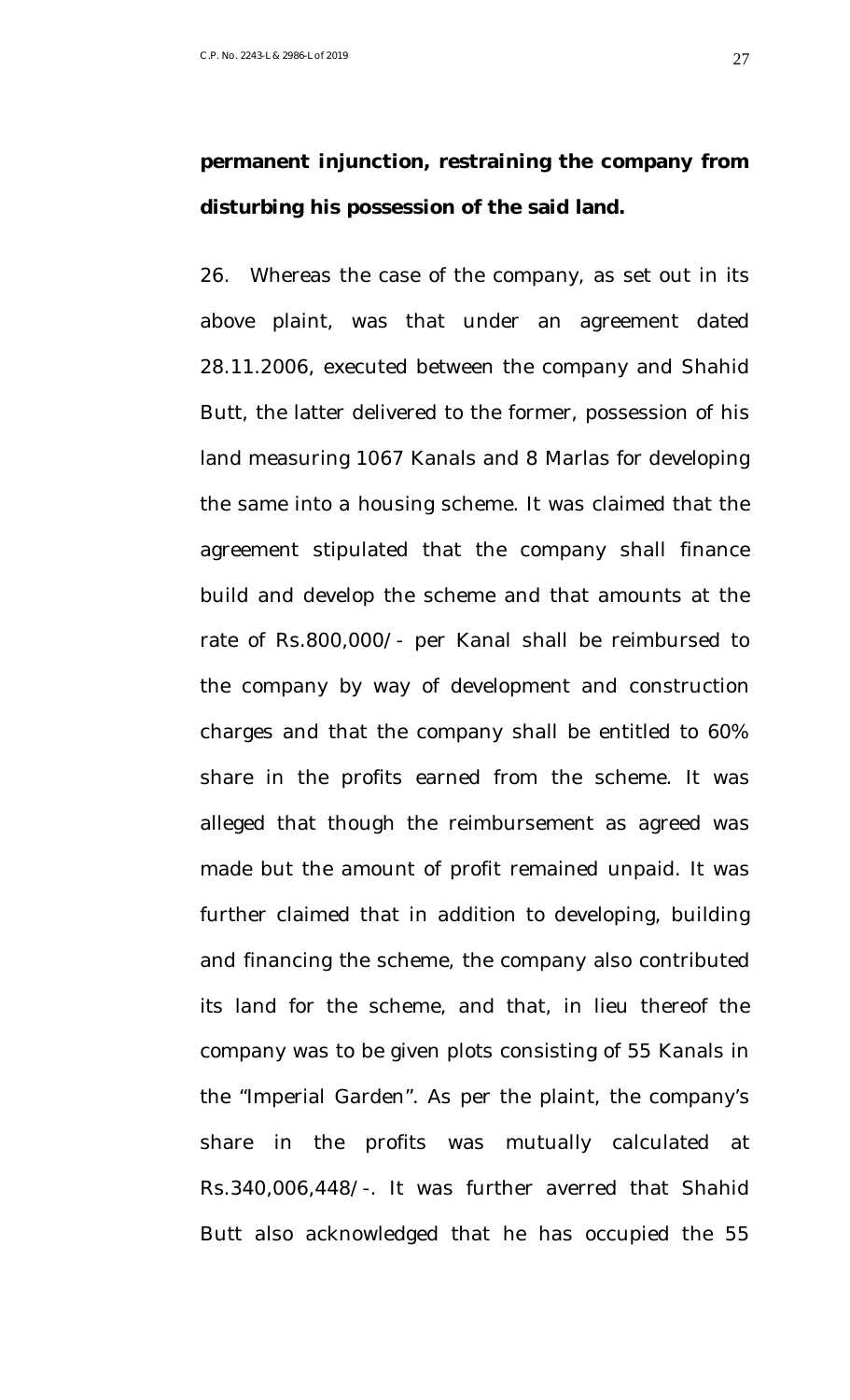promised to pay an amount of Rs.970 (m) towards the price of the said land. He, however, delivered to the company, 94 housing units only. It was also claimed that after mutual accounts taking Shahid Butt's liability was determined at Rs.84(m), which liability he acknowledged and undertook to liquidate by appending his signature on the statement/document drawn in this regard, but resiled from his commitment and avoided payment on one pretext or the other. The matter was thus submitted to arbitration. Shahid Butt failed/avoided even to honour the arbitral award/settlement. It was further alleged that Shahid Butt also occupied 22 housing units, which he delivered to the company towards partial settlement of his liability. The company prayed for a declaration that it was a shareholder in the Imperial Gardens block/project and is entitled to all the 94 housing units built therein

Kanals land agreed to be given to the company, and

and for payment of Rs.84(m) from Shahid Butt.

27. The position that emerges from the foregoing, and as also acknowledged by Shahid Butt, in very clear and categorical terms, in his aforementioned application/statement whereby he withdrew his suit, is that the dispute between the parties was purely of a civil nature, arising out of a business/commercial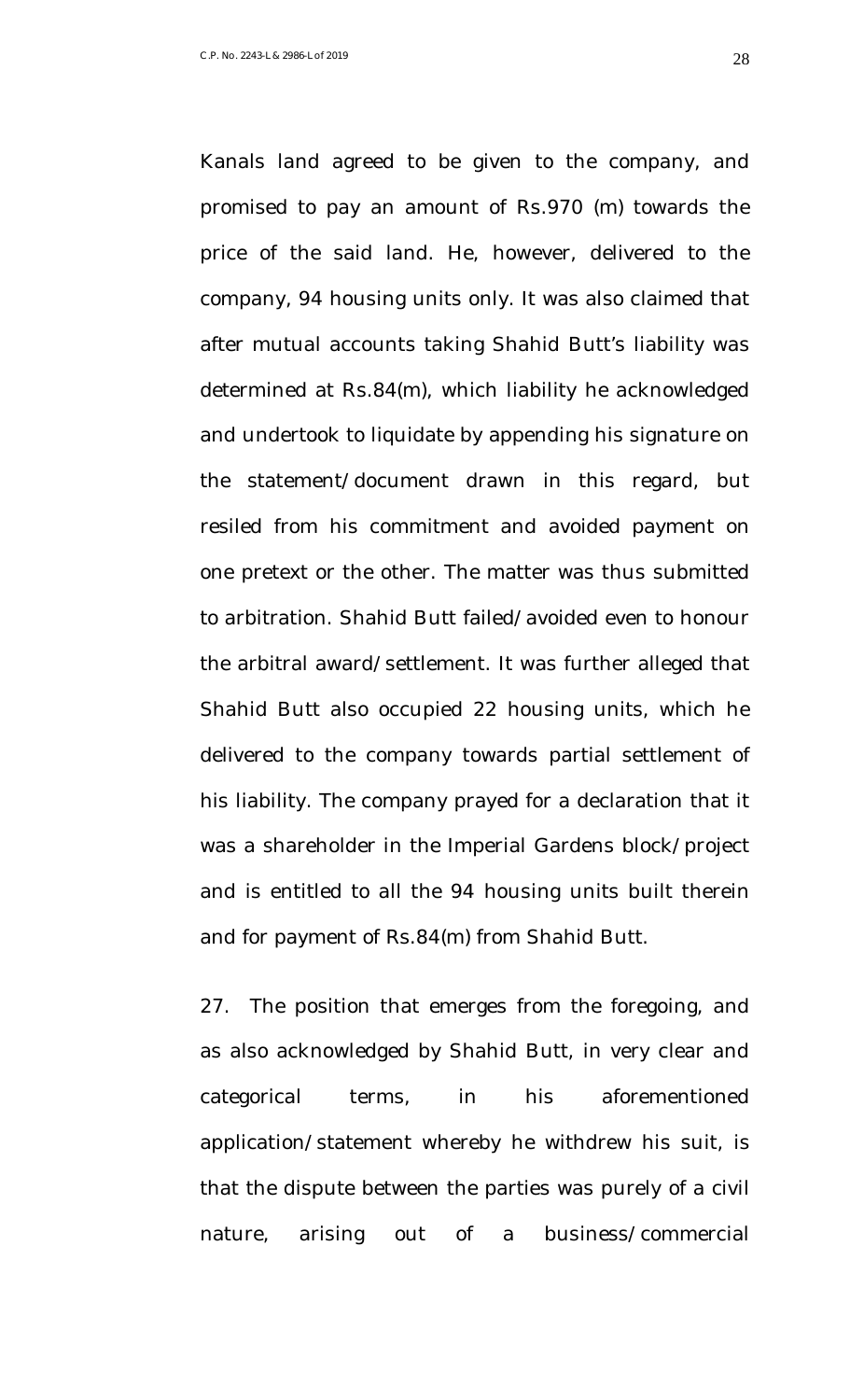undertaking and a joint venture, mainly involving and pertaining to settlement of accounts. In his aforesaid statement/application Shahid Butt has clearly stated that the dispute between him and the company stems from the business relationship between him and the company. He acknowledged that it was under and in terms of a collaboration agreement dated 01.11.2006 that a housing block / scheme by the name of Imperial Gardens was developed under the umbrella of Paragon City (Pvt) Limited. However, issues in relation to the operation, execution and accounts pertaining to the project arose between the parties from time to time, resulting in litigation, which have been settled amicably and, therefore, he be allowed to withdraw the suit. The suit was thus dismissed as withdrawn. It may be interesting to note here that even the statement made by Shahid Butt before the Investigating Officer in this case, which forms the very basis of the present allegation, also very clearly depicts the nature and the substance of the dispute between the parties as discuss above.

28. The allegation of occupying Haji Muhammad Rafique's land is also equally weak and sketchy. However, in that regard, it may be noted that, as can be seen from (i) the agreement dated 26.08.2006, executed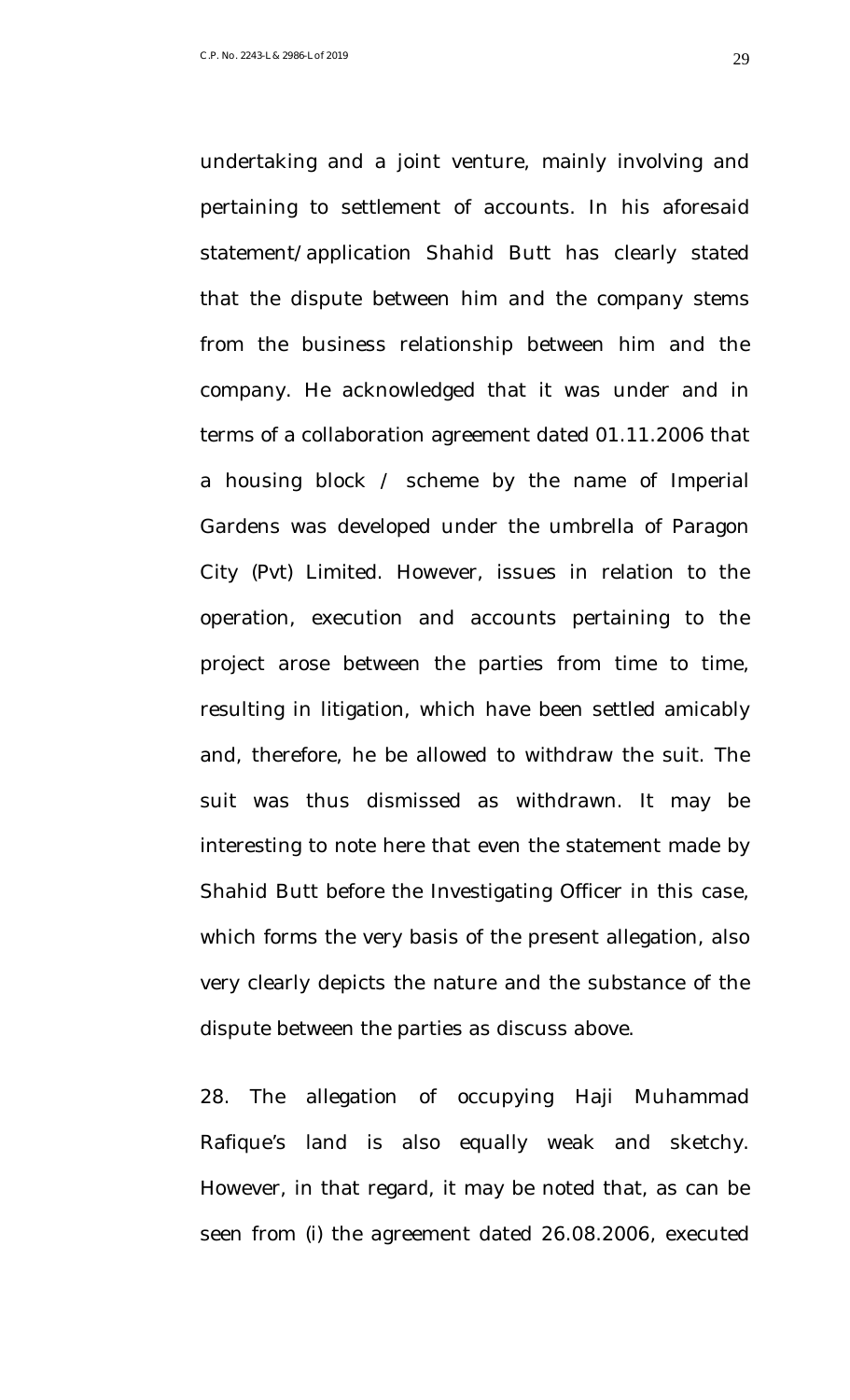between Haji Muhammad Rafique and co-accused No.1, as Chief Executive of the company, to refer their dispute to arbitration, (ii) the declaration of Award dated 31.01.2019, and (iii) the order dated 05.11.2015, in terms whereof a learned Senior Civil Judge, Lahore made the said Award a Rule of the Court (pages 351 to 355 and 365 to 370 respectively of CPLA No.2243/2019), several issues and disputes pertaining to sharing of expenses towards certain development/amenities, in respect of their respective housing scheme, and in relation to certain land purchase transactions entered into by each of them with different parties separately, resulting into both of them claiming their right/interest over the same lands, and also in respect of exchange of certain lands, arose between them, and that it was through the above noted agreement dated 06.08.2006, that the parties agreed to refer the said disputes/issues to an arbitral panel, who upon conclusion of the proceedings before them made an Award in the matter on 26.08.2006.

The Award, inter alia, unanimously provided that:

"(viii) the Arbitrators have unanimously held that Haji Muhammad Rafique shall deliver the vacant possession of the land measuring 163 Kanals and 17 Marlas situated at Dogra-e-Khurd, Tehsil Cant, District Lahore, to M/s.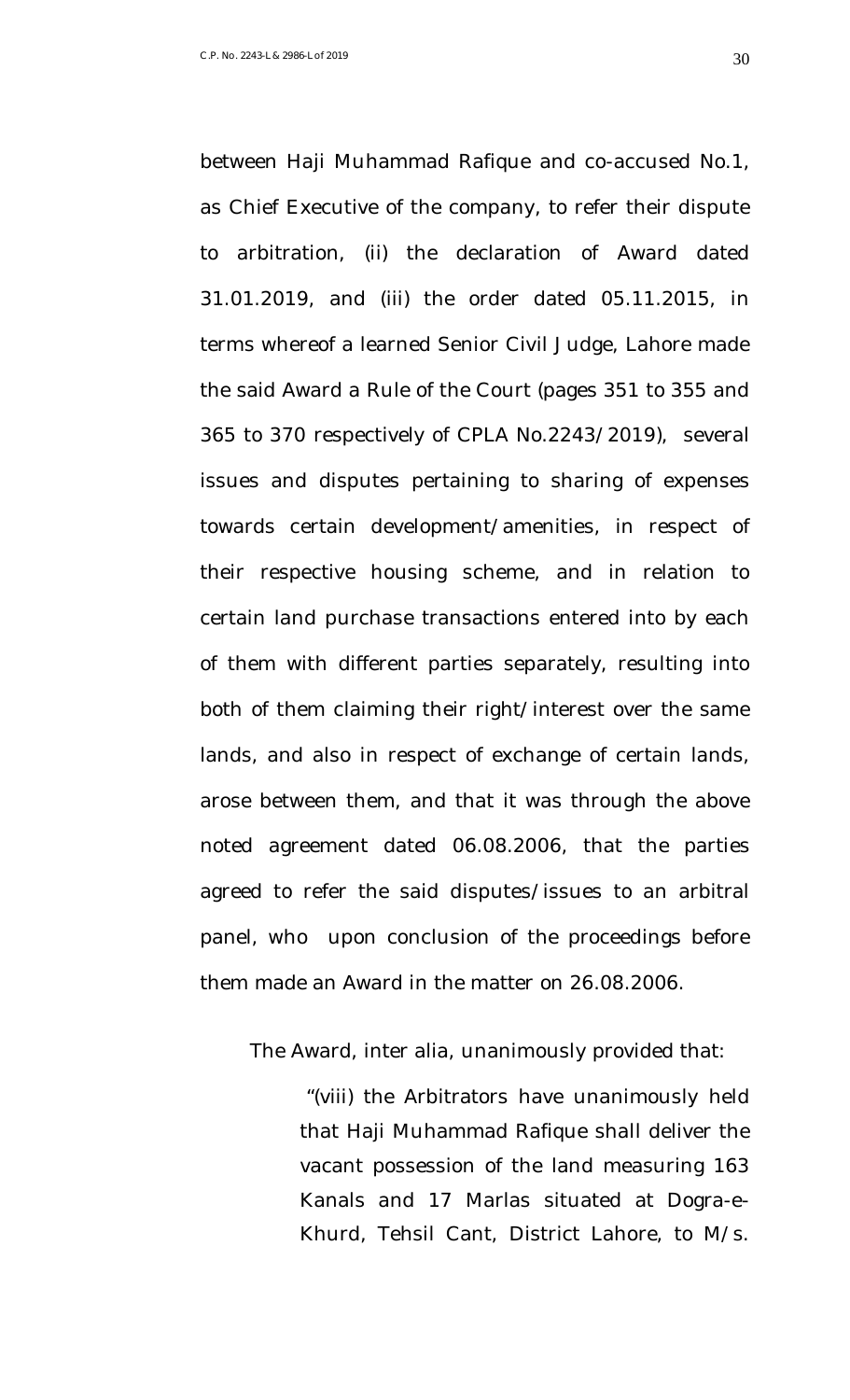Paragon City (Pvt) Ltd, in lieu of land measuring 163 kanals 17 marlas of village Kalaas Marri, Tehsil Cannt, District Lahore, (the detailed description of the land is appended herewith and will constitute an integral part of this Award). This exchange shall be accomplished by both the parties strictly in accordance with the measurement described in the appended details. As per relevant revenue record, Paragon City will hand over the vacant possession of the above mentioned land measuring 163 Kanals and 17 Marlas in Klass Mari to Haji Rafiq.

29. The above Award was submitted before Civil Judge, Lahore. The learned Judge after considering the objections, filed by Haji Muhammad Rafique under Section 30 of the Arbitration Act, 1940, and hearing the parties, made the Award a Rule of the Court. The said Award/Rule has however been challenged by Haji Muhammad Rafique before the Lahore High Court through FAO No.365 of 2015, which is pending.

30. The reference also set out two different allegations regarding land transactions between the Petitioner and the company, one specifies exchange of certain lands and the other accuse the petitioners of wrongfully acquiring 20 plot of land without any payment. As regards the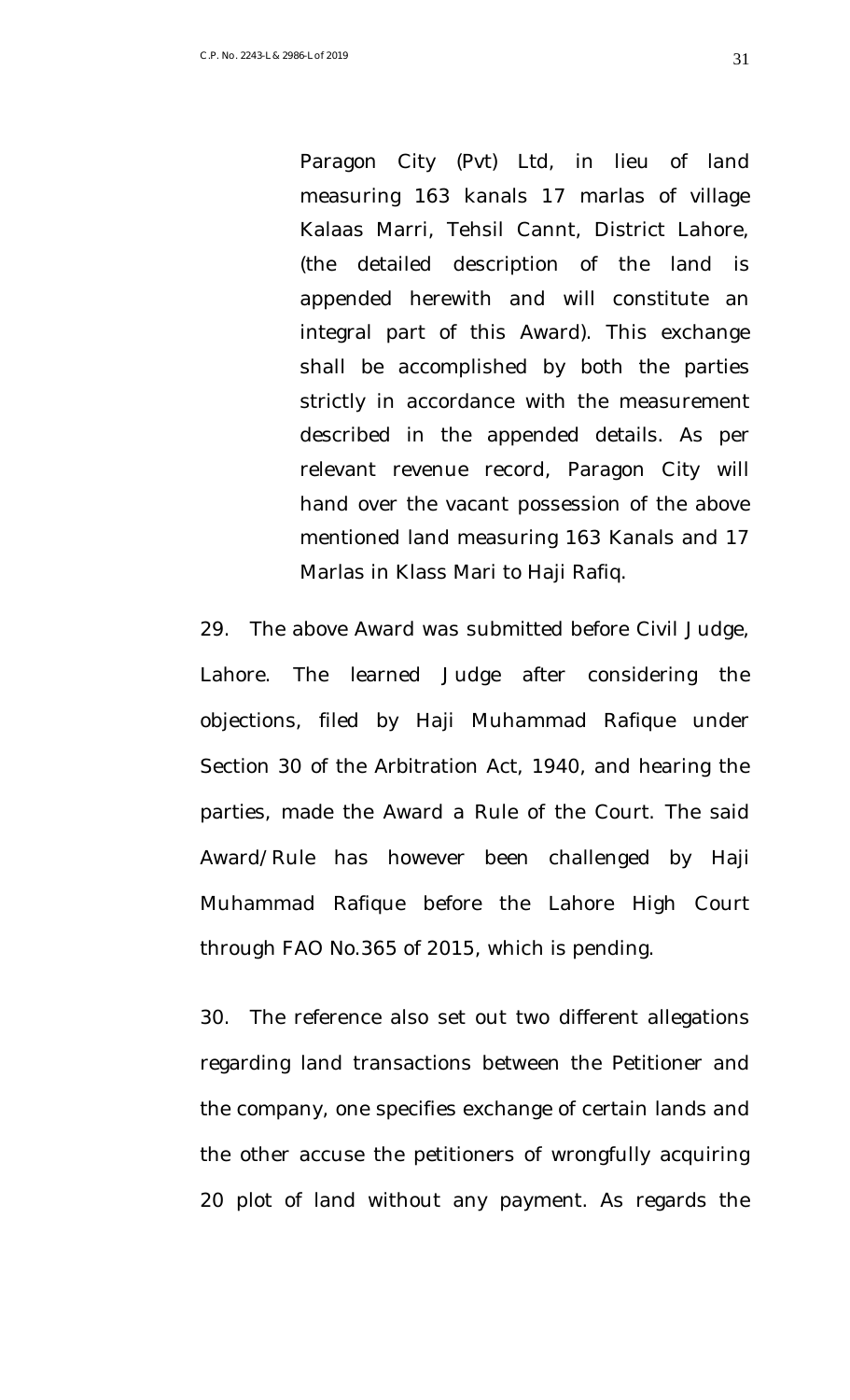exchanged their 39 Kanals and 19 Marlas and 10 Kanal and 4 Marlas lands with the company's lands measuring 32 Kanals and 8 Marlas, and as regard the alleged wrongful acquisition of the plots, it was stated that the Petitioners "wrongfully acquired 20 plots of 2 Kanal each from Paragon City (Pvt) Ltd. The files record shows that cost of land of said plots was fully paid but no payment is made to Paragon City (Pvt) Ltd". However, subsequently, through its summary of the case, submitted before us, NAB changed its stance. The new version shows that the land measuring 32 kanals and 8 marlas, which the petitioners received from the company in exchange for their above land was in fact so received in the shape of the said twenty (20) plots and that the acquisition of the said plots, was not a separate or additional transaction. The above factual position was known to NAB since the very inception, as in response to their call up notices the petitioners through their respective letter dated 29.03.2018, 28.03.2018 and 05.04.2018, provided to NAB complete details regarding the subject transaction.

exchange of land it was alleged that the Petitioners

area/measurement of the lands exchanged, their locations, the designated number of the twenty (20) plots

Not only did they repeatedly furnish to NAB the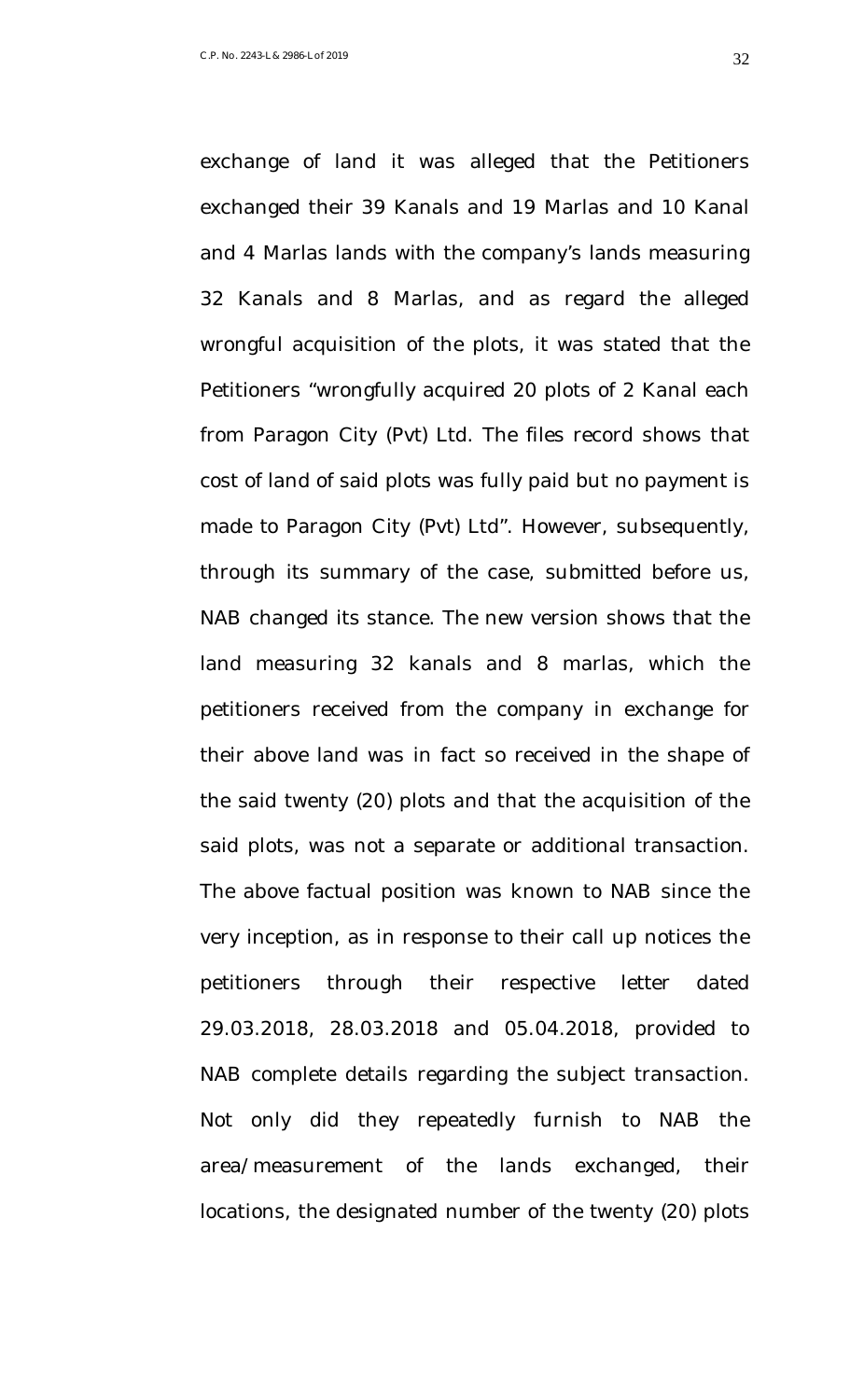exact location of the said twenty (20) plots. The petitioners through the above letters also informed NAB that in terms of the exchange transaction they are also required to pay to the company, development charges in the sum of Rs.15,000,000/- in respect of the said plot, and have already paid to the company an amount of Rs.26,47,060/- on that account. Thereafter, despite a long que of call up notices NAB neither raised any query, nor conveyed any objection with regard to the exchange in question, however, during his argument before us the learned DPG NAB submitted that the Petitioners have unduly enriched themselves by getting developed plots in

situated in the land received in exchange; but also

provided to them a detailed lay out plan highlighting the

exchange for their undeveloped land. In this regard, it may be noted that in the first place the petitioners have parted with a substantially large piece of land, most of which is situated in the same mauza as are the subject plots, secondly, in addition to the said land, and as noted above, the Petitioner are also paying to the company charges for the development of the land converted into plots, thus the weight of the development probably goes off the scale. In any event despite having all the required information and details, NAB has failed to place before us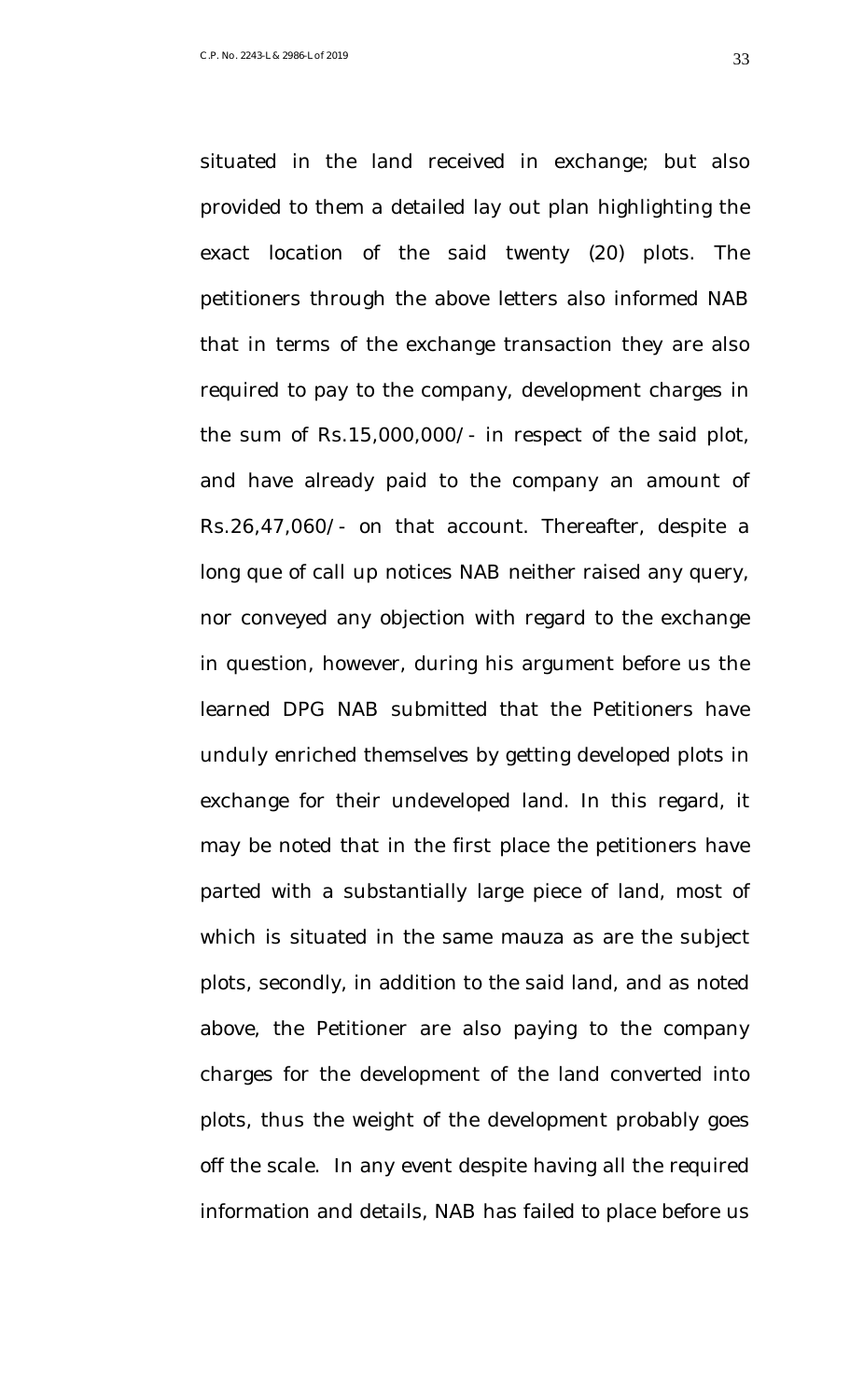any material to show, or to otherwise persuade us to believe that the exchange was unfair and/or that the petitioners have through the said transaction illegally enriched themselves at the cost of the company. In any view of the matter, since the transaction was between private individuals / entities, who were free agents, and has/had no bearing on any public or governmental interest, no exception to the same could have possibly been taken by NAB.

31. As regards the allegation of receiving amounts approximately in the sum of Rs. 6.2 Million and Rs.12 Million by the Petitioners from the company, it may be noted that through their earliest letters, as placed before us, which are dated 20.03.2018 and 23.03.2018, the prosecution has, inter alia, sought from the petitioners details of "services/financial transactions executed between them and the company, and the benefits drawn against such services/transactions, if any". In response, the petitioners under cover of their letters dated 28.03.2018, 29.03.2018 and 05.04.2018, and through annexure "C" thereto, have furnished to NAB the relevant information and details, wherein the amount of commission received by the petitioners from the company for the services rendered by them for purchase of lands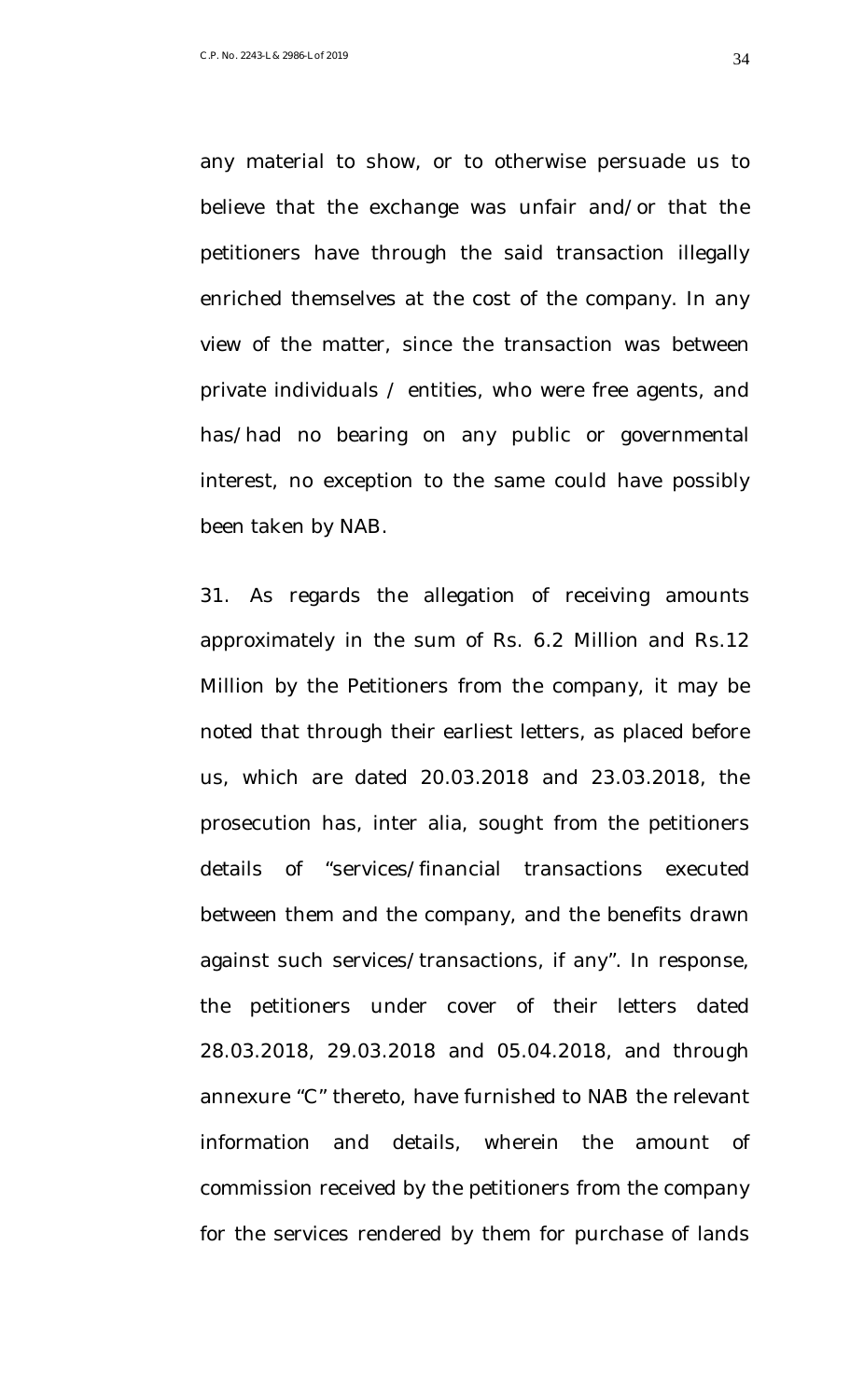by the company from its various owners during the year 2010 to 2013 have been mentioned year-wise. The statements also specify the amount of income tax withheld by the company. It is also mentioned that such payments were made by the company through cross cheques, and have been duly declared in the respective income tax returns of the petitioners for the corresponding years. However, such information was again sought by the combined investigation team of NAB during the interrogation, conducted by it on 29.03.2018. The information was thus once again submitted through a similar statement, as an annexure to their letters dated 05.04.2018. Through letters dated 24.04.2016, the NAB sought from the petitioners "details/ bank document of commission received by you against lands provided to M/s. Paragon City (Pvt) Ltd. till date". In response the petitioners, under cover of their respective letters dated 30.04.2018, submitted to the NAB a statement, being annexure "B" thereto showing the amount of commission received from the years 2010 to 2013, year-wise, the date of such payments, the amounts of income tax withheld, the cheque numbers through which the payments were made, and the name of the bank whereon the cheques were drawn. Though NAB has since thereafter sent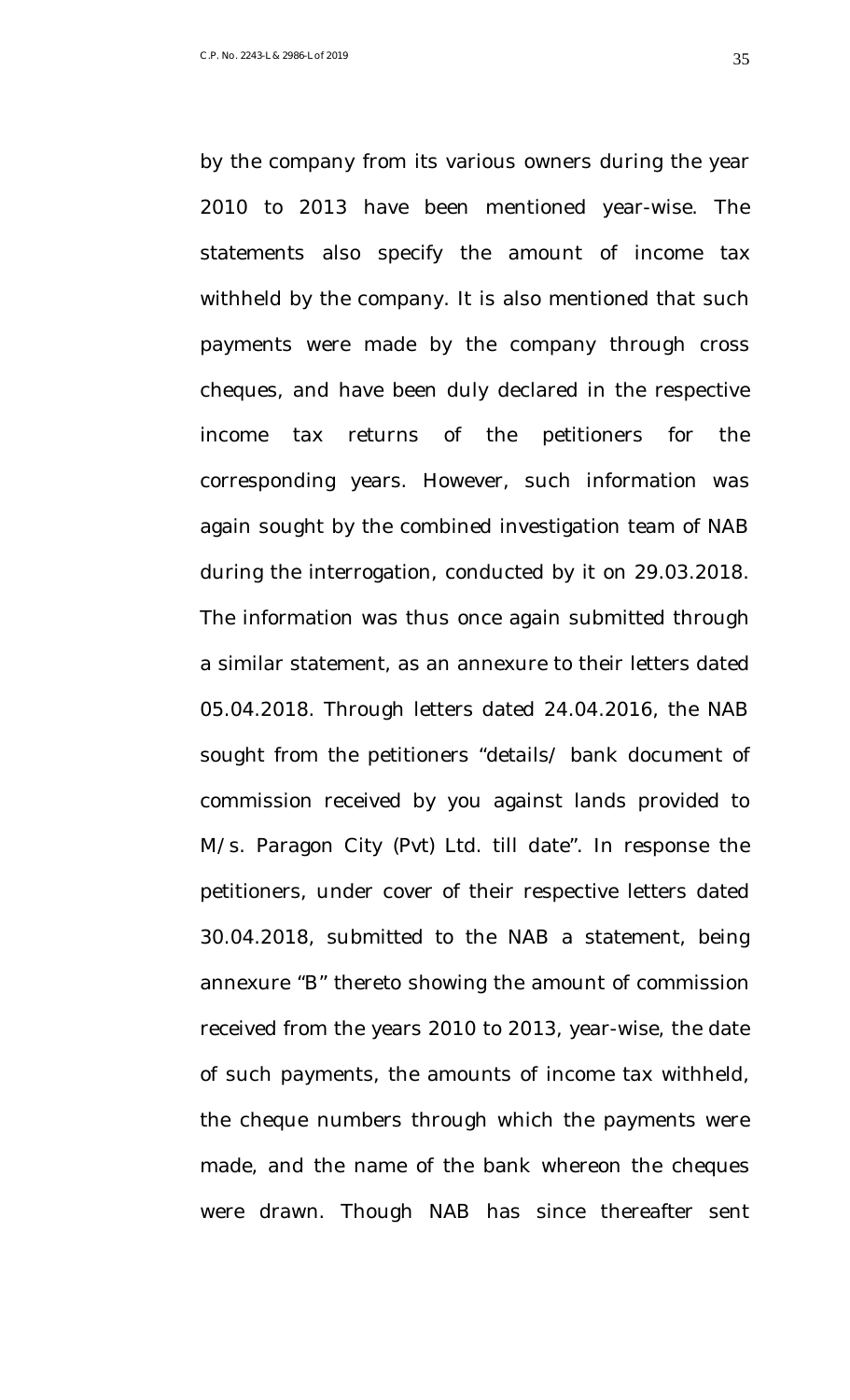numerous call up notices to the petitioners and also interrogated them personally, however, neither was any query made by it regarding the above payments, nor have they objected to or expressed any dissatisfaction regarding the replies / information, submitted by the petitioners. Here it may be relevant also to note that in response to the numerous subsequent call up notices, the petitioners have also furnished to the NAB complete details of their bank accounts, the source of the deposits held therein, and also the income tax returns alongwith the wealth tax statement, not only for the relevant years, but for the other periods as sought by the NAB. The petitioner also duly filled and furnished to the NAB the assets declaration proforma as required by them. However, the NAB neither through any of these notices and/or at the time of the argument, raised any objection regarding the Petitioner's responses, and/or the material and information submitted by the latter, nor did they point out any discrepancy, inconsistency, inaccuracy, lacuna or inadequacy in the various responses, information, and documents mentioned above.

32. As regards the payments of Rs.58 Million and Rs.39 Million to the petitioner by M/s. Executive Builders towards professional fee and consultancy charges, which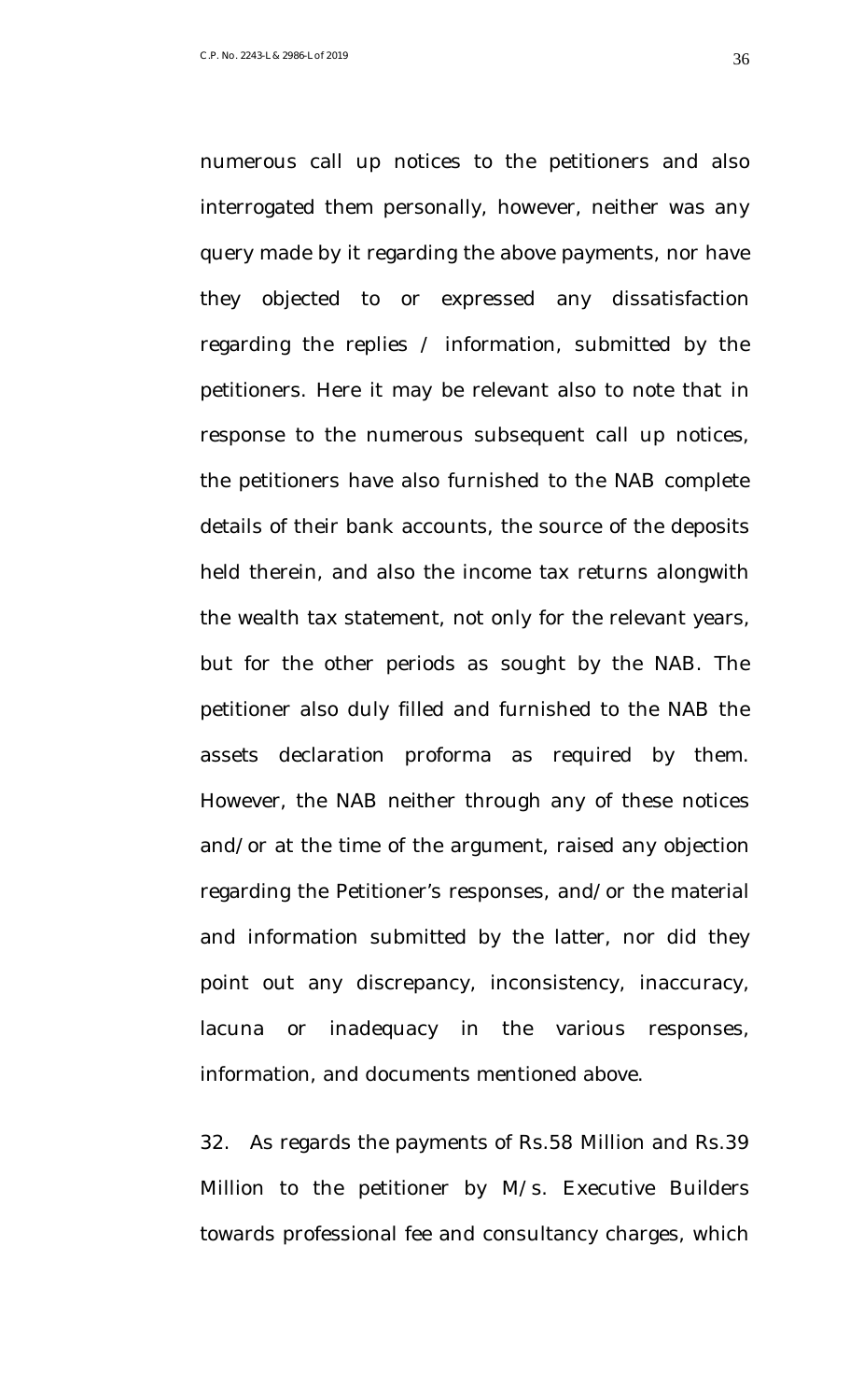respective business concerns namely, M/s. Saadian Associates and M/s. KSR Associates, it may be noted that the petitioners through their various replies have furnished to the NAB all the information, details and documents required by them through their various call up notices in this regard, from time to time. The petitioners thus provided to the NAB the respective agreements between their business concerns/proprietorships, and M/s. Executive Builders, which contains the relevant details and the terms and conditions of the business engagements between those concerns and M/s. Executive Builders. The petitioners have also furnished to the NAB the details of various amounts received by them from M/s. Executive Builders by way of commission and consultancy fee from the years 2013 upto the year 2018 respectively, and the amounts of tax paid thereon. As evident from the record, when asked the petitioners also disclosed the total number of housing units constructed by M/s. Executive Builders in Paragon City, and as to how many of them were marketed/sold by them, and in respect of how many

services were provided by the two through their

such units they provided consultancy, the Petitioners also provided particulars and details, such as the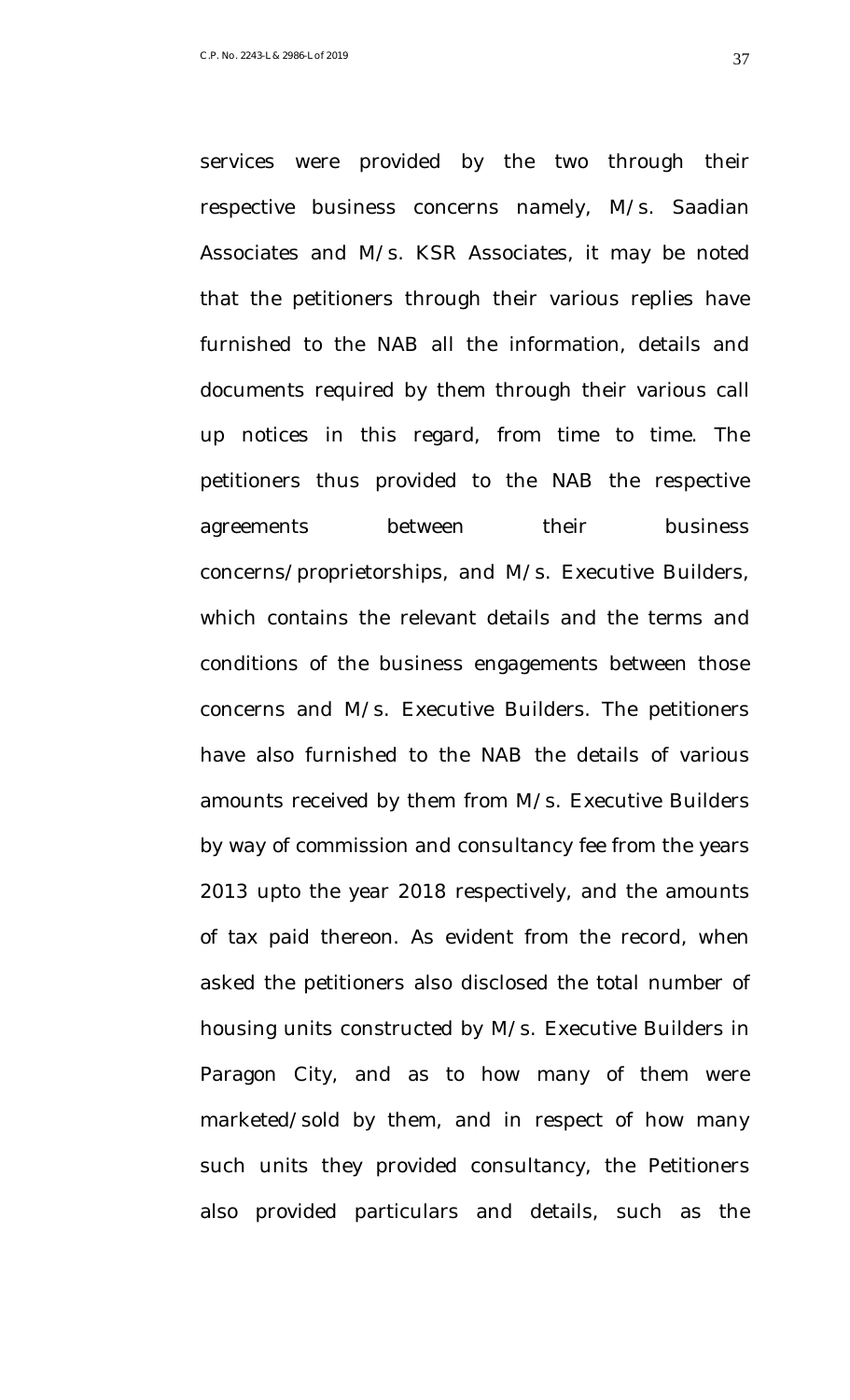designated numbers of those units, their respective categories, the buyer names, the amounts of commission and/or consultancy fee received by them, the dates of such payment cheques, the name of the banks on which such cheques were drawn, numbers of units sold each year, number of units in respect whereof consultancy was provided each year, the nature of the consultancy services provided. It was also submitted that the price of the units sold were received directly in the bank accounts of M/s. Executive Builders only.

33. Since the prosecution was left with no relevant fair and justified query and has nothing to object to, they virtually started repeating their earlier queries and making wholly irrelevant and inconsequential questions, through their notice subsequent to the responses received as above.

34. Neither the investigation report nor the Reference specifies any discrepancy or inadequacy in the responses received as above, nor has the learned Additional Prosecutor NAB pointed out any lacuna in the transactions in question. Even otherwise, the transactions/business relationship between the company, M/s. Executive Builders and the petitioners,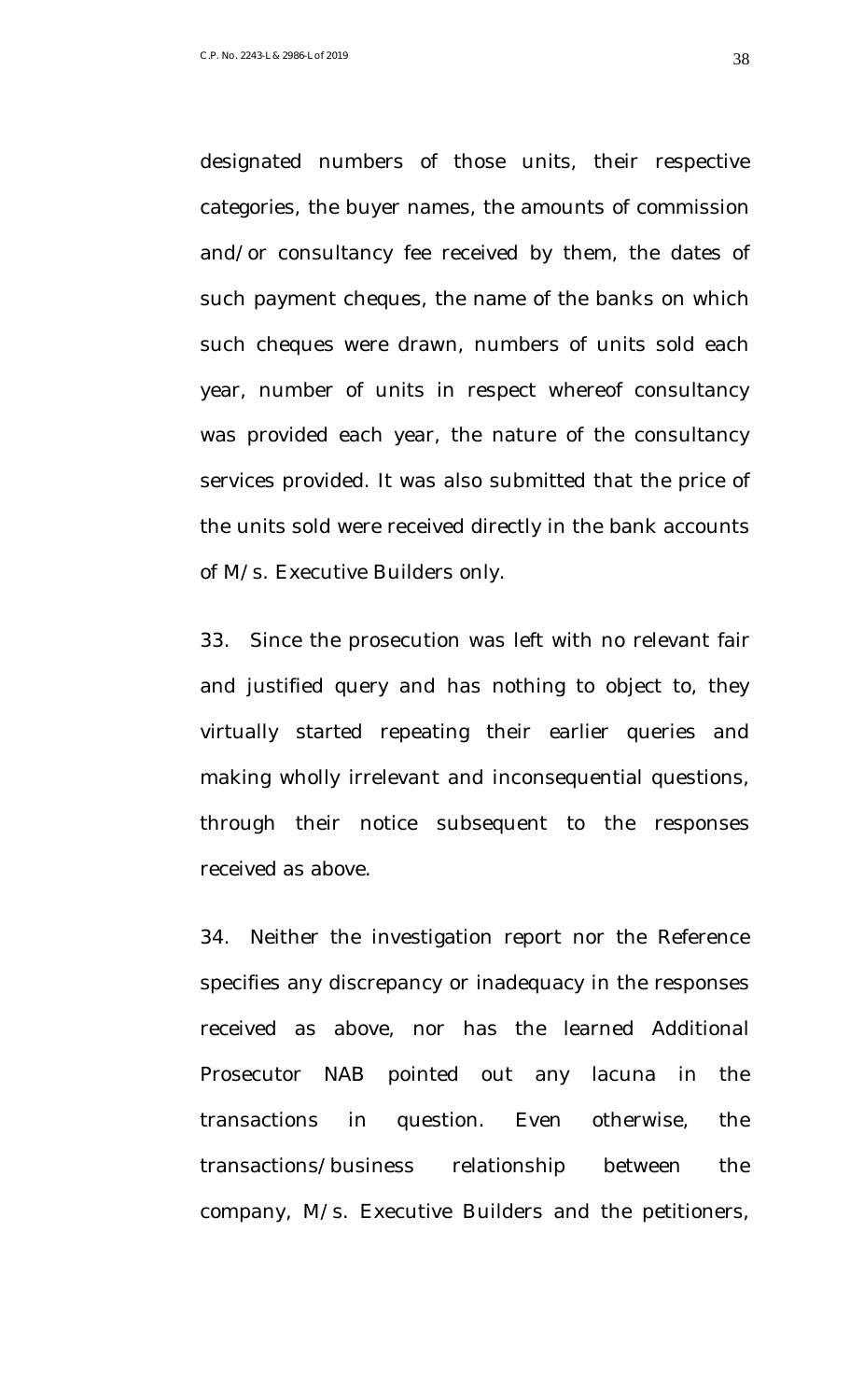and the various payments received by the petitioners through their said two concerns, were/are matters purely between private concerns and individuals. Neither has it been alleged that any loss has been suffered by any Government, nor has it been pleaded that any member of the public has in any manner suffered on account of above and/or it was because of such payments that the purported claimants/complainants were allegedly deprived of possession of their promised plots.

35. It is not clear as to what in fact brought the NAB into action in the present case. Whether it were some complaints regarding non-delivery of plots, or was it some investigation, conducted against the accused persons, revealing that the company has denied possession of plots to its customers (in which later case again it is not known as to what occasioned such investigation) that triggered NAB against the petitioners and the other accused in this case, as on the one hand, the reference reveals that it was "in pursuance of complaints received from the members of public at large", that "an investigation was authorized by the competent authority", and so also, the chronological summary of the case, submitted in pursuance of our directions, described receipt of complaints "from members of public at large"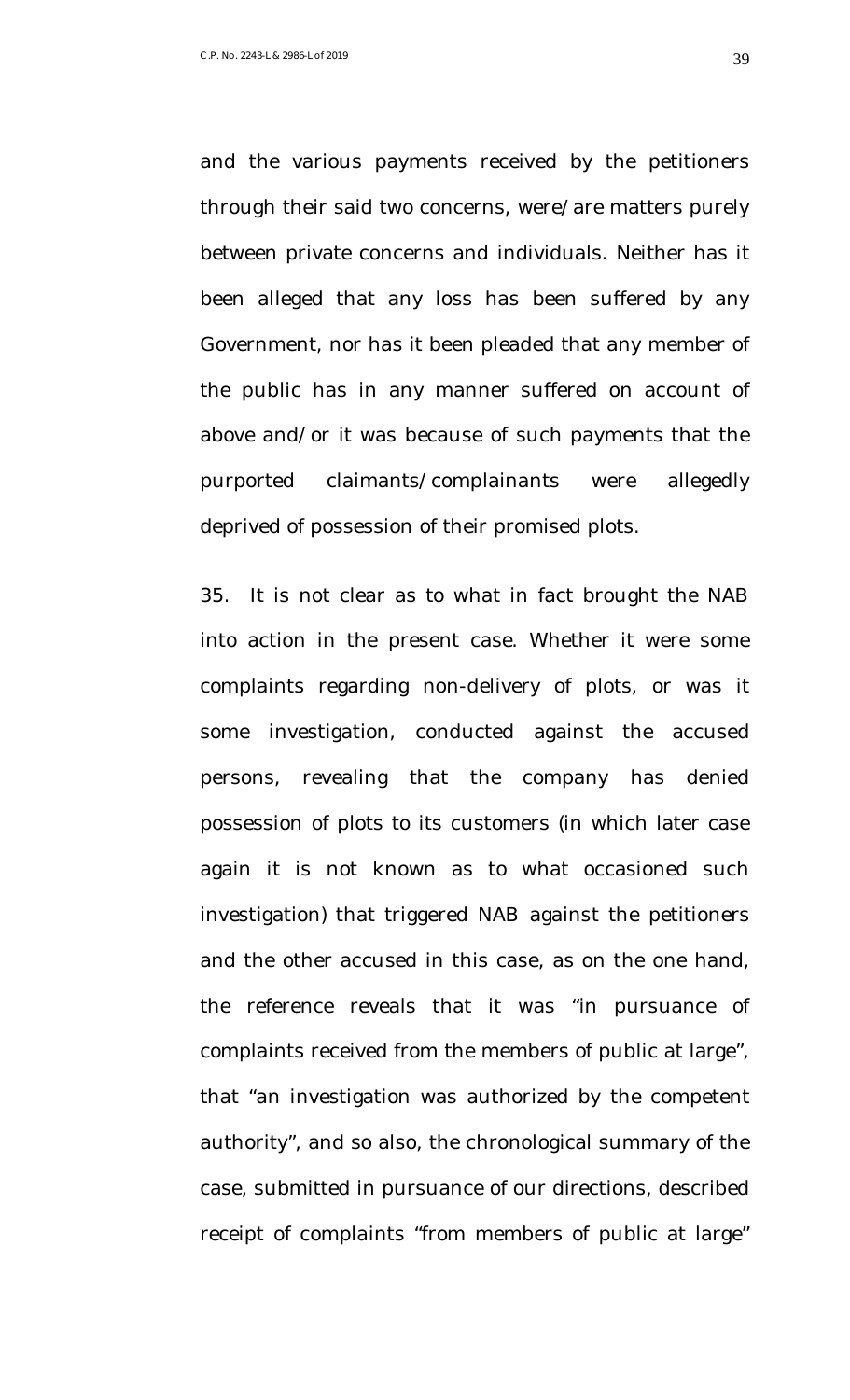against the management of Paragon City on 26.11.2017, as the opening event, followed by complaint verification on 12.01.2018 and authorization of enquiry on 06.03.2018 and then by an investigation authorized on 06.12.2018, which summary also reiterated the above, by stating that it was "in pursuance of the complaints received from the public at large that an investigation was authorized on 06.12.2018". Whereas on the other hand, the investigation report dated 20.05.2019 (pages 14 to 31, CMA 2174/2020) states that it was as a result of investigation conducted against the accused persons that NAB came to know that "members of public at large were looted in a mechanical and systematic fashion, therefore, NAB Lahore published advertisement in daily newspapers and uploaded application forms on website of NAB to facilitate the general public for submission of their claims without visiting the NAB's office", and that it was in response to the above notice that 96 complaints/claims were received against the company alleging that the complainants, who paid for the plots in Paragon City were neither given possession of the plots, nor are their amounts being refunded. So it is really not known as to what in fact prompted the NAB into action in this case. Furthermore, there is a serious inconsistency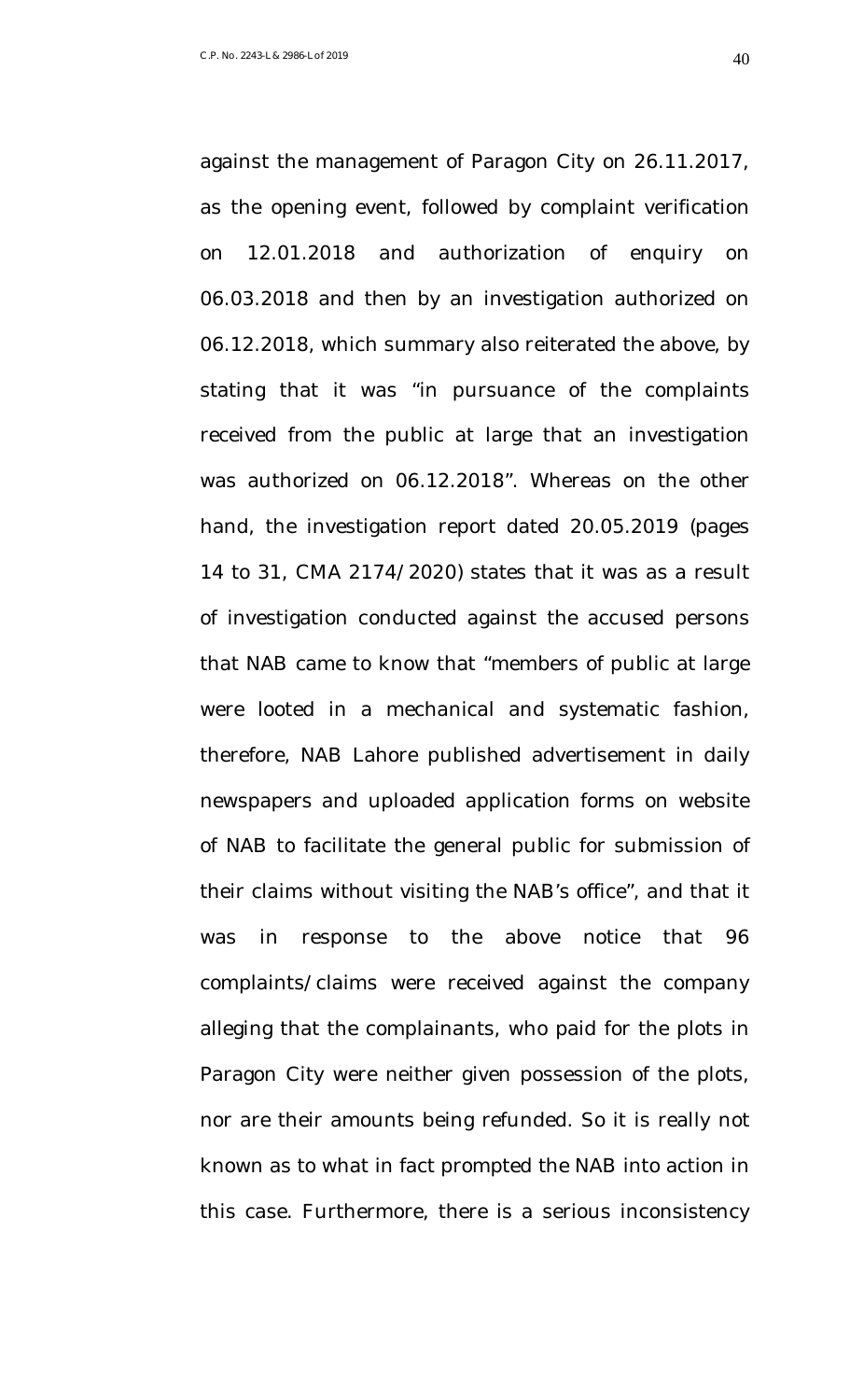according to which report the complaints did not simply allege denial of possession and/or non-refund of the amounts but, that "the accused persons illegally and arbitrarily cancelled the plots of public and changed their

between what is said about those complaints in the

reference and that stated in the investigation report,

location from front block to tale blocks and misappropriated the same". Neither were any copies of the many purported claims/complaints, placed, nor were any details thereof submitted before us. It is also not claimed that any of the complainants filed any complaint/claim before any appropriate relevant authority earlier or filed any suit/proceedings, challenging the alleged cancellation and/or non-delivery of possession, and/or change of location and misappropriation. No correspondence by any of the purported complainant/claimant has been referred to. Although as per the investigation report the issue "is lurking since 3 to 13 years". NAB has, therefore, not been able to demonstrate and explain the real nature of the disputes or the issues that arose between the company and the purported claimants, and has failed to explain, as to whether the conduct of the management of the company in the matter would attract the provisions of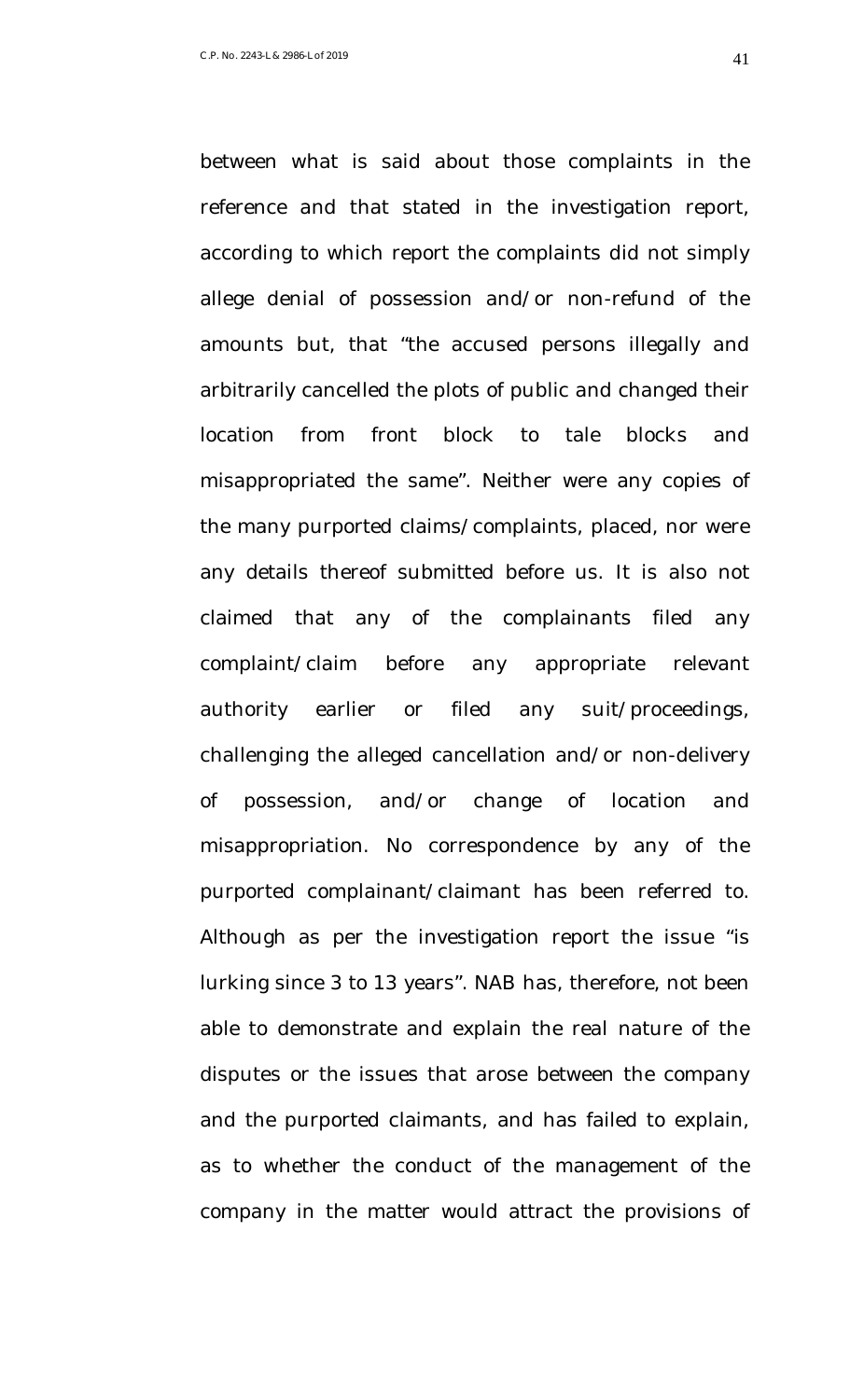NAO, to enable the NAB to even initiate an enquiry in that regard. In any event, as discussed in detail earlier, NAB having miserably failed to establish any control of the petitioners over the management of the company despite all their endeavours, so far, and they having not even claimed that any of the complainants/claimants alleged any role or concern of the petitioners in the alleged non-delivery of possession of their claimed plots and/or non-refund of their money paid for the said plots. It is intriguing as to how the names of the petitioners cropped up in the episode and as to how they came into picture. It is also crucial to note that in none of the so many call up notices sent by NAB to the Petitioners during a long period of March 2018 to October 2018, was there the slightest mention of any allotment of land, or any plot /property in Paragon City to any member of public, though as per the investigation report, the triggering issue and the gist of the allegations is "nondelivery of possession of plots in Paragon City, however, it was not even put to the petitioners that any complaint in this regard has been received by the NAB.

36. The position that emerges from the facts and circumstances of the case narrated and the material placed before us, is that it remains a mystery as to what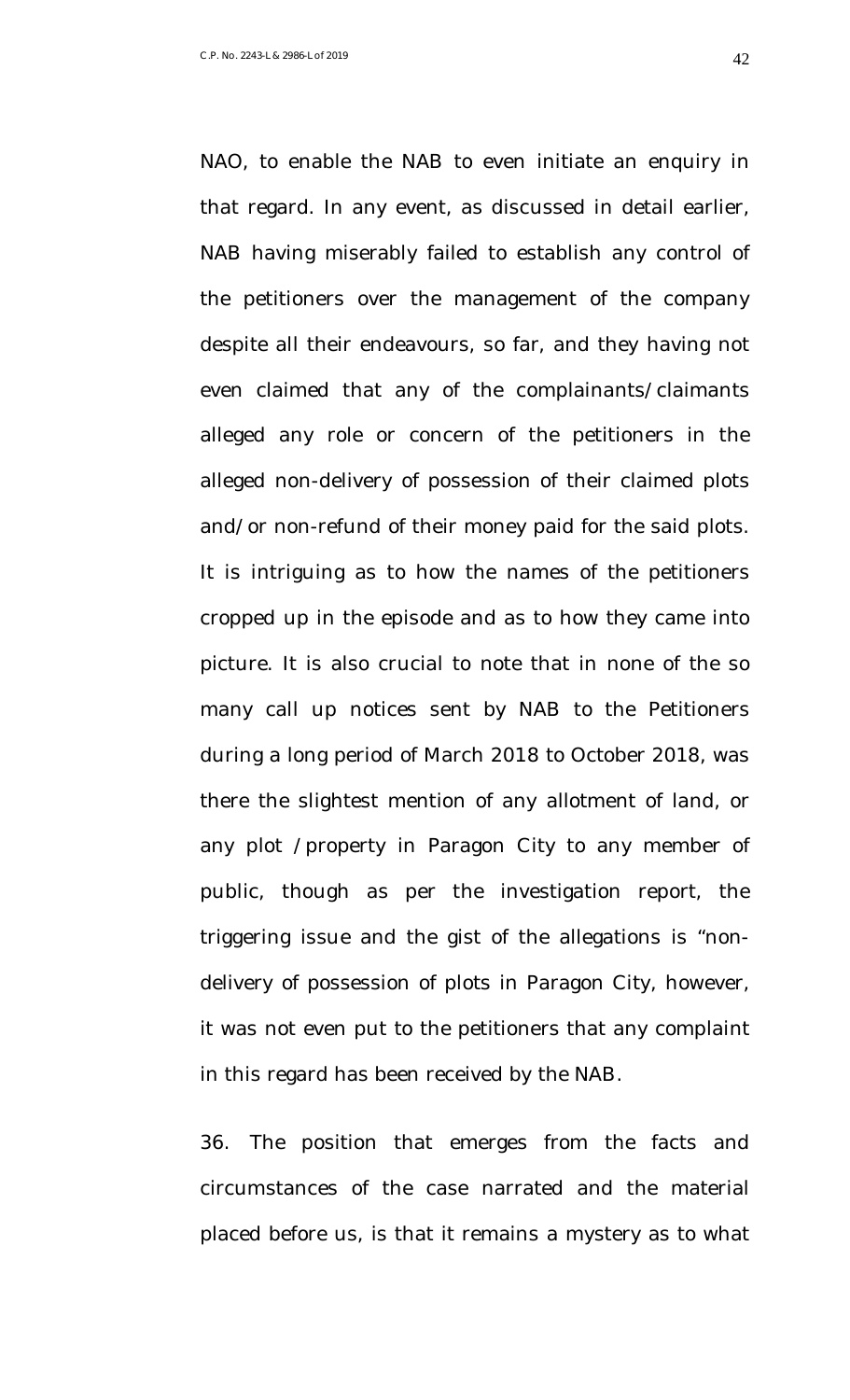prompted the NAB into action in this case. It seems that except for what QAB may have allegedly told the NAB after his arrest on 14.11.2018, there was absolutely no word or material attributing to the petitioners any control over the affairs/management of the company. In fact, as noted earlier, the Chairman in his order dated 05.12.2018, whilst tendering pardon to QAB, clearly acknowledged that no evidence against the petitioners was available with the NAB. Yet, the NAB embarked upon a roving inquiry against the Petitioners, as early as in March 2018, call up notice dated 20.03.2018 being the first in the series placed before us, and as noted earlier absolutely, no question was put to the Petitioners in relation to the allotment / sale of any plot/property by the company to its customers. The pattern of the questions put to the Petitioners, their vagueness, frivolity and irrelevance would show that the NAB had no inkling in the matter. NAB could not even build upon information and record provided by the Petitioners in response to their queries, and also did not find any lacuna, fault, inaccuracy, inconsistency or inadequacy in such information. They also could not raise any formidable objection regarding the conduct of the Petitioners in the matter. In none of the call up notices,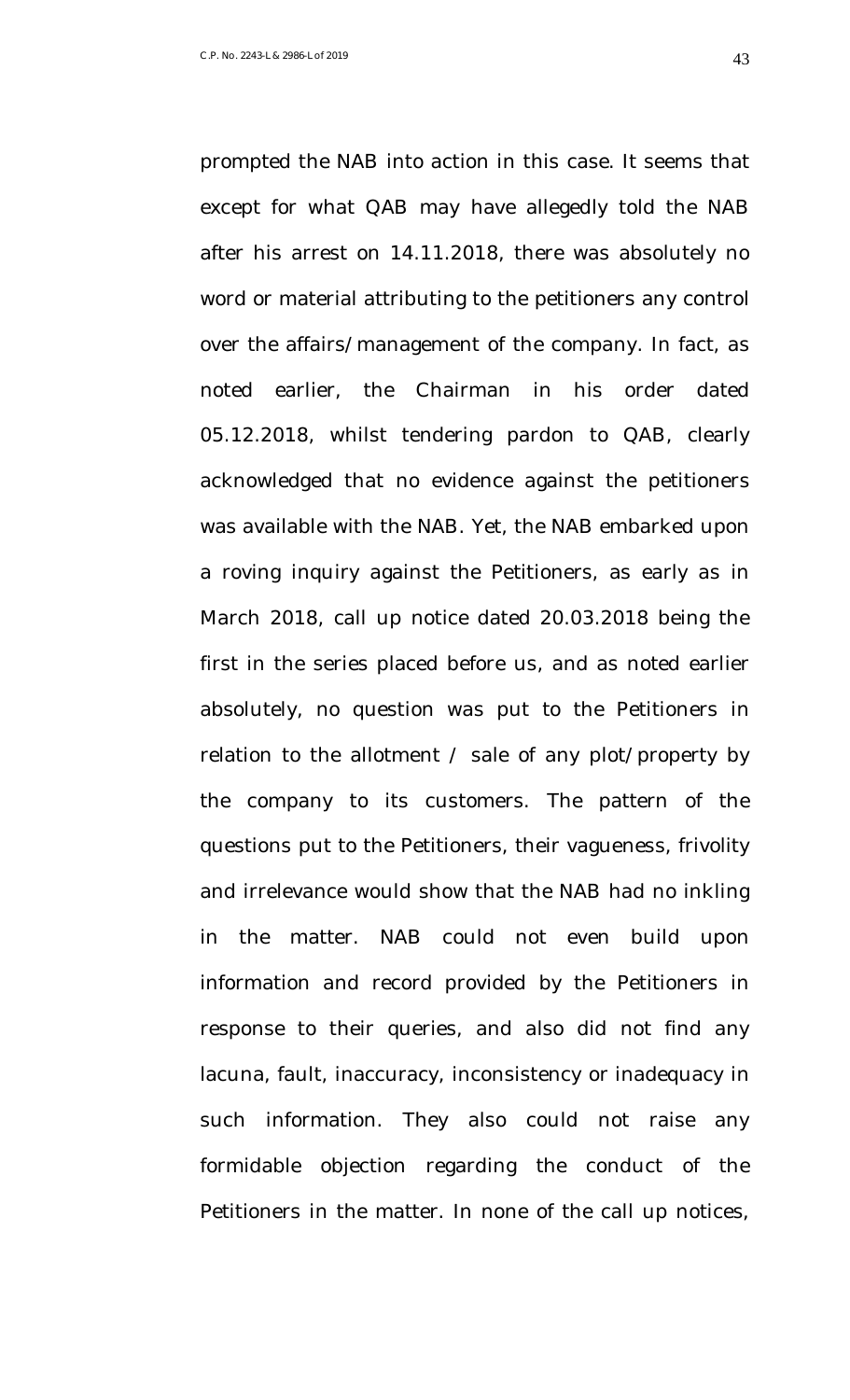far from any infraction that could fall within the mischief of Section 9 or of any other provision of NAO, 1999, could the NAB allege any impropriety regarding the conduct or affairs of the petitioners in the matter. In any event, all those allegations which are specific to the Petitioners relate to business/commercial transactions between private individuals/entities, nature and consequence whereof have absolutely no adverse bearing on any public or governmental interest. Even purely civil dispute of financial/commercial nature between the company and private individual, pending before the civil courts, are made the subject matter of the reference, portraying those, as cases of illegal occupation of lands.

37. This country has been achieved through the enormous sacrifices and relentless struggle of our forefathers, with a will, a clear vision, and a conviction for an independent democratic state, "wherein the principle of democracy, freedom, equality, tolerance and social justice, as enunciated by Islam, shall be fully observed" and "wherein the State shall exercise its powers and authority through the chosen representative of the people", as a sacred trust, "wherein shall be guaranteed fundamental rights including equality of status, of opportunity and before law, social, economic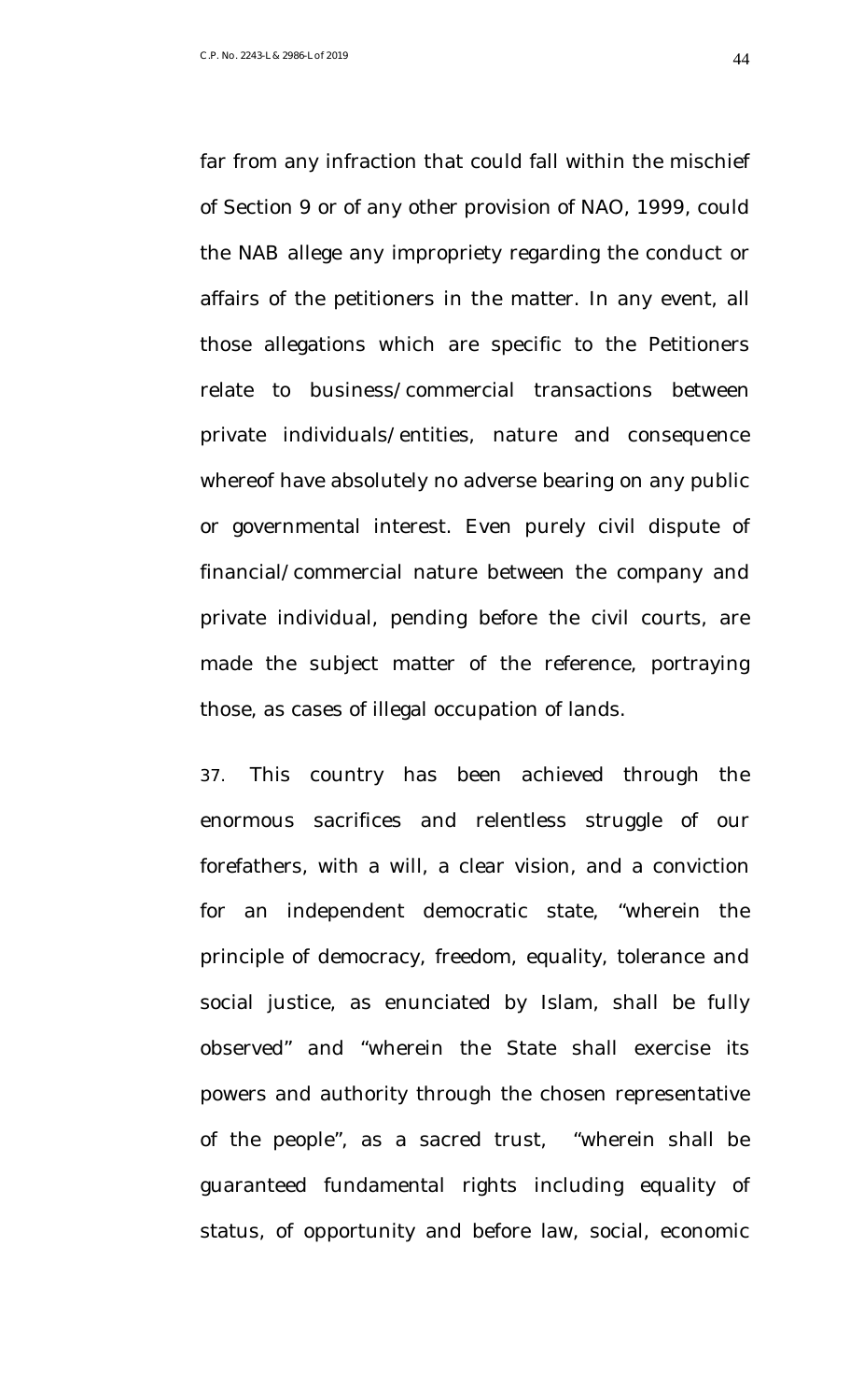and political justice, and freedom of thought, expression, belief, faith, worship and association", "wherein, independence of judiciary shall be fully secured". "So that the people of Pakistan may prosper and attain their rightful and honoured place amongst the nations of the World and make their full contribution towards international peace and progress and happiness of humanity". The above vision, conviction and commitment find expression in the shape of the preamble to the Constitution of the Islamic Republic of Pakistan, 1973 ("the Constitution"), the constitution, that we achieved through unremitting struggle of the people of this country, after years of the disillusionment and failures, has provided to us a complete scheme and an immaculate and robust mechanism for realizing the above dream and to translate the vision and aspirations of our founding fathers and the toiling millions of this country.

38. Through its Article 4 the Constitution declared that to enjoy the protection of law, and to be treated in accordance with law is the inalienable right of every citizen, and that no action detrimental to the life, liberty, body, reputation or property of any person shall be taken except in accordance with law. And in terms of Article 5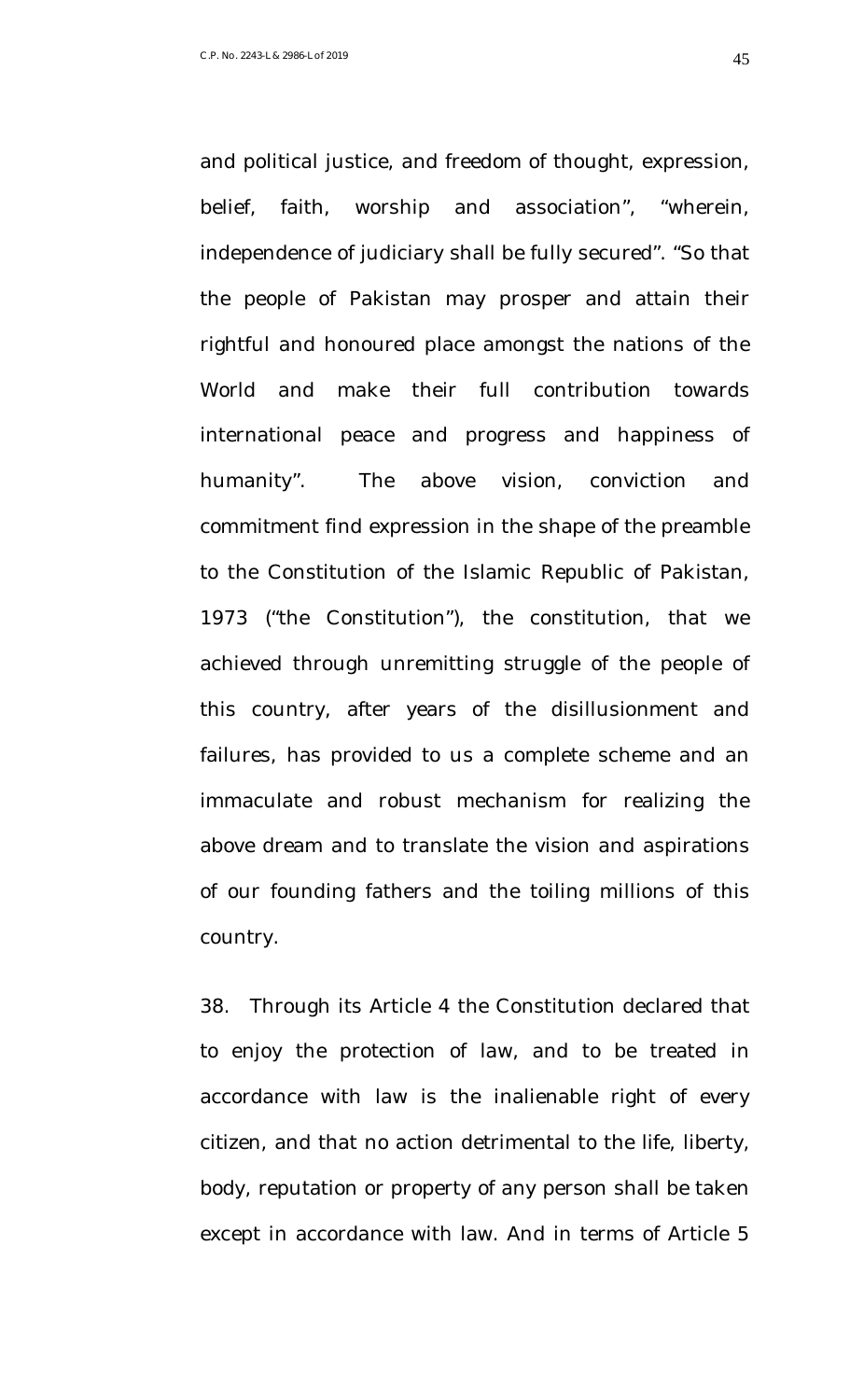declared obedience to the Constitution and law to be inviolable obligation of every citizen. Article 9 of the Constitution guarantees that no person shall be deprived of life or liberty save in accordance with law. The dignity of man has been protected as an inviolable right. Equality of all citizens before the law, and their entitlement to equal protection of law has been guaranteed through article 25.

39. The Courts in Pakistan have jealously protected the fundamental rights conferred by the constitution. In the case of *Pakistan Broadcasters Association* **PLD 2016 SC 692**, the Court reiterated the oft repeated constitutional principle as follows:-

"*Undoubtedly no one can be deprived of his fundamental rights. Such rights being incapable of being divested or abridged. The legislative powers conferred on the State functionaries can be exercised only to regulate these rights through reasonable restrictions and that too as may be mandated by law and not otherwise. The authority wielding statutory powers conferred on it must act reasonably (emphasis supplied) and within the scope of the powers so conferred.*"

40. In the case of *District Bar Association*, reported as **PLD 2015 SC 401**, a bench consisting of the Full Court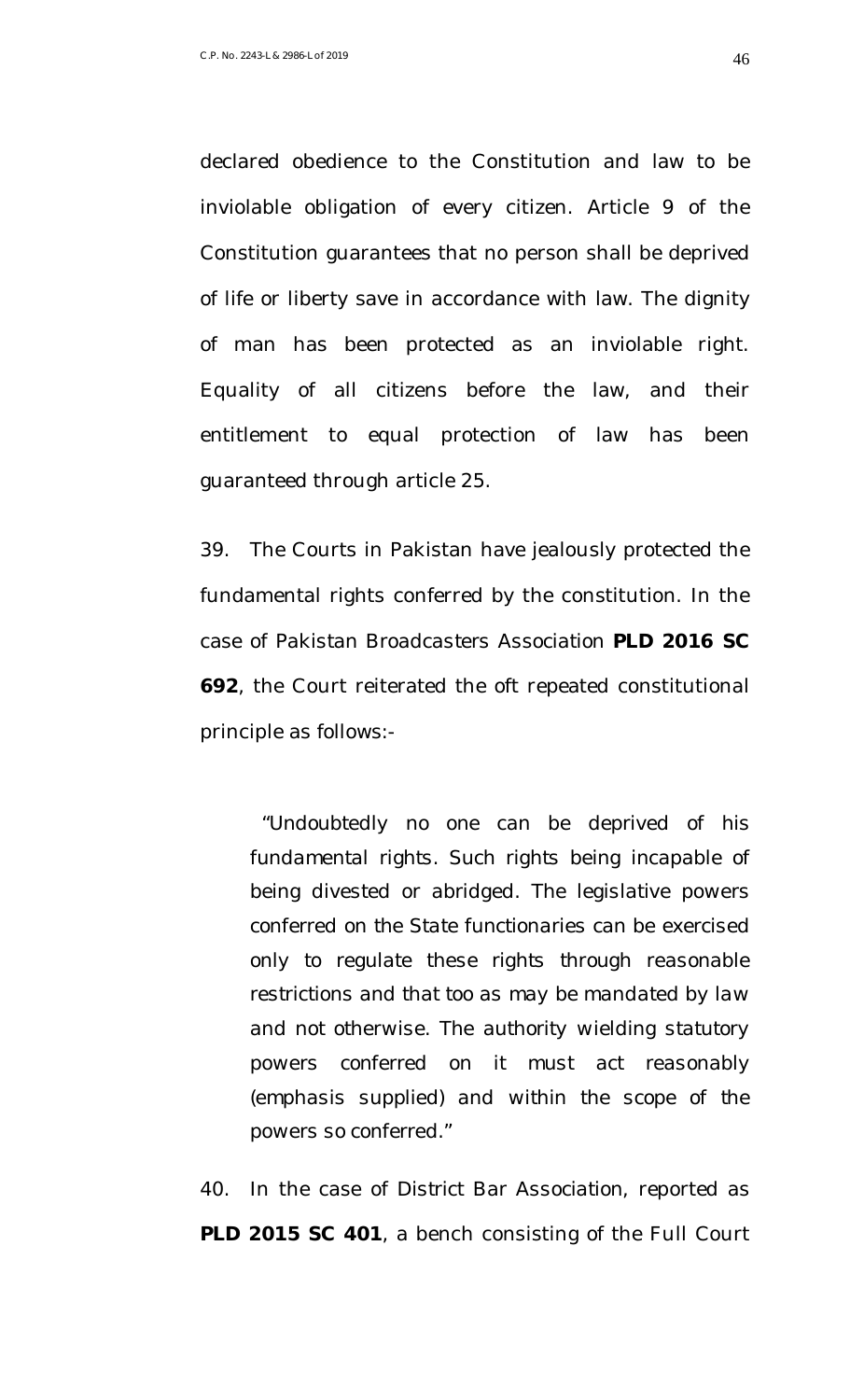pronounced that Prominent characteristics, which defined the Constitution and were its Salient Features included Democracy, Federalism, Parliamentary Form of Government blended with the Islamic Provisions, Independence of Judiciary, Fundamental rights, Equality, Justice and Fair Play, Protection and preservation of the rights of minorities, both as equal citizens of Pakistan and as minorities etc.

In *Watan Party* Case, reported as **PLD 2011 SC 997** this Court cited with approval, its earlier pronouncement in the case of *Eli Lilly Pakistan* **2009 SCMR 127** which reads:-

"*It is the duty and obligation of the State on account of the various provisions of the Constitution to provide the atmosphere based on honesty by providing equal protection of law. Every citizen must be treated equally, dignity of human being life should be maintained, and liberty of life and honour must be guaranteed as envisaged in the Articles 9, 14 and 25 of the "Constitution.*"

41. The significance of protecting liberty has also been highlighted by this Court in the case of *Federation of Pakistan and others vs. Shaukat Ali Mian* **PLD 1999 SC 1026** in the following words:-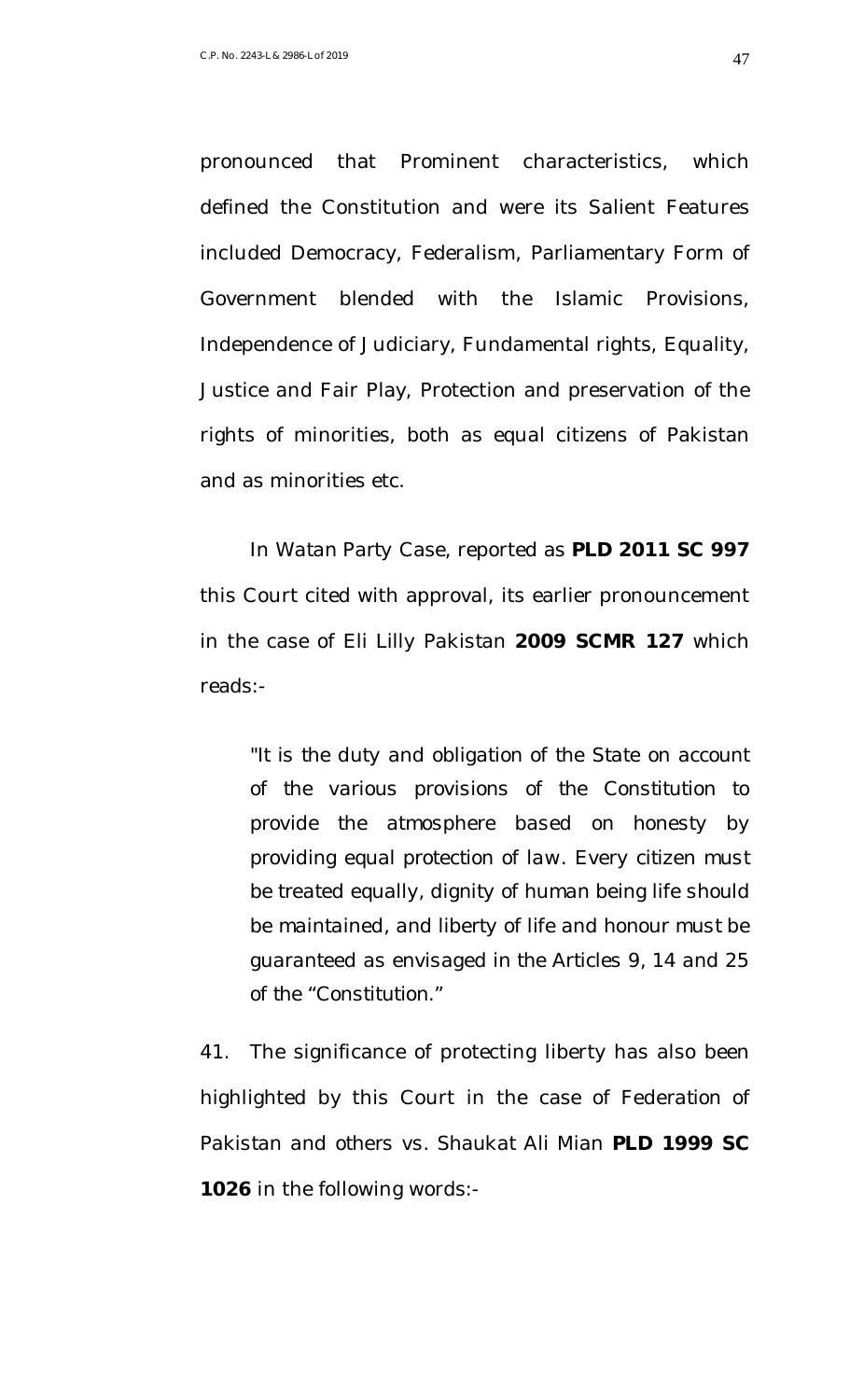"*The perusal of the above quoted Article indicates that every citizen and every other person for the time being in Pakistan is guaranteed as his inalienable right to enjoy the protection of law and to be treated in accordance with law wherever he may be and in particular no action detrimental to the life, liberty, body, reputation or property of any person can be taken except in accordance with law.*"

42. The liberty and dignity of man have always remained sacrosanct and have been placed atop the fundamental/human rights pedestal. Islam has conferred upon human beings the highest level of dignity amongst all of Allah's creation and secured and protected for them complete liberty within the prescribed limits.

43. It was way back in the year 1212 that the Magna Carta impregnably secured the liberty, freedom, property and customs, for the people, and protected them from being banished or ruined, in the following words:-

"*No freeman is to be taken or imprisoned or disseised of his free tenement or of his liberties or free customs, or outlawed or exiled or in any way ruined, nor will we go against such a man or send against him save by lawful judgement of his peers or by the law of the land. To no-one will we sell or deny or delay right or justice.*",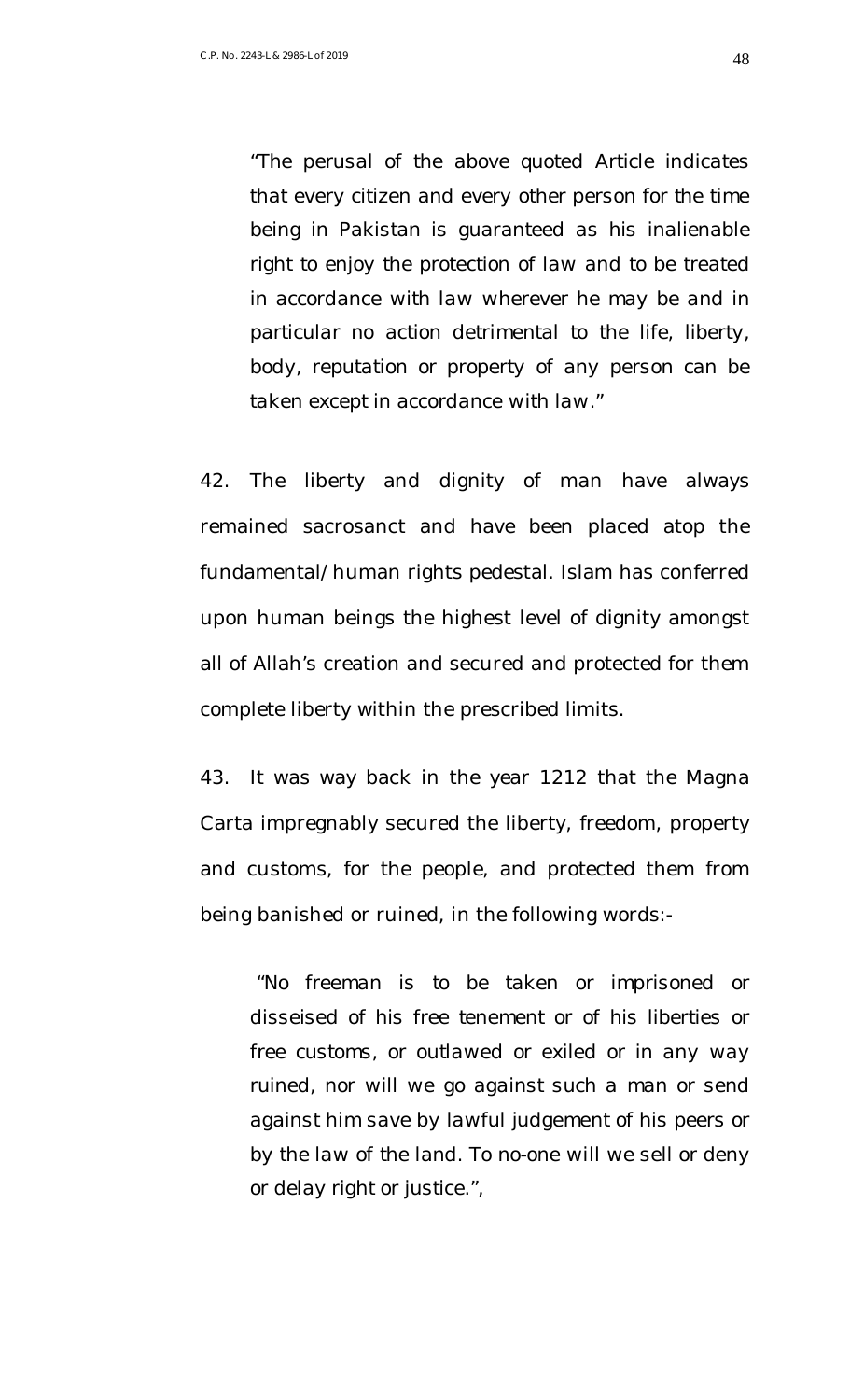Whereas, Article (9) (1) of the International Covenant on Civil and Political Rights declared:

"*Everyone has the right to liberty and security of person. No one shall be subjected to arbitrary arrest or detention. No one shall be deprived of his liberty except on such grounds and in accordance with such procedure as are established by law*".

Similarly, Article 9 of the Universal Declaration of Human Rights provides:-

"*No one shall be subjected to arbitrary arrest, detention or exile*".

44. The renowned English Philosopher John Locke in his central philosophy believes in a government that provides, what he claims to be basic and natural given rights for its citizens, being the right to life, liberty, and property.

45. Ronald Dworkin has coined the term 'rights as trumps' which posits that rights should, generally, trump other interests. While this is not to say that an individual's fundamental rights may never be curtailed, it means that rights are not merely aspirations that may be trumped at the altar of expediency. Rather, that rights represent the contract between a State and its citizens and that rights may not be curtailed **arbitrarily.**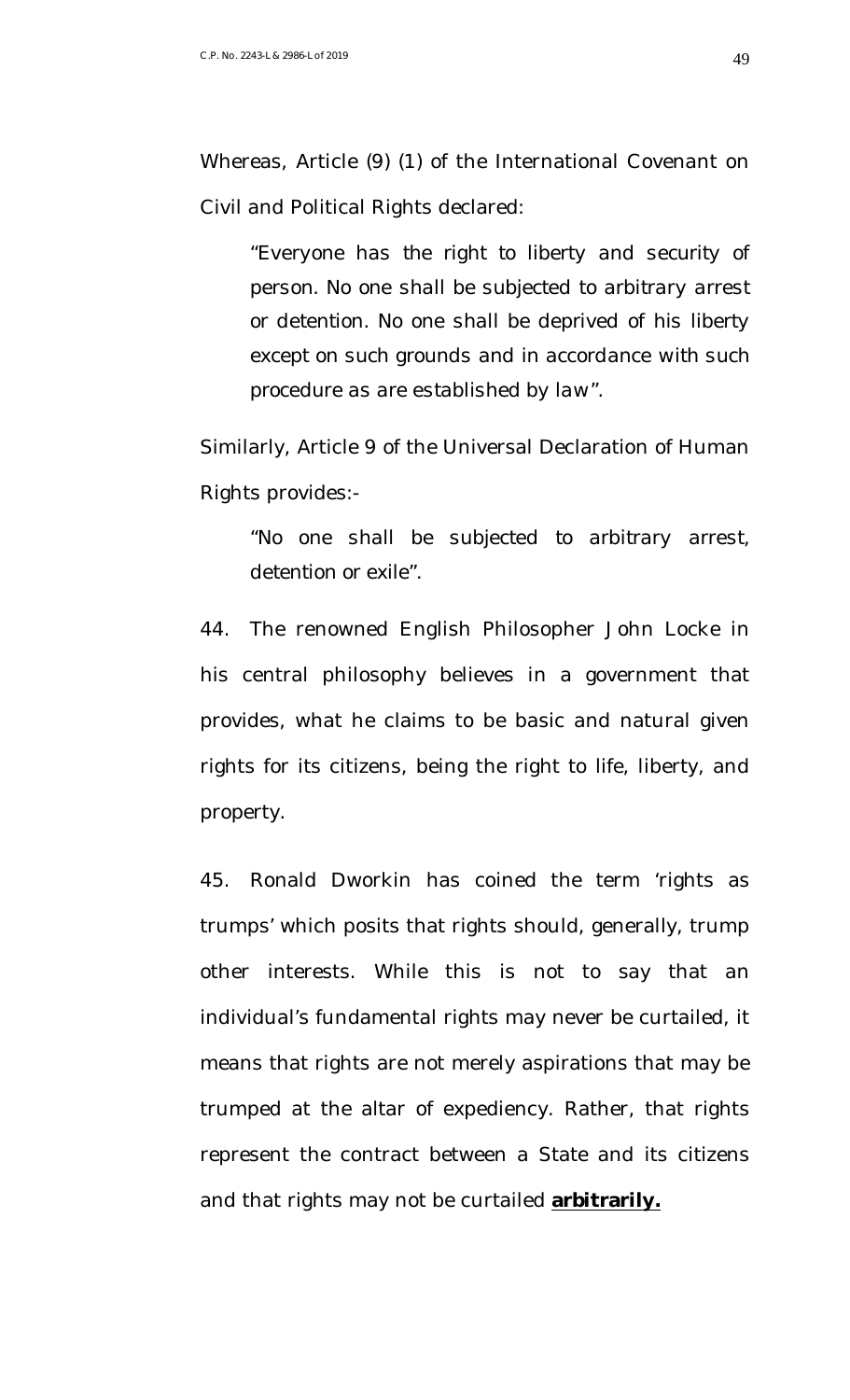46. XXIV Amendment to the Constitution of the United States, places a restraint on enforcing any law which may abridge the privileges or immunities of the citizens of that country, or deprive them of life, liberty, or property, without due process of law, or deny to them equality or protection of laws in the following words:-

"*No state shall make or enforce any law which shall abridge the privileges or immunities of citizens of the United States; nor shall any state deprive any person, of life, liberty, or property, without due process of law; nor deny to any person within its jurisdiction the equal protection of the laws*".

In the words of an Indian Supreme Court Judge:-

"*Life and personal liberty are the most prized possessions of an individual. The inner urge for freedom is a natural phenomenon of every human being. Respect for life, liberty and property is not merely a norm or a policy of the State but an essential requirement of any civilized society.*"

*Chambers' Twentieth Century Dictionary defines "liberty" as "Freedom to do as one pleases, the unrestrained employment of natural rights, power of free chance, privileges, exemption, relaxation of restraint, the bounds within which certain privileges are enjoyed, freedom of speech and action beyond ordinary civility….*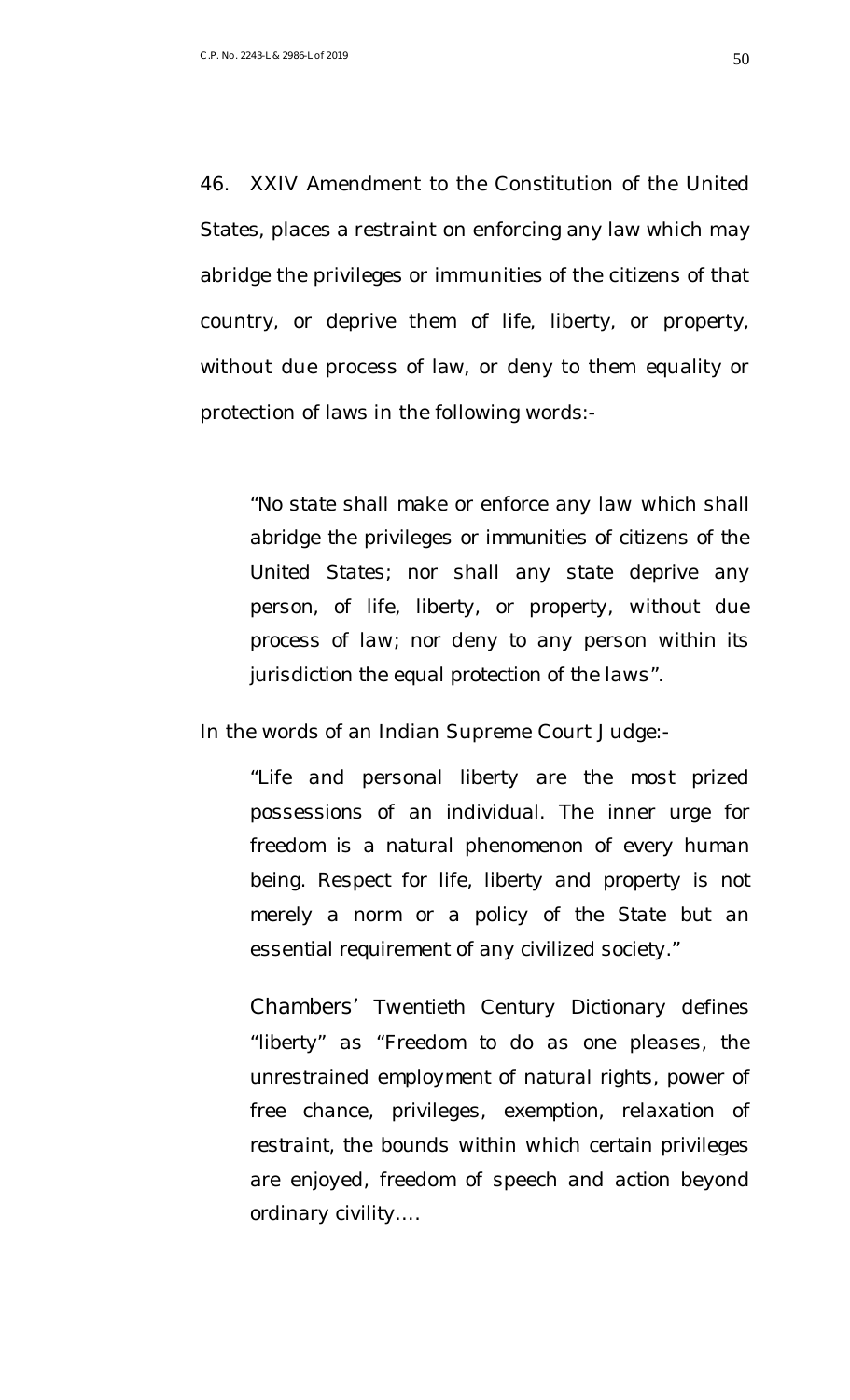*Dicey in his treatise on Constitutional Law observed that, "Personal liberty, as understood in England, means in substance a person's right not to be subjected to imprisonment, arrest, or other physical coercion in any manner that does not admit of legal justification…* 

*Eminent English Judge Lord Alfred Denning expounded the concept of liberty in the following words:*

*"By personal freedom I mean freedom of every law abiding citizen to think what he will, to say what he will, and to go where he will on his lawful occasion without hindrance from any person… It must be matched, of course, with social security by which I mean the peace and good order of the community in which we live…*

The concept has been textualized in *Siddharam Satlingappa Mhetre* **AIR 2011 SC 312** as follows-

> "*Life bereft of liberty would be without honour and dignity and it would lose all significance and meaning and the life itself would not be worth living. This is why "liberty" is called the very quintessence of a civilized existence…*"

47. Unfortunately, however, even after 72 years since the creation of our country, and despite 47 years since the adoption of the Constitution, we have not been able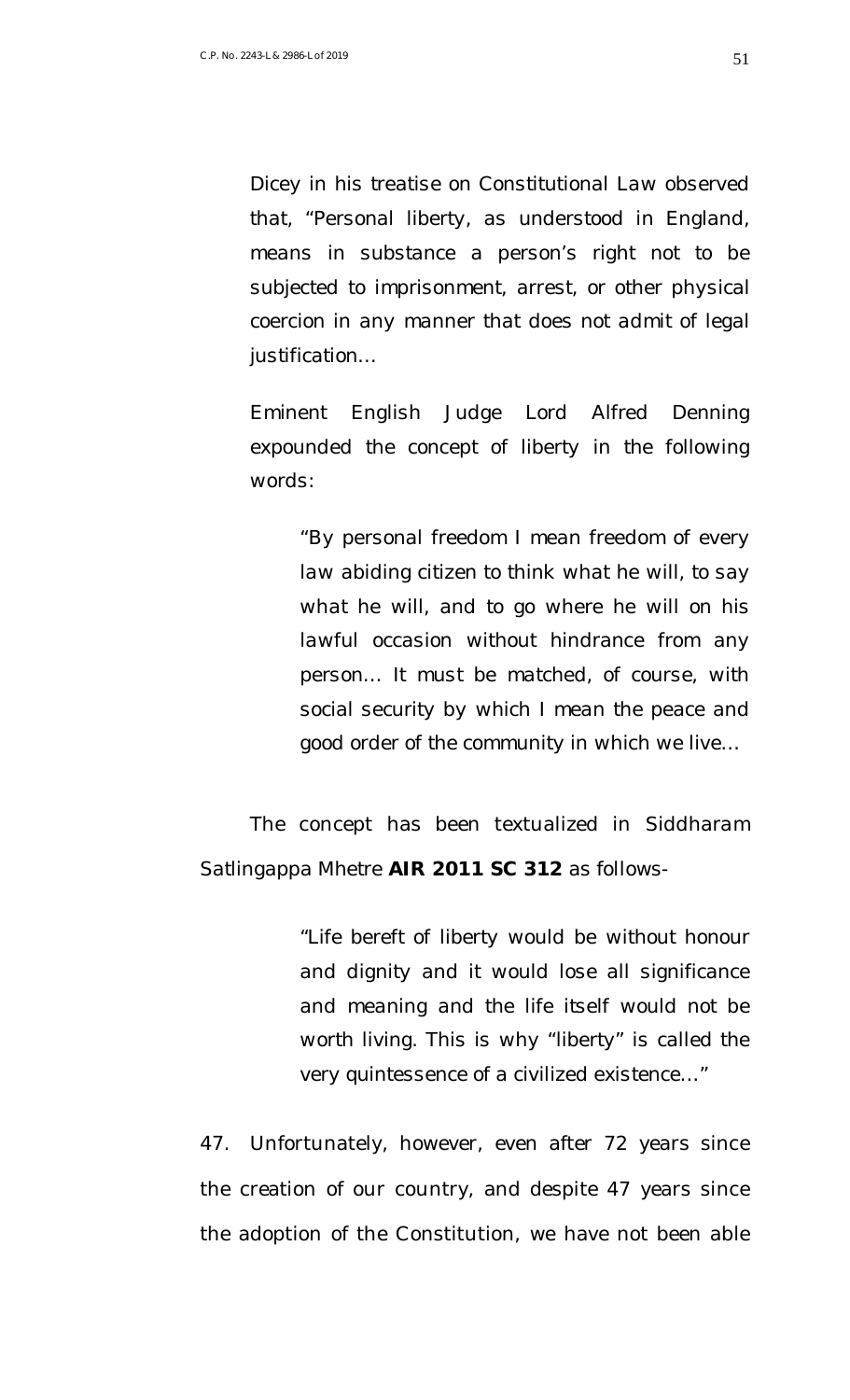therein. To the contrary, we have even failed to adhere to some of its most basic commands and prescriptions. The people of this country are frequently denied their constitutionally guaranteed rights. Principles of equality, fairness, tolerance and respect for democratic norms are flouted with impunity. Dogmatism, intolerance, nepotism, cronyism, incompetence, regression, deception, false pretence, self-projection, misplaced sense of superiority, different biases, and prejudices, and

to realize the spirit and essence of the ideals set out

corruption have seeped into our society and have now inundated it. Efforts, whenever made for the supremacy of the constitution, and the rule of law have been thwarted with full force. The principle of trichotomy of power and the concept of devolution have been trampled with contempt. Arrogance, self-righteousness and apathy are ruling the roost. We have come to this unfortunate pass, in most part, because of the repeated direct unconstitutional interventions, and manipulations by undemocratic forces. Lust of power, desire to capture, and rule, and pursuit of self-aggrandization, have resulted in violation of the prescribed jurisdictional limits and ceding of political space in governance. Aggravating this is the denial of grass root representation of the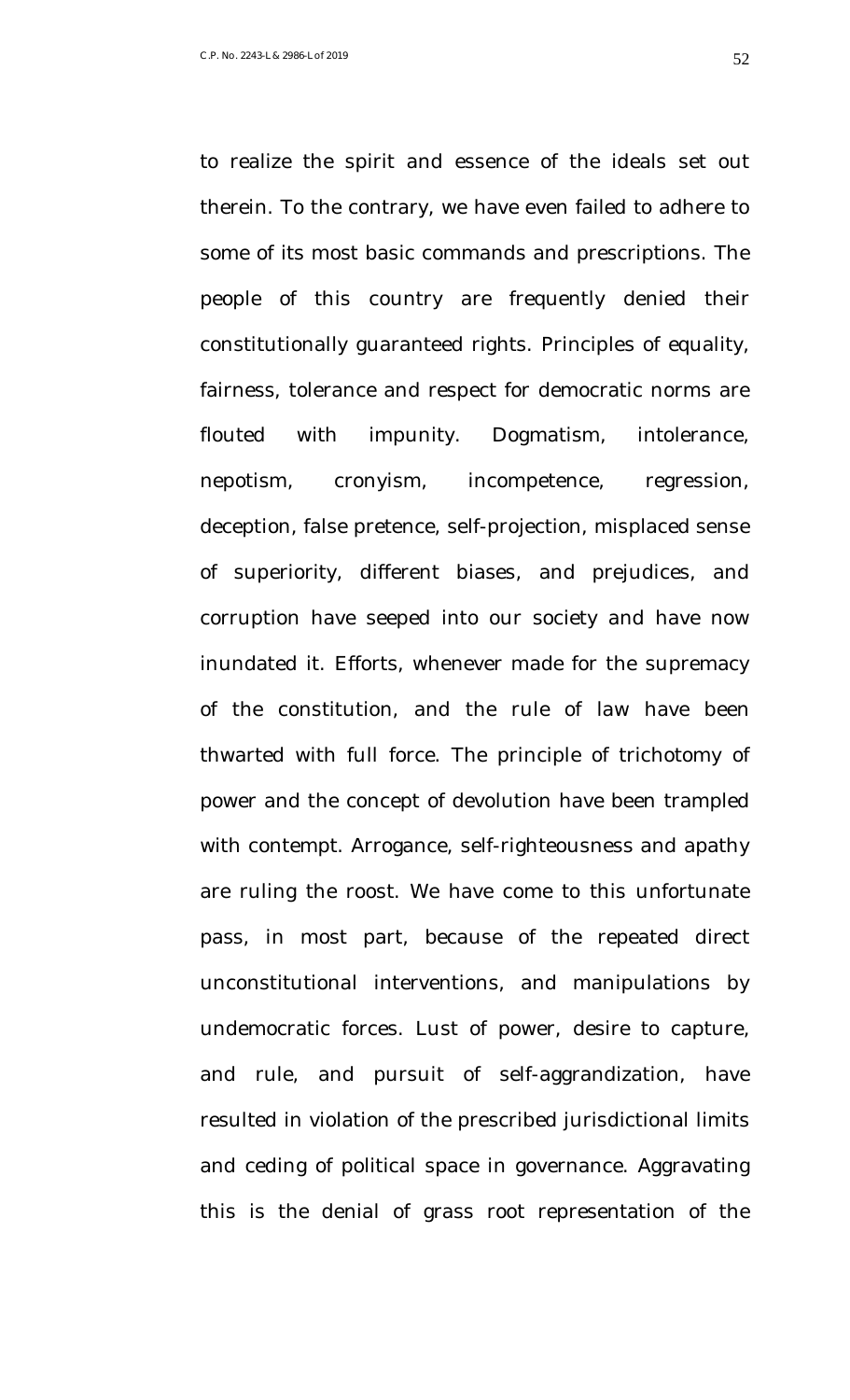people in the local government, which again is against our constitutional ethos, and violates the true essence and spirit of democracy. Public welfare and poverty alleviation are at the lowest rung of our priorities. The wide spread suppression of dissent is another anathema to our democracy. An egalitarian order remains a distant dream.

## اب تلک تو دیکھ نا پاۓ، دیکھنا ہم جو چا ہتے تھے

48. The present case is a classic example of trampling fundamental rights, unlawful deprivation of freedom, and liberty and the complete disregard for human dignity as guaranteed by the Constitution. NAB's conduct throughout this case is a clear manifestation of their utter disregard for law, fair play, equity and propriety. Indeed, curbing loot, plunder and combating corruption is a noble cause. Nonetheless, the means, process and mechanism employed therefor should be within the parameters as prescribed and mandated by the law and not in derogation thereof.

49. As per the preamble of the National Accountability Ordinance, 1999 ("NAO") the bureau has been set up to eradicate corruption and corrupt practices and hold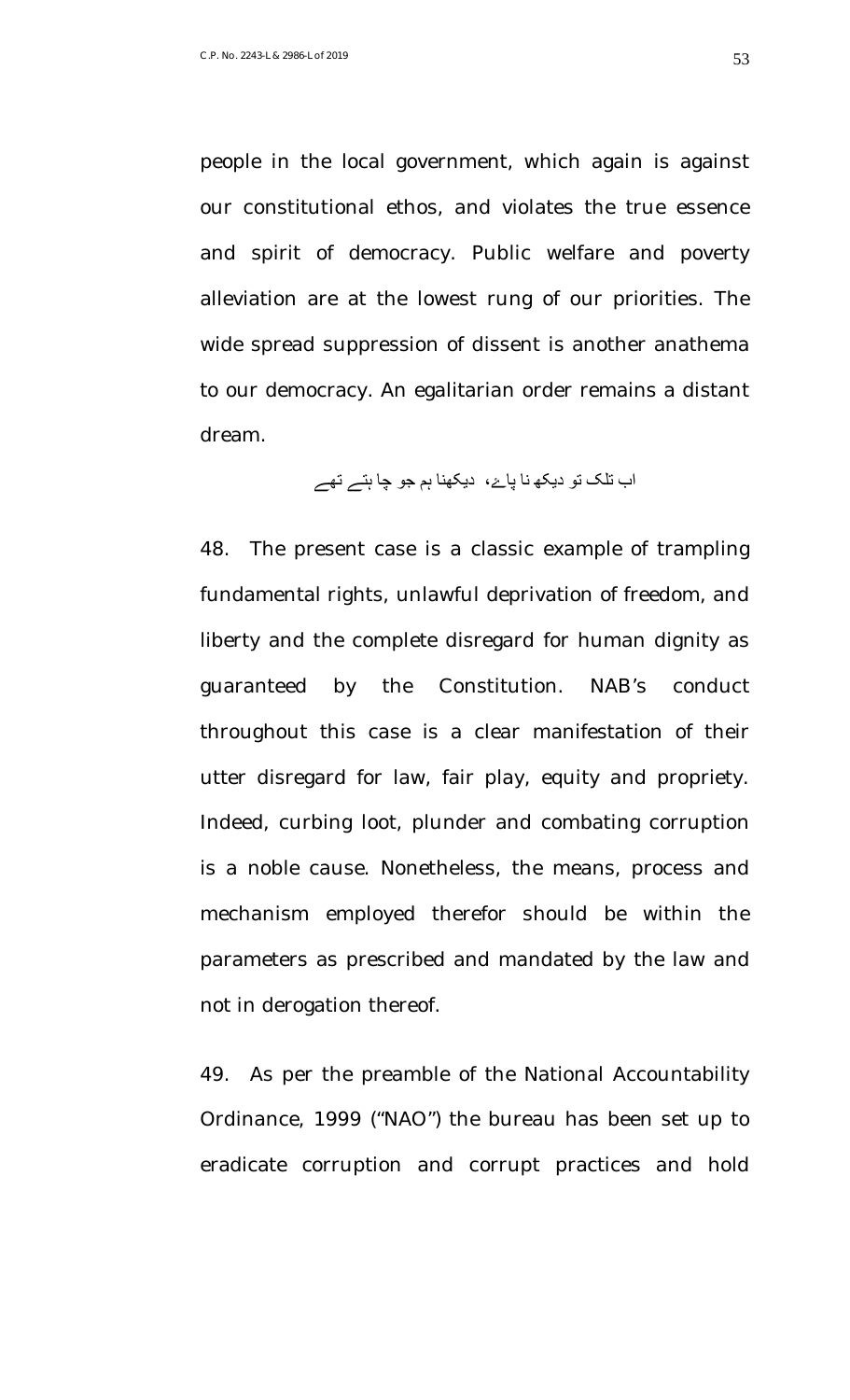accountable all those persons, accused of such practices and matters ancillary thereto.

50. Section 22 of NAO confers jurisdiction on the Chairman NAB ("Chairman"), and grants him power to inquire into and investigate any suspected offence which appears to him **on reasonable grounds** to be an offence under the ordinance, whereas, clause (n) of Section 5 of NAO defines "offence", as the offence of corruption and corrupt practices and other offences as defined in the said ordinance, including those as specified in the schedule thereto.

51. Section 9 of NAO, through its 12 sub clauses describes various instances of corruption and corrupt practices.

52. Section 17 of NAO, provides that the provisions of the Code of Criminal Procedure, 1898, shall, except those which may be inconsistent with any provision of the NAO, shall mutatis mutandis, apply to the proceedings under the NAO.

53. In terms of Section 18 (c) proceedings under NAO against any person can be initiated where the Chairman or any officer authorized by him, **forms an opinion** that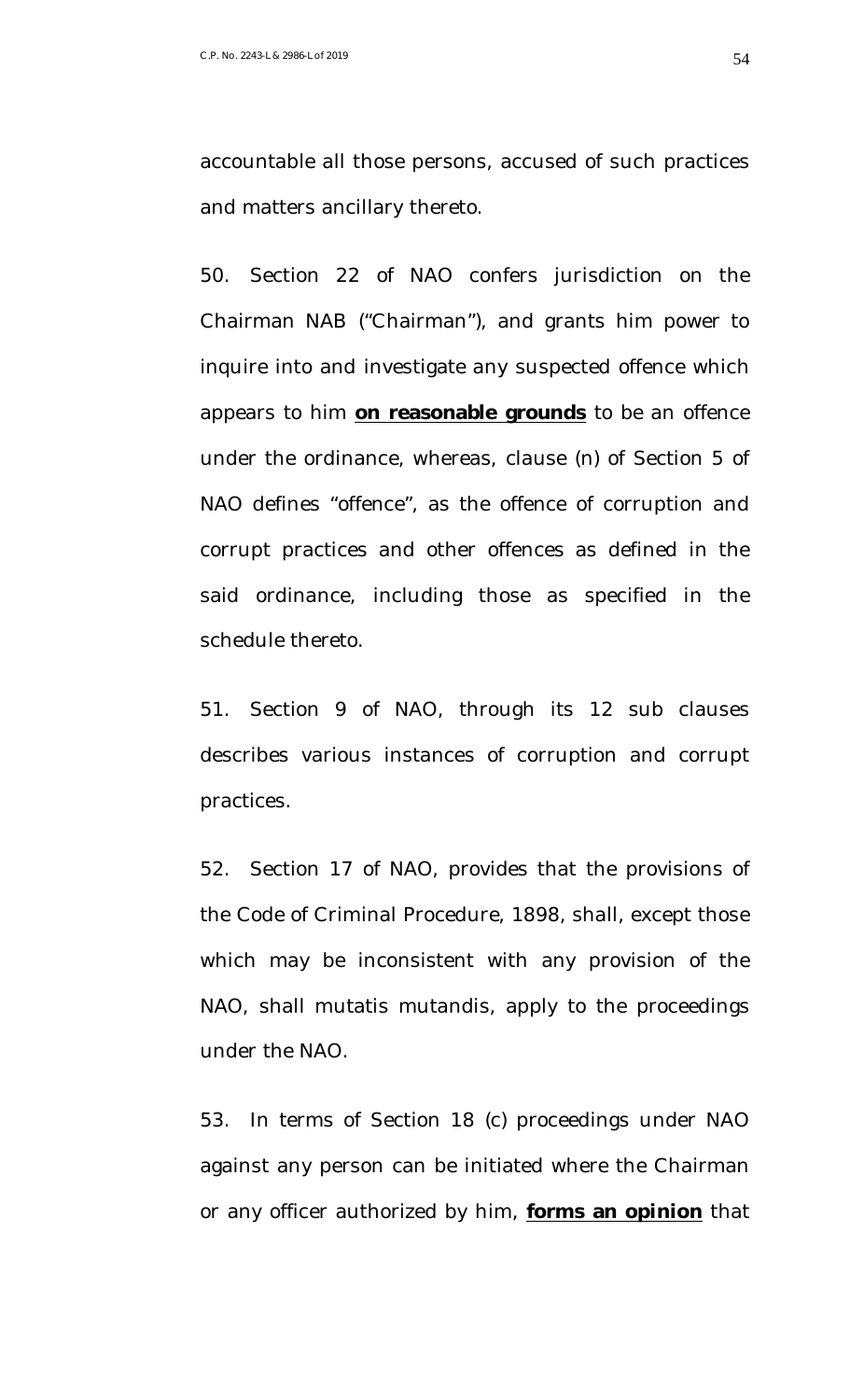so is necessary, and where they find it appropriate to initiate proceedings against any person, they shall refer the matter for inquiry or investigation.

54. Section 24 of NAO prescribes that reference submitted to the Court shall contain the substance of the offence alleged to have been committed by the accused.

55. The schedule referred to in Section 9 of NAO through its Item 3 prescribes rigorous imprisonment upto 10 years for an investigator of the NAB for giving false information or fabricating false evidence during inquiry into or investigation of an offence by the NAB.

56. As discussed in detail earlier, the basis on which Chairman NAB decided to proceed in the matter remain unknown. If the purported complaints were the basis, it is not shown as to what exactly was alleged therein, and what information and material was placed before the NAB for it to decide that the nature and conduct of the management of the company fell within the ambit of Section 9 of NAO. Secondly, there was absolutely nothing before the NAB connecting the petitioners with the company so as to hold them responsible for any misconduct, malfeasance and misfeasance of the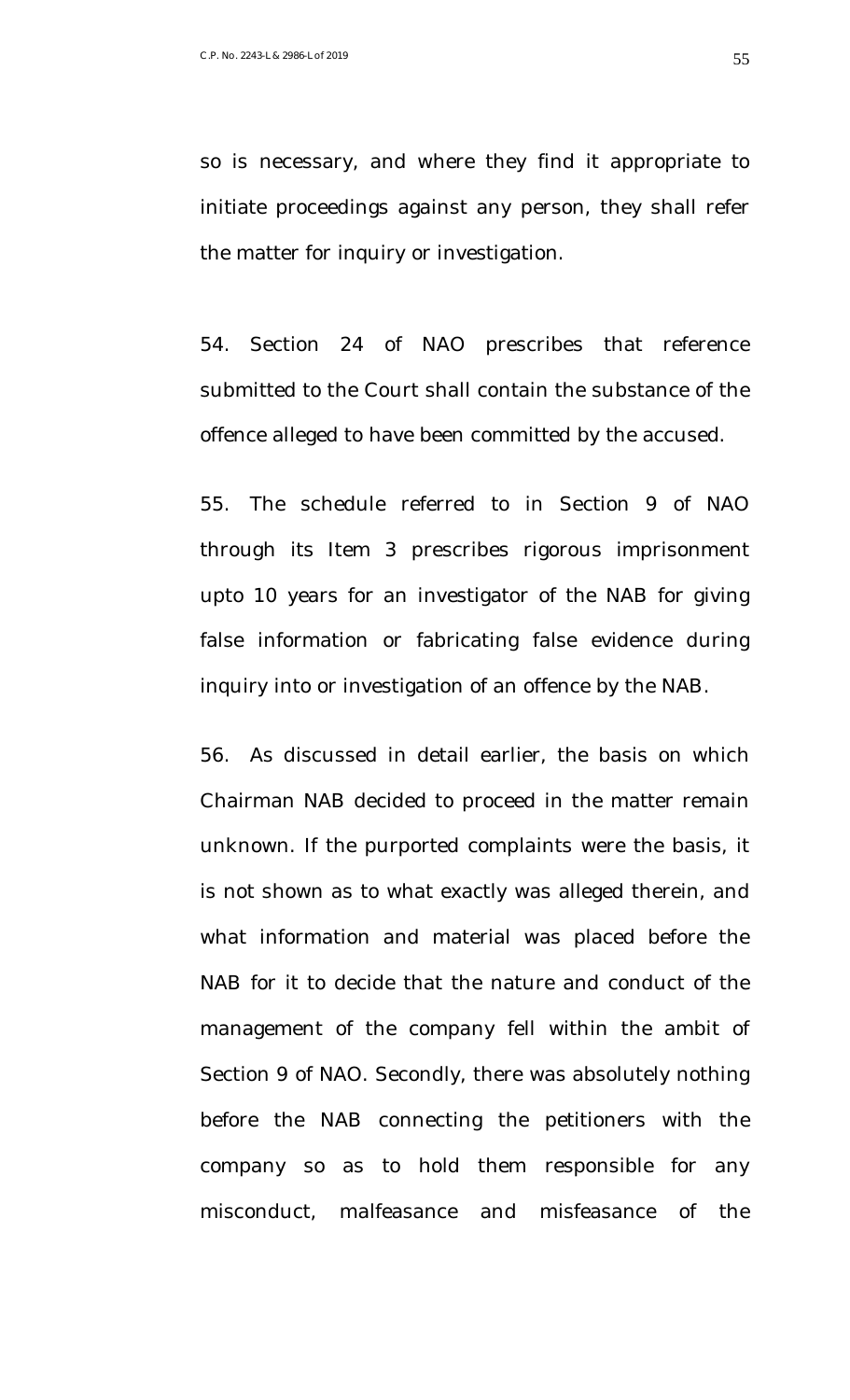company, and to prompt NAB to initiate an inquiry or investigation against them.

57. The reference contains five (5) different allegations against the company: the first being of operating the scheme and proceedings with the subject project without permission from the LDA, the second being of obtaining approval from the TMA on the basis of forged documents, the third is of merging state /shaamlat lands into Paragon City, and selling away the same, the fourth is of cheating members of the public at large, and the fifth and the last is of occupying lands of two private individuals. Not a single question regarding any of the above, was put to the petitioners by the NAB, though they interrogated the petitioners for long durations several times, and sent them many call up notices, commencing at least from March 2018 and continuing earliest upto October 2018.

58. The queries raised through the call up notices by the NAB to the petitioners, in relation to the company were only in respect of certain payments that they received from the company and regarding certain land transaction between them and the company. For the sake of clarity, we may observe here that certain queries were also raised by NAB regarding the payment the petitioners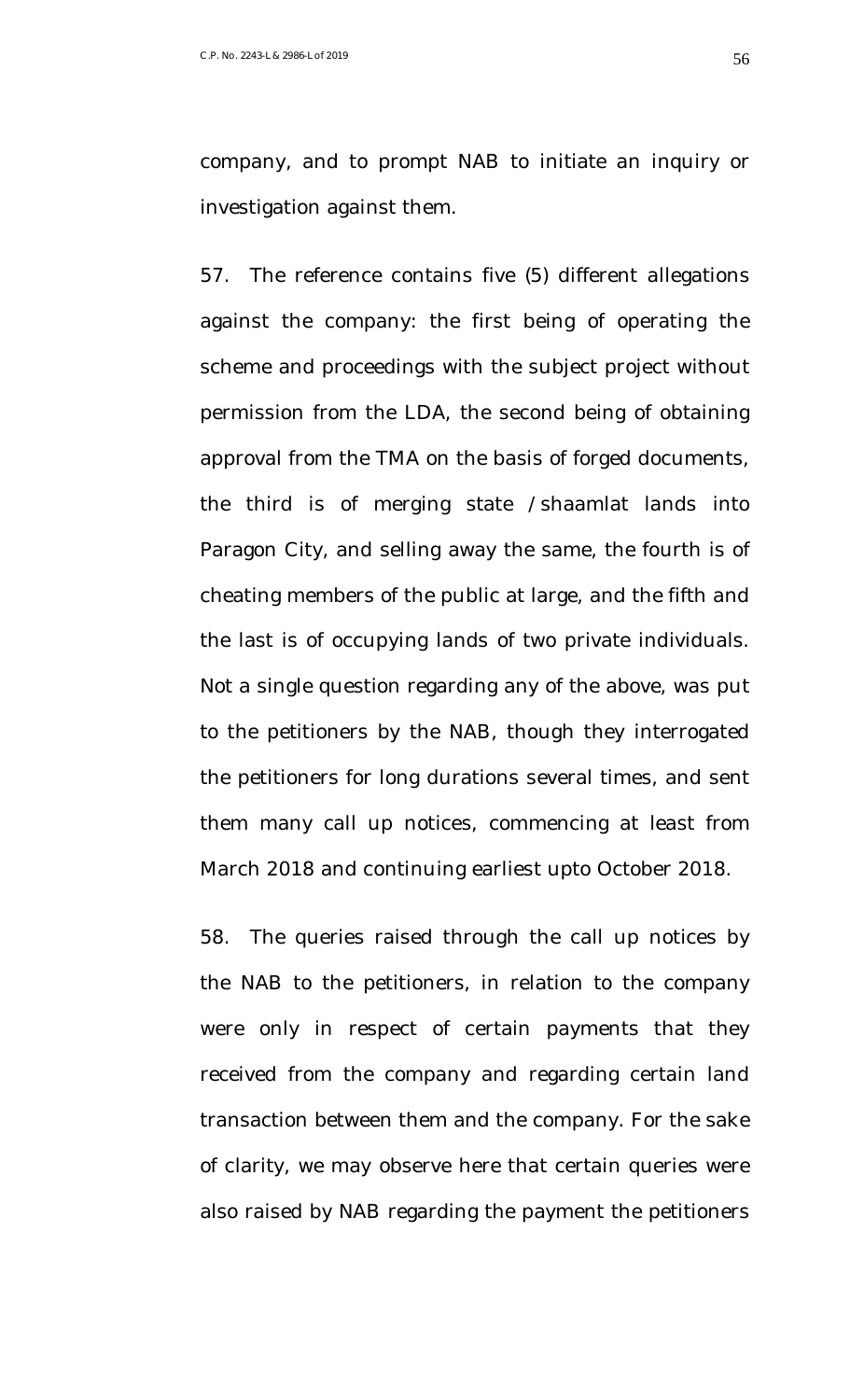received from the Executive builder, whom they dubbed as a proxy of the company. As noted by us earlier, NAB has not been able to show any illegality in the aforesaid transactions and or that the petitioners have dishonestly and unlawfully enriched themselves by way of the same. In any event, as observed earlier, the transactions exclusively being between private individuals/entities and the same have had no adverse bearing on any public or governmental interest, neither was it the cause of the alleged non delivery of plots and or the non-refund of the payment to the purported complainant customers of the company, are wholly irrelevant and inconsequential, and could not provide any cause to the NAB, to initiate any proceeding in that regard.

59. We have already observed that the dispute between the two individuals namely, Shahid Butt and Haji Muhammad Rafiq and the company, which have been portrayed as illegal occupation of their lands by the company, through accused No.1 and the Petitioner/accused No.3, were purely of a civil and commercial nature. These disputes were/are pending before the civil court, also could not have justifiably been made part of the Reference.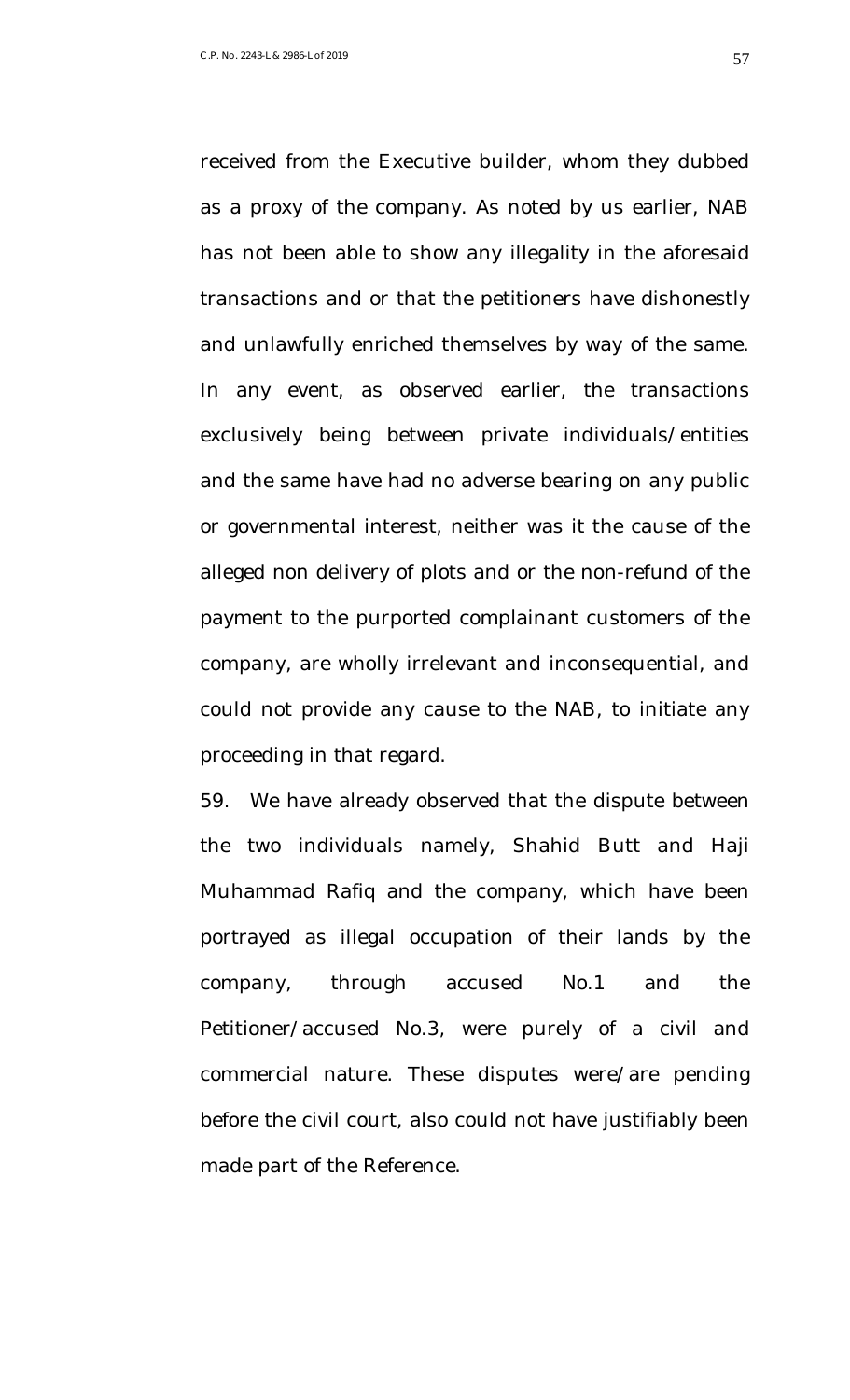60. Prima facie there seems no reasonable ground to believe that the petitioners are or have been involved in the commission of any offence triable under the NAO, so that they could have been labelled or treated as "accused" within the meaning of Section 5(a) of NAO.

61. NAB, as yet, has not been able to connect the Petitioners either as members, partners or directors of the company and/or even, for that they promoted, established or operated the same.

62. NAB so far has also not been able to show that the conduct of the Petitioners as has emerged before us in relation to the company constitute any offence within the meaning of Section 9 of NAO.

63. The object, purpose and reason behind the initiation of the purported inquiry and investigation and the arrest of the accused and keeping them incarcerated for a long period of fifteen months, prima facie do not appear to be in consonance with, and/or in conformity with the NAO.

64. The Constitution requires our state to ensure that its citizen and all those living therein, are not deprived of their constitutionally guaranteed rights and that their dignity, honour, liberty, freedom and property, is fully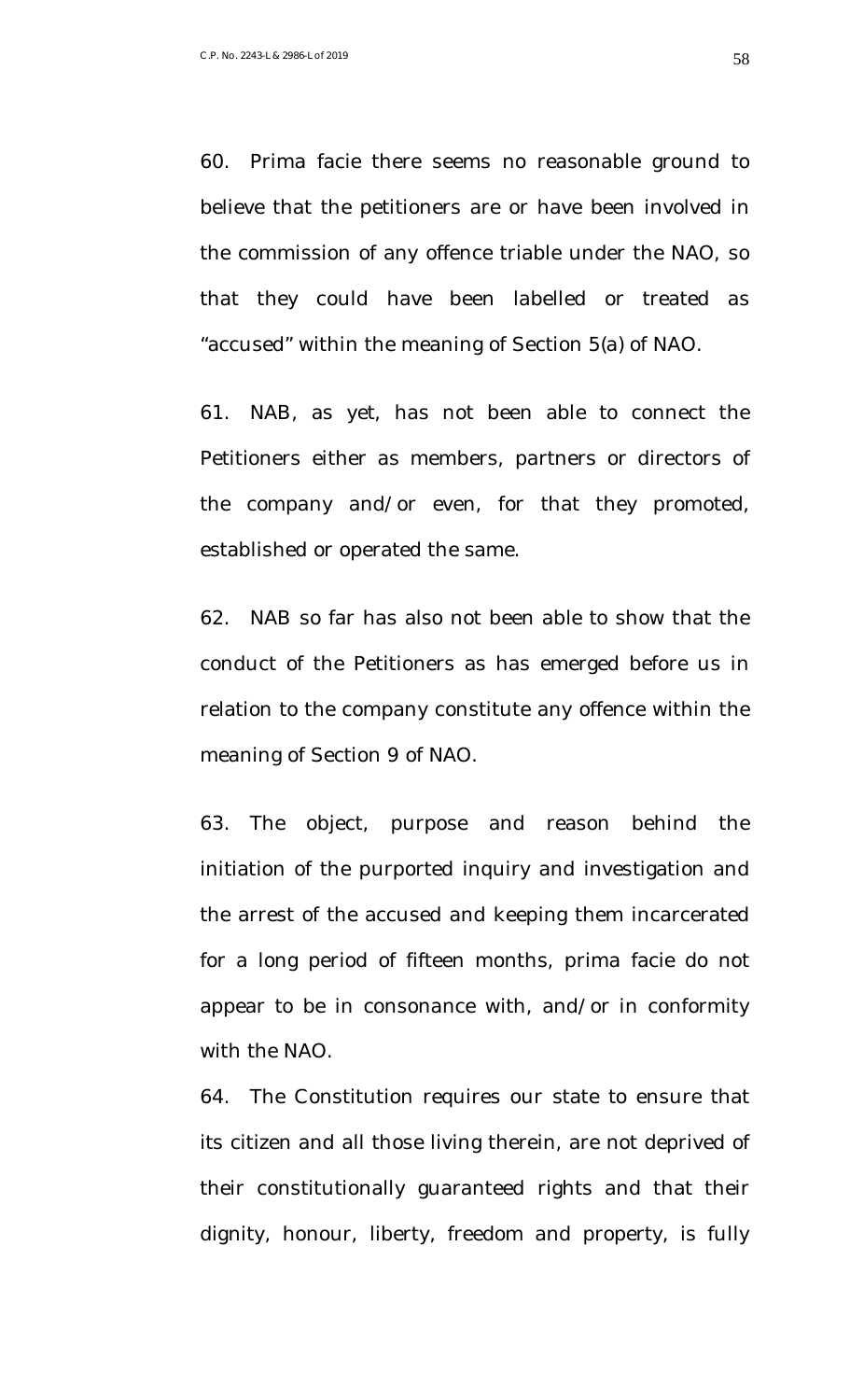secured and protected. It also commands the state to promote and ensure a just and fair democratic dispensation, as prescribed thereby, without any tampering or perversion. Undoubtedly, preventing and fighting graft and corruption is also an important obligation/function of the state, but unfortunately the manner in which this objective has been pursued, particularly over the political spectrum, is a sad affair. Almost right from our very inception we have had one law after the other, though at times with some gaps, providing for debarring or disqualifying our politician/holder of public offices, and/or putting them on trial. The first in the series was the "Public and Representative Offices (Disqualification) Act, 1949 (PRODA) was passed by the Legislature which became effective from 15<sup>th</sup> August, 1947. This Act provided for debarring from public life for a suitable period of persons judicially found guilty of misconduct in any public office. It was repealed on 21<sup>st</sup> September, 1954. On 7<sup>th</sup> August, 1958 while the country was under the Martial Law, Elective Bodies (Disqualification) Order, 1959 (EBDO) was promulgated which remained enforced only until 31st December, 1960 (EBDO provided for disqualifications of certain categories of persons from being a member or a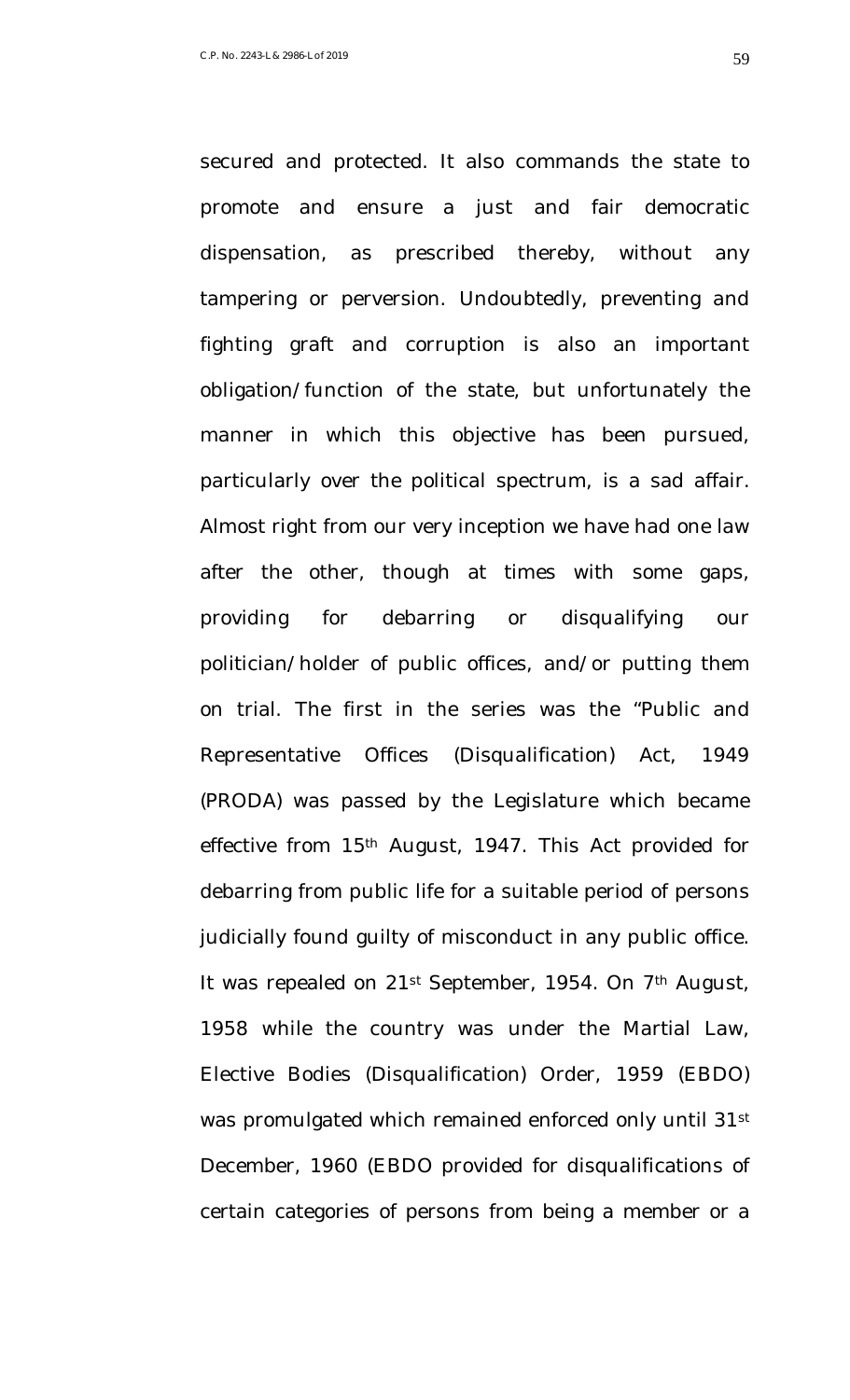31<sup>st</sup> December, 1966. On 9<sup>th</sup> January, 1977, Holders of Representative Offices (Prevention of Misconduct) Act IV of 1976 and Parliament and Provincial Assemblies (Disqualification from Membership) Act V of 1976 were passed which provided for trial of offences of misconduct of holders of public offices. On 13th November, 1977 Holders of Representative Offices (Punishment for Misconduct) Order (President's Post Proclamation) Order No.16 of 1977 (P.P.P.O. 16) and Parliament and Provincial Assemblies (Disqualification for Membership) Order (President's Post Proclamation Order 17 of 1977 (P.P.P.O. 17) were promulgated. P.P.P.Os. 16 and 17 of 1977, however, did not repeal Holders of Representative Offices (Prevention of Misconduct) Act, 1976 and Parliament and provincial Assemblies (Disqualification for Membership) Act, 1976 with the result from 13-11-

candidate for the membership of any elective body until

1977 onwards we had on the Statue Books Act IV of 1976, Act V of 1976, P.P.P.O. 16 of 1977 and P.P.P.O. 17 of 1977, all dealing with punishment for misconduct and disqualification of the holders of public offices. Holders of Representative Offices (Prevention of Misconduct) Act, 1976 and Parliament and Provincial Assemblies (Disqualification for Membership) Act, 1976 were finally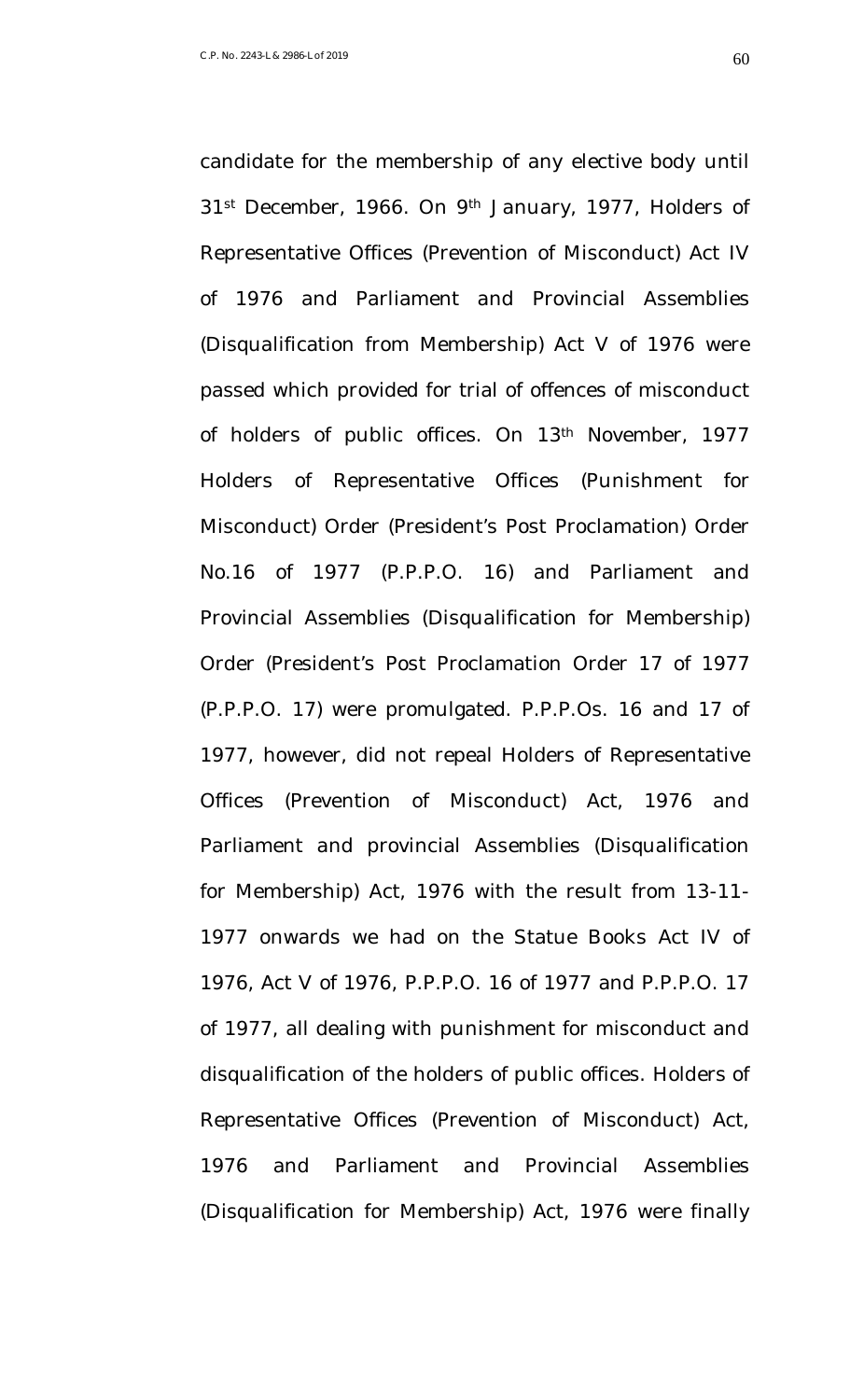repealed by Parliament and Provincial Assemblies (Disqualification for Membership) (Amendment) Act, 1991 which was assented to by the President on 28-4-1991. P.P.P.O. 16 of 1977 was amended through P.P.P.O. 5 of 1978 dated 17-1-1978 and President's Order 1 of 1981. Similarly, P.P.P.O. 17 was also amended by Ordinance IX of 1990 dated 15-10-1990 and Act VII of 1991 dated 28- 4-1991.

65. On 18th November, 1996, Ehtesab Ordinance CXI of 1996 was promulgated which repealed P.P.P.O 16 and P.P.P.O 17 of 1997, Ordinance CXI was amended by Ordinance CXXIII of 1996, Ordinance VII of 1997 and Ordinance XI of 1997. Ordinance CXI amended as aforesaid was repealed and replaced by Ordinance XX of 1997. Ordinance XX was repealed by Act IX of 1997. Act IX of 1997 was amended through Ordinance II of 1998 on 4th February, 1998 but this Ordinance stood repealed on 3rd June, 1998 as it was not passed by the Parliament."

66. Rather than doing any good to the country or our bodypolitic and cleansing the fountainheads of governance, these laws and the manner in which they were enforced, caused further degeneration and created chaos, since the same were framed and applied with an oblique motive of arm twisting and pressurizing political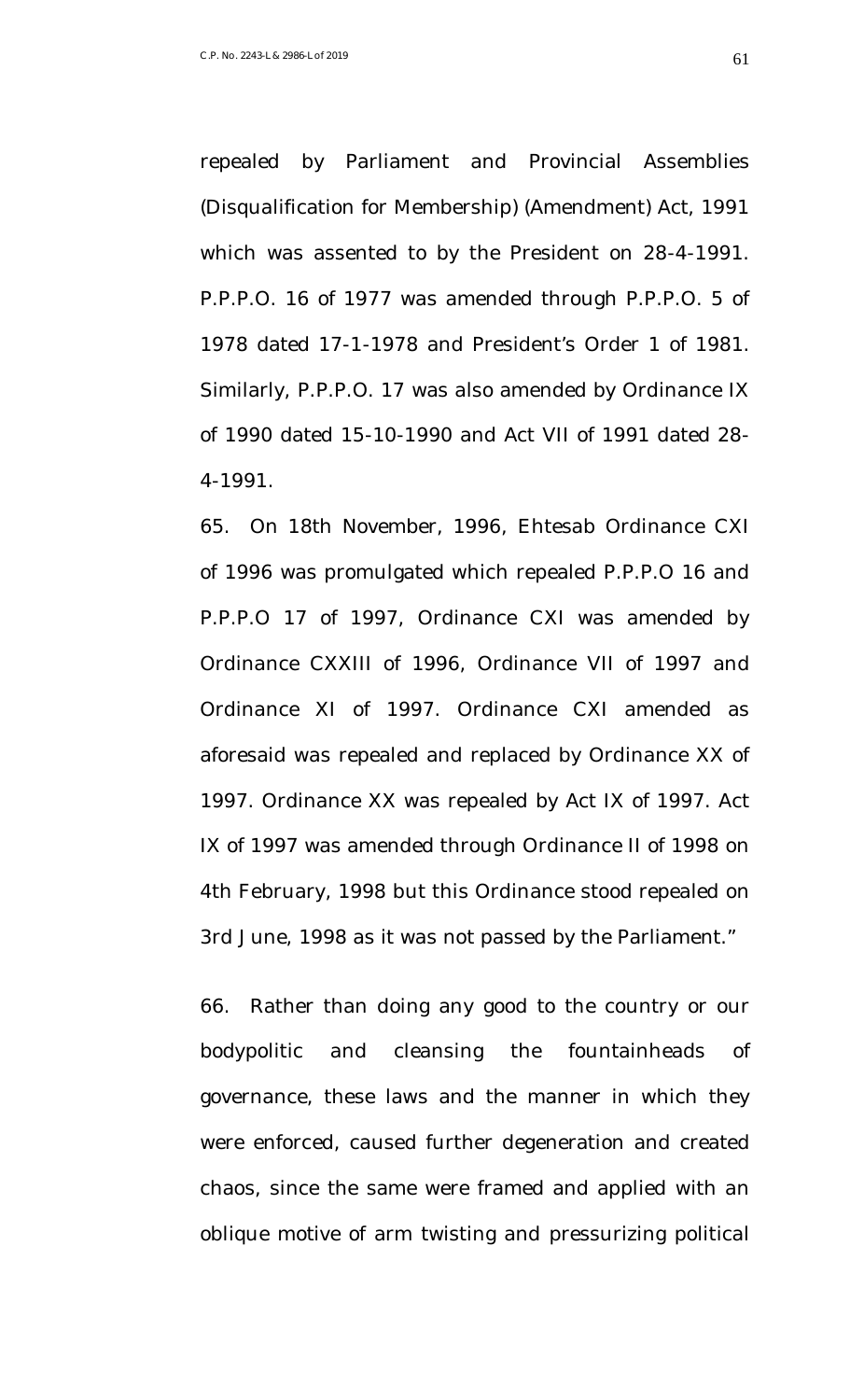opponents into submission, subjugation and compliance, or remove them from the electoral scene at least temporarily. These laws were successfully employed as tools to change political loyalties, for splintering and fracturing political parties. Pygmies were selected, nurtured, promoted, and brought to prominence and power. People with notorious backgrounds and criminal credentials were thrust to rule us in various capacities with predictable results. Similarly, those, who caused death, destruction and mayhem in our society were trained, financed, protected, promoted and eulogized, thus, turning them into Frankensteins. Meanwhile corruption, misconduct and malpractice in governance kept growing at exponential rates and became all pervading. None of the state institutions whichsoever remained free from this morass.

67. The NAO was promulgated by the Military regime of General Pervaiz Musharaf on 16.11.1999, repealing the previously enacted Ehtesab Act, 1997. The NAB Ordinance from its very inception became increasingly controversial, its image has come under cloud and there is a wide spread perception of it being employed as a tool for oppression and victimization of political opponents by those in power. It is frequently alleged that the Bureau is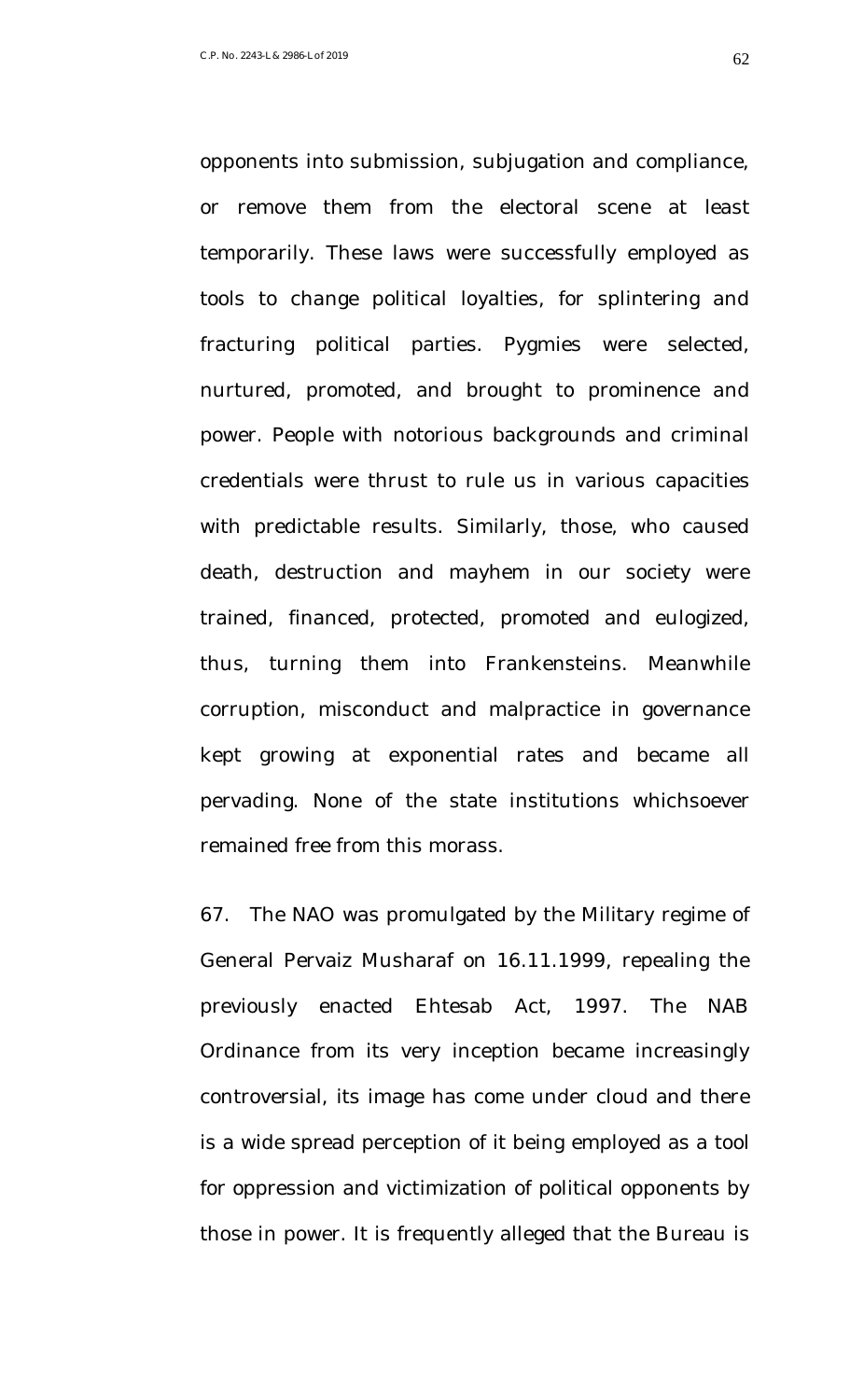being flagrantly used for political engineering. Discriminatory approach of NAB also is affecting its image and has shaken the faith of the people in its credibility and impartiality. The bureau seems reluctant in proceeding against people on one side of the political divide even in respect of financial scams of massive proportion while those on the other side are being arrested and incarcerated for months and years without providing any sufficient cause even when the law mandates investigations to be concluded expeditiously and trial to be concluded within 30 days. Nonetheless, investigation is often not concluded for months and cases remain pending for years. It is because of lack of professionalism, expertise and sincerity of cause that the conviction rate in NAB cases is abysmally low. The above is certainly not serving the national interest, rather causing irretrievable harm to the country, nation and society in multiple ways. It was in view of the above distressful situation that the former Chief Justice Asif Saeed Khan Khosa, speaking for this Court during the opening ceremony of the Judicial Year 2019-20 observed as follows:-

> "*We as a relevant Organ of the State also feel that the growing perception that the process of*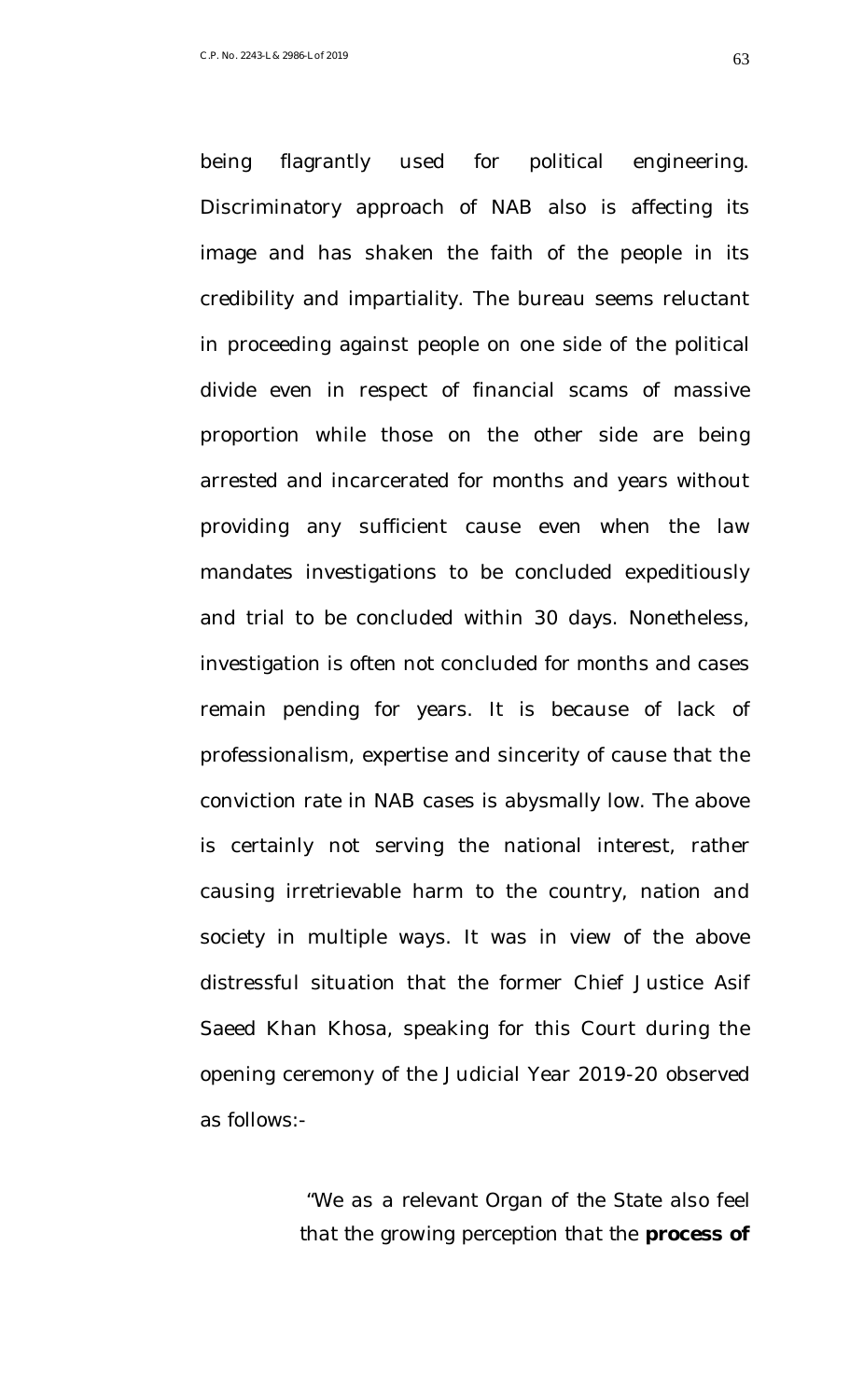*accountability being pursued in the country at present is lopsided and is a part of political engineering is a dangerous perception and some remedial steps need to be taken urgently so that the process does not lose credibility. Recovery of stolen wealth of the citizenry is a noble cause and it must be legitimately and legally pursued where it is due but if in the process the constitutional and legal morality of the society and the recognized standards of fairness and impartiality are compromised then retrieval of the lost constitutional and legal morality may pose an even bigger challenge to the society at large in the days to come".*

68. It is in the context of such highhandedness and brazen disregard for human dignity that the Bureau has attracted ignominy and notoriety beyond our frontiers too. In a recent review, the European Commission also highlighted NAB's partisan conduct and urged the government to give it more autonomy so as to allow it to function independently. The Commission observed that there was a serious deterioration of freedom in Pakistan, thus, raising concerns about the NAB's role as a tool to muzzle dissent.

69. It is the duty and obligation of the State to ensure that the Constitution reigns supreme and the rule of law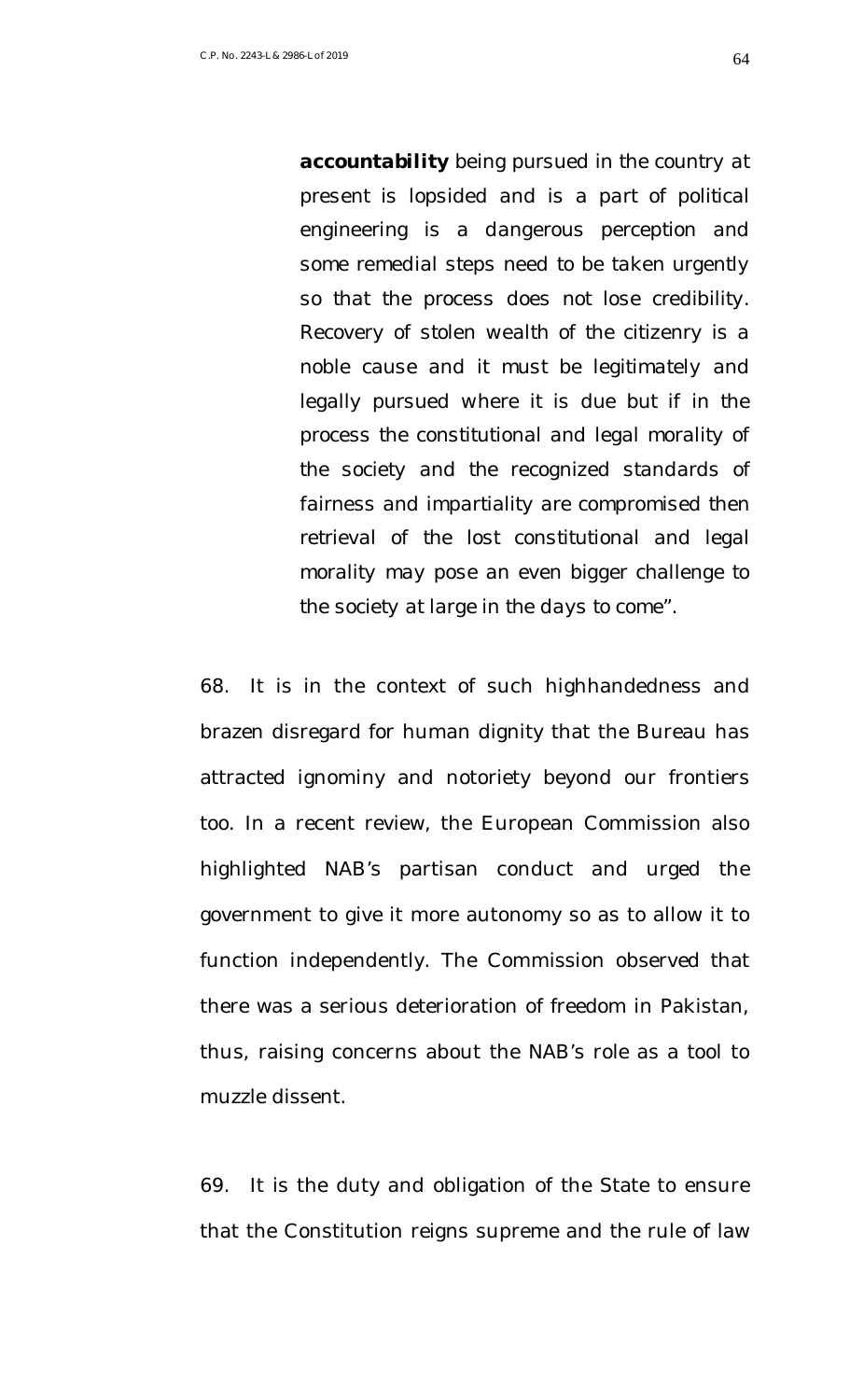is all pervading so as to create an environment conducive to the expression of diverse ideas. The State is obliged to ensure that every citizen is treated equally and that his life, dignity, honour and property is fully secured.

70. This Court in the case of *Ismaeel Vs. The State* (**2010 SCMR 27**) observed as follows:

*"Our Constitution is based on the concept of welfare State wherein the principle of democracy, freedom, equality tolerance and social justice as enunciated by Islam, should fully be observed. The mandate of the Constitution envisages that every person has to obey the Constitution as it demands loyalty and obedience. Constitution is a social binding contract between the State and the people. Every organ of the State should act within its parameters as defined by the Constitution without meddling into the matters of the other organs. Media who acts as a fourth and equally important pillar of the State, needs to highlight the character of the Founder of Pakistan so that people can adopt his teachings to get rid of evils like greed and lust and toil for the welfare of the State and people of Pakistan".*

71. In exercising its power and authority, NAB should not lose sight of the well-entrenched legal principle that no power conferred upon executive or public authority is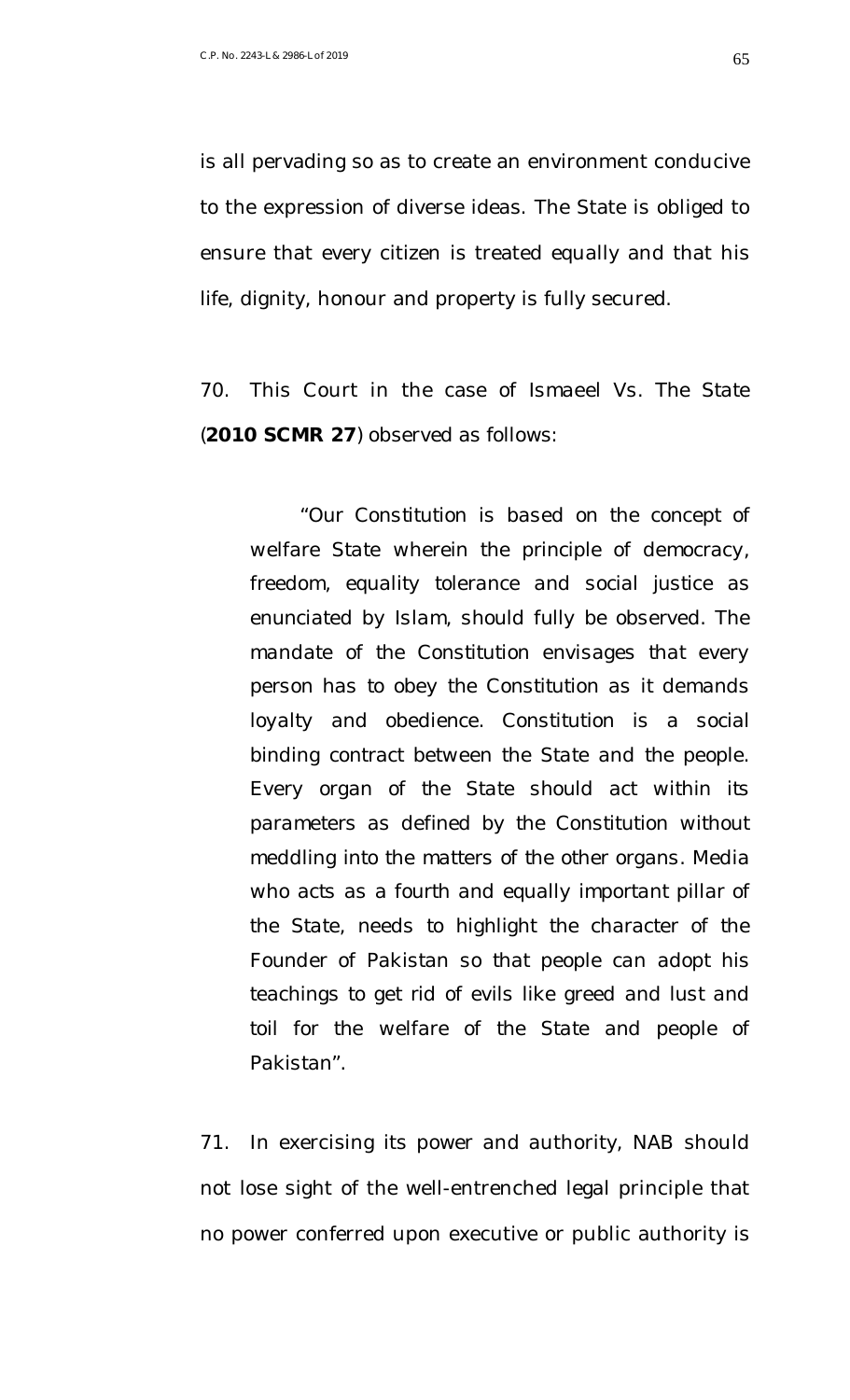unfettered. Every executive act has to be founded in law and has to be exercised as prescribed thereby, particularly, where the exercise of such power, tends to intrude into the constitutionally guaranteed rights. This is even more pertinent when such action violates the liberty of a person, or is likely to hurt his honour, and dignity. The bureau should remain mindful of the fact that the power to arrest, as conferred by Section 18 (e) read with Section 24 of the NAO, is always subject to review by the constitutional courts on the ground of fairness, proportionality, reasonableness, and necessity. It hardly needs any emphasis that all powers in a democratic state governed under a Constitution, are to be exercised justly, fairly and for the public good only. No authority or state institution, howsoever mighty can unlawfully curtail the rights guaranteed by the Constitution.

72. Arrest of any person is a grave matter. Capricious exercise of the power to arrest has deleterious consequences, thus highlighting the need to exercise it with care, caution and sensitivity. Arrest of a person has to be justified not only by referring to prima facie evidence and adequate actionable material sufficiently connecting the person with the offence/crime complained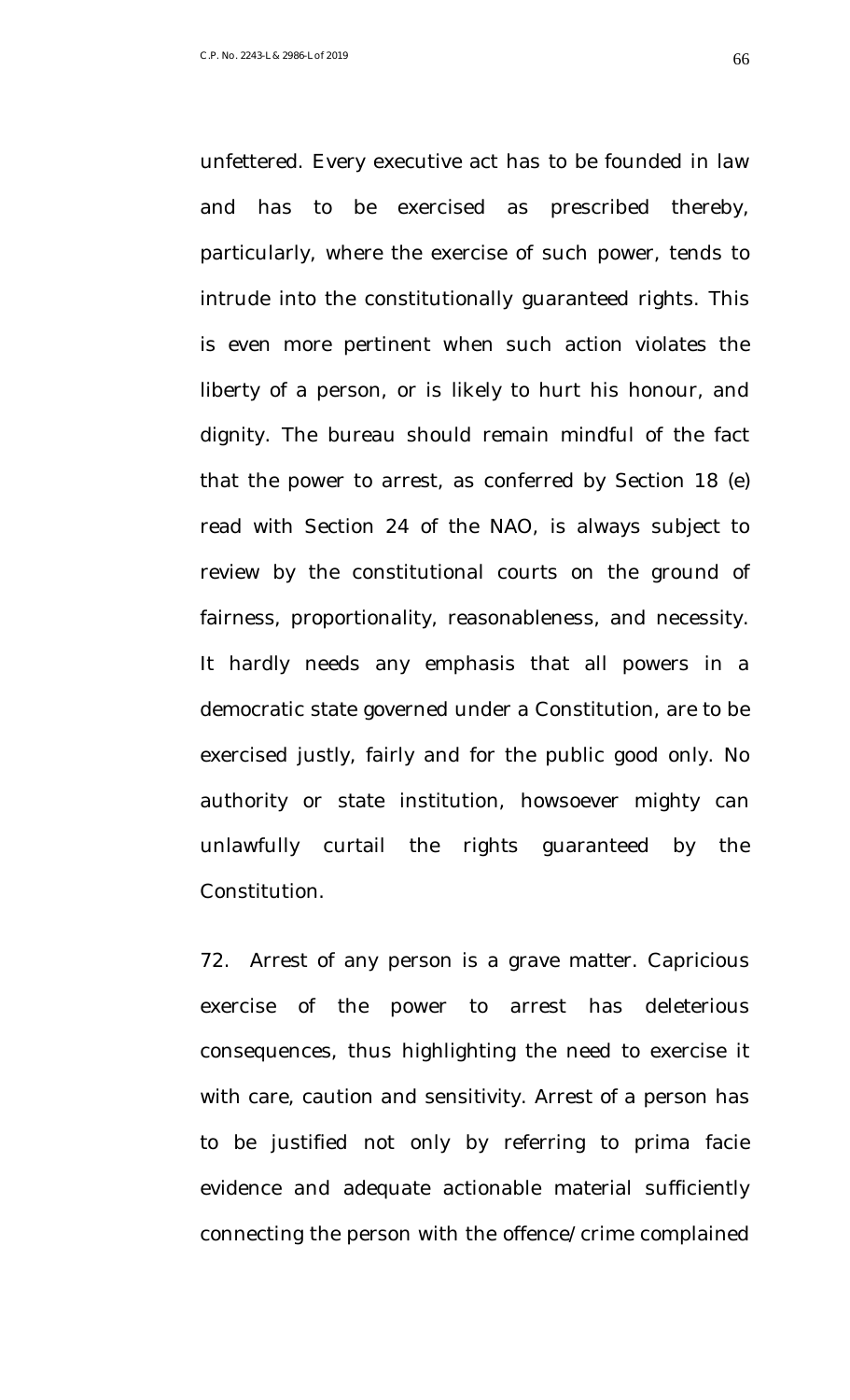of, but also by showing that in the given circumstances, there were no other less intrusive or restrictive means available. The power of arrest should not be deployed as a tool of oppression and harassment.

73. This Court, after exhaustively examining the provisions of Cr.P.C. in the case titled "*Muhammad Bashir v. Station House Officer, Okara"* [**PLD 2007 SC 539**] held that arrest of an accused by a police officer would not be justified on the sole ground that an FIR was registered and because the latter was nominated therein. There must be sufficient incriminating material to justify deprivation of liberty. The august Supreme Court has explicitly declared arbitrary exercise of power to arrest as 'abuse of authority'. The above view was recently reaffirmed by a larger Bench of the august Supreme Court in the case titled "*Mst. Sughran v. The State*" **[PLD 2018 SC 595**] by observing;

> *"Ordinarily no person is to be arrested straightaway only because he has been nominated as an accused person in an FIR or in any other version of the incident brought to the notice of the investigating officer by any person until the investigating officer feels satisfied that sufficient justification exists for his arrest and for such justification he is to be guided by the*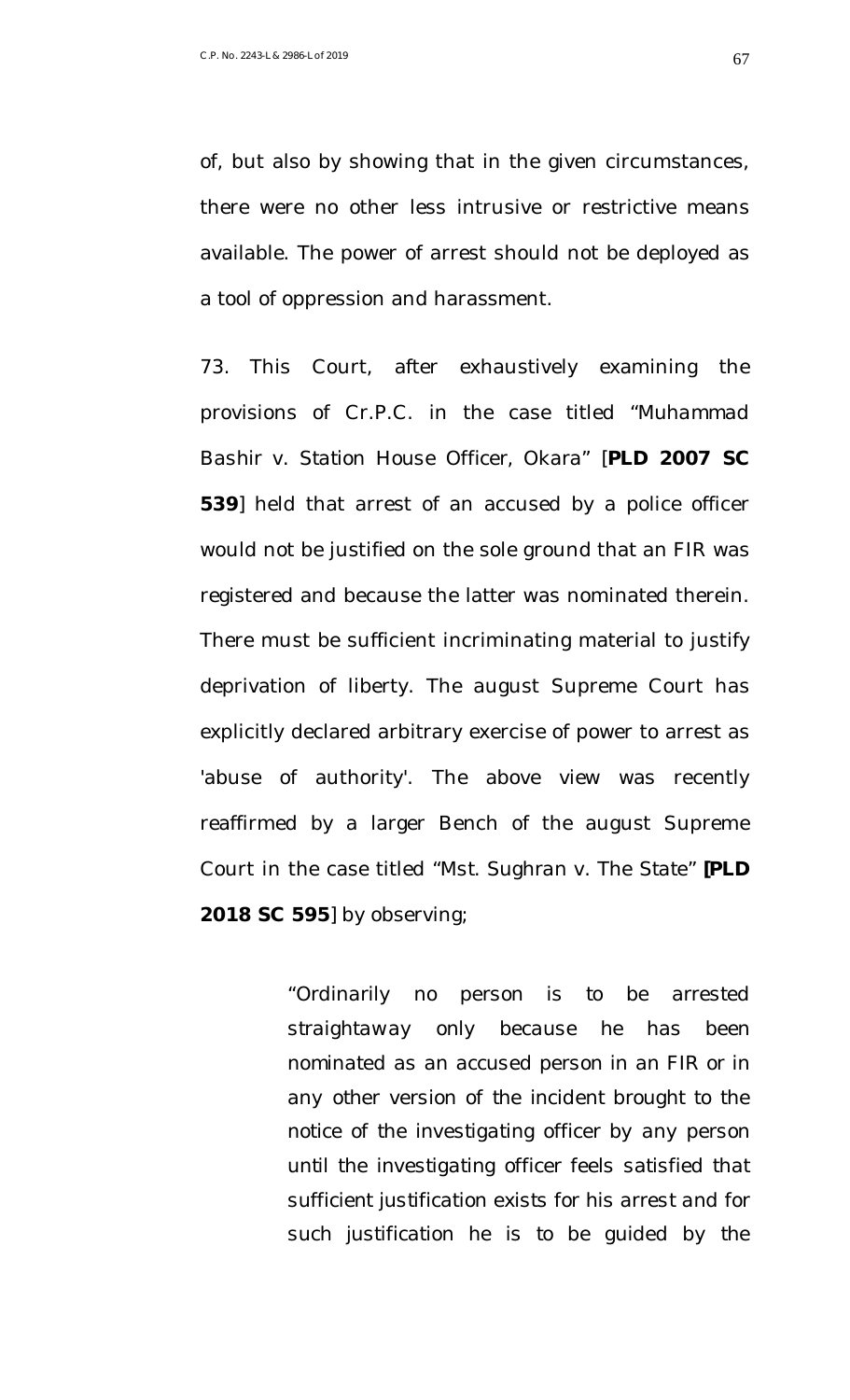*relevant provisions of the Code of Criminal Procedure, 1898 and the Police Rules, 1934. According to the relevant provisions of the said Code and the Rules a suspect is not to be arrested straightaway or as a matter of course and, unless the situation on the ground so warrants, the arrest is to be deferred till such time that sufficient material or evidence becomes available on the record of investigation prima facie satisfying the investigating officer regarding correctness of the allegations levelled against such suspect or regarding his involvement in the crime in issue."* 

74. In a judgment of the House of Lords titled "*Liversidge v. Anderson*" reported as **[1941] 3 All E.R 338,** Lord Atkin, in the context of an action for false imprisonment, has highlighted the importance of liberty as follows. -

*"The plaintiff's right to particulars, however, is based upon a much broader ground, and on a principle which again is one of the pillars of liberty, in that in English law every imprisonment is prima facie unlawful and that it is for a person directing imprisonment to justify his act. The only exception is in respect of imprisonment ordered by a judge, who from the nature of his office cannot be sued, and the validity of whose judicial decisions cannot, in such proceedings as the present, be questioned."*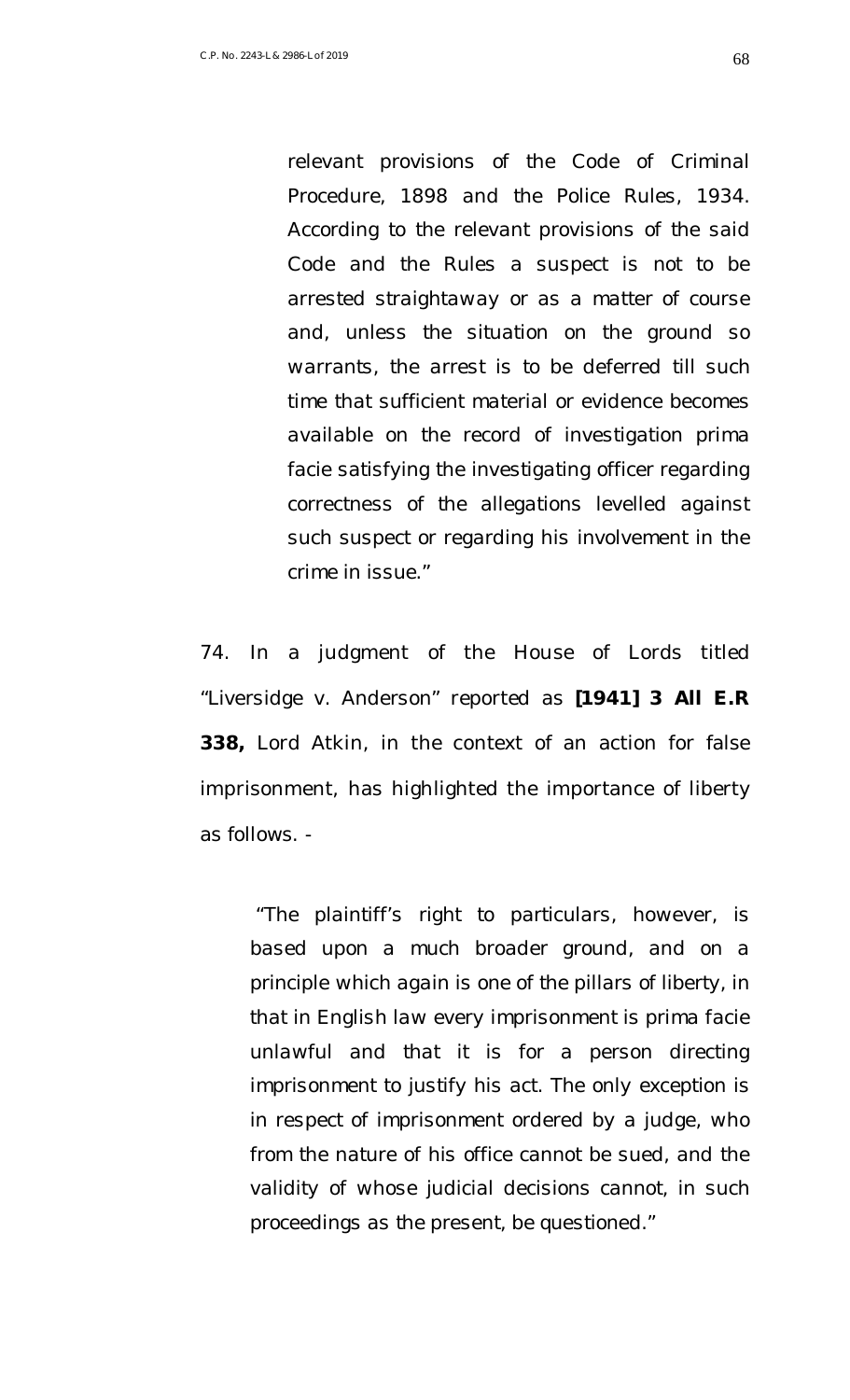75. While dealing with the cases pertaining to the liberty of a person, we should not lose sight of a fundamental principle of criminal jurisprudence that a person is presumed to be innocent until proven guilty. This principle stems from a general rule that burden of proof in a criminal case is on the prosecution to establish the guilt of an accused beyond reasonable doubt. The justification for the above principle is that the outcome a wrongful conviction is far worse than that of a wrongful acquittal. We should also remain mindful of the fact that the public interest in ensuring that no innocent person is incarcerated, subject to humiliation and convicted, greatly overwhelms the public interest in securing conviction of the guilty. Thus, the concept of the presumption of innocence is imperative, not only to protect an accused on trial, but to secure and maintain public confidence in the fairness, impartiality, integrity and security of the criminal justice system.

76. In the case of *Rajiv Singh v. The State of Bihar & Another,* decided on **16 December, 2015 the Supreme Court of India** dilated upon the above theme as follows: -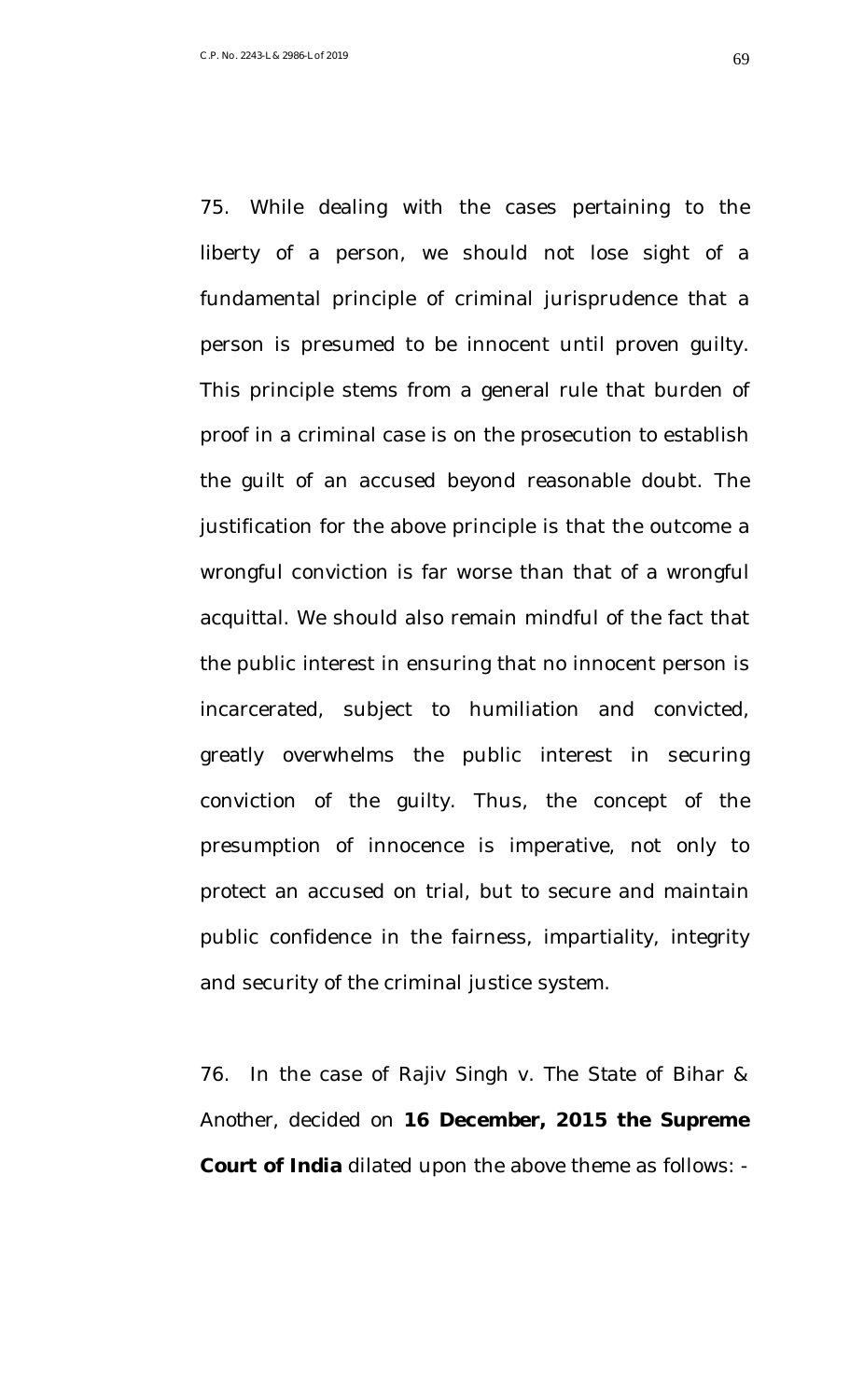*"In his treatise, The Law of Evidence, Professor Ian Dennis while dwelling on the theme of allocation of burden in criminal cases, elaborated on the significance and purport of presumption of innocence and the general rule of the burden of proof. While reiterating the fundamental notion of criminal jurisprudence, that a person is presumed to be innocent until proven guilty and that the burden of proof in a criminal case is on the prosecution to establish the guilt of accused beyond reasonable doubt, the author underlined that the acknowledged justification of such presumption is that the outcome of a wrong conviction is regarded as a significantly worse harm than wrongful acquittal.* 

*Viewed from the moral and political perspectives, it has been observed that in liberal states, the rule about the burden of proof has been elevated to the status of fundamental human right encompassing the assurance of liberty, dignity and privacy of the individual and from this standpoint it is essential that the state should justify fully its invasion of the individuals interest by proving that he had committed an offence, thereby abusing the freedom of action accorded to him or her by the liberal state. The significance of such presumption finds insightful expression in the following extract of State vs. Coetzee [1997] 2 L.R.C. 593, South African Constitutional Court*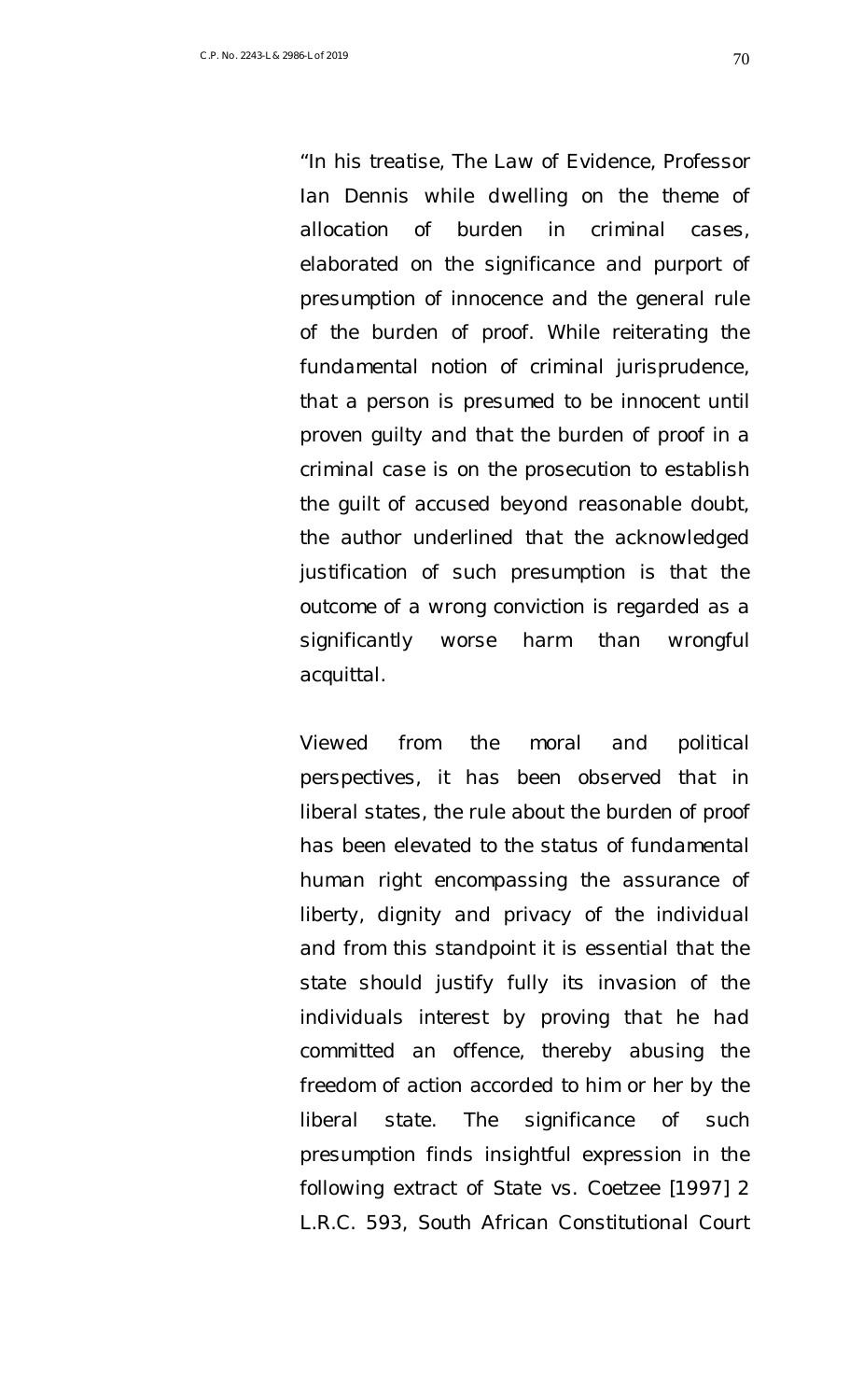*in the words of Sachs, J.: There is a paradox at the heart of all criminal procedure in that the more serious the crime and the greater the public interest in securing convictions of the guilty, the more important do constitutional protections of the accused become. The starting point of any balancing enquiry where constitutional rights are concerned must be that the public interest in ensuring that innocent people are not convicted and subjected to ignominy and heavy sentences massively outweighs the public interest in ensuring that a particular criminal is brought to book. Hence the presumption of innocence, which serves not only to protect a particular individual on trial, but to maintain public confidence in the enduring integrity and security of the legal system. Reference to the prevalence and severity of a certain crime therefore does not add anything new or special to the balancing exercise. The perniciousness of the offence is one of the givens, against which the presumption of innocence is pitted from the beginning, not a new element to be put into the scales as part of a justificatory balancing exercise. If this were not so, the ubiquity and ugliness argument could be used in relation to murder, rape, car-jacking, housebreaking, drugsmuggling, corruption the list is unfortunately almost endless, and nothing would be left of the presumption of innocence, save, perhaps, for its relic status as a doughty defender of rights in*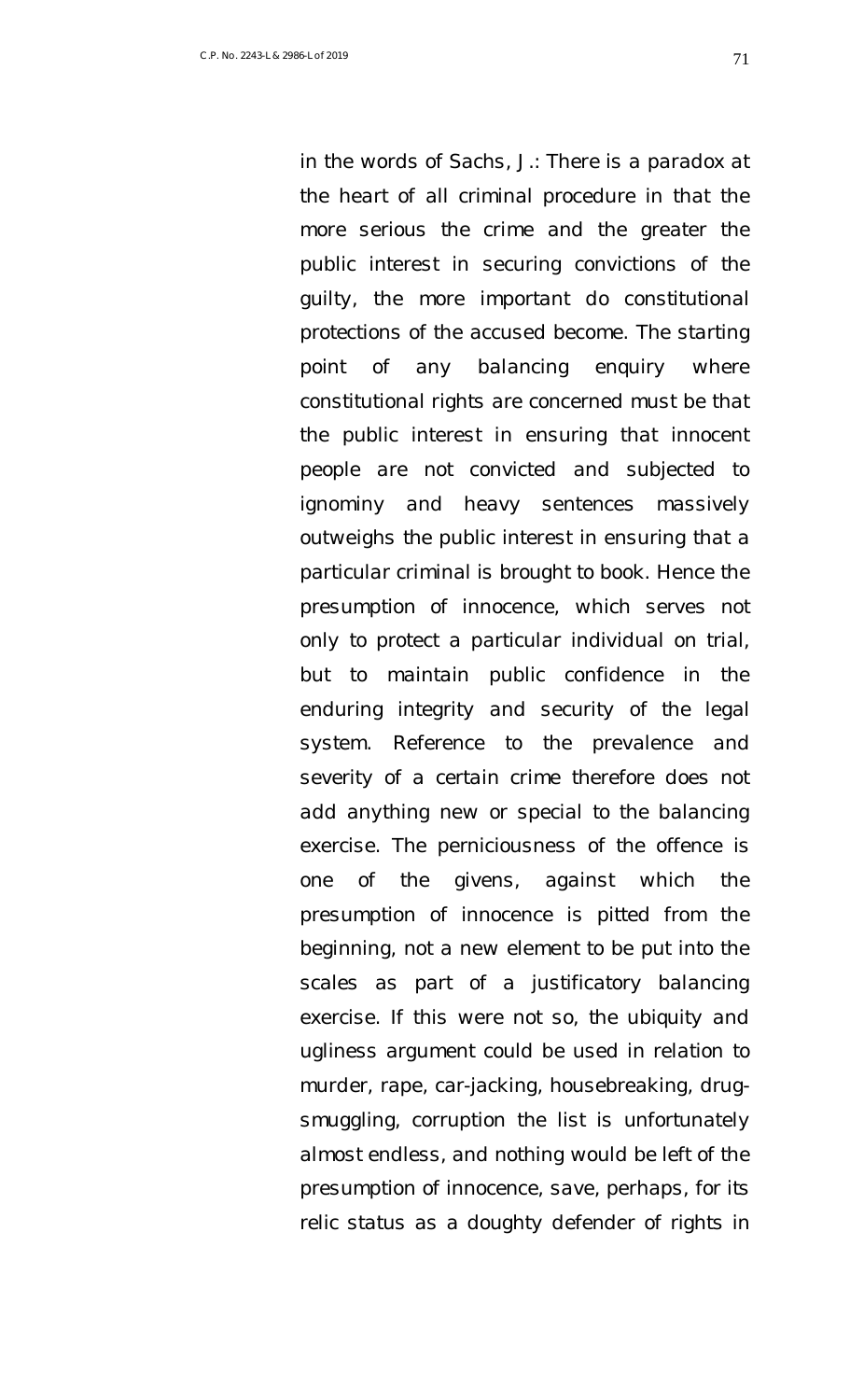*the most trivial of cases. The quintessence of the philosophy embedded in the above extract is that the presumption of innocence serves not only to protect a particular individual on trial but to maintain public confidence in the enduring integrity and security of the legal system."*

77. There is only one fundamental right in the Constitution of 1973, which is unconditional, inviolable and cannot be circumscribed under any circumstances. This is the dignity of man and one of the grave consequences of pre-arrest confinement, is the humiliation and disgrace resulting from such arrest, for not only the accused but also his family and persons attached to him. Arrest causes irreparable harm to a person's reputation and standing in society, often subjecting him to hate, vitriol, and infamy. In today's age of a robust print and electronic media, arresting an accused and levelling allegations against him gives rise to a vicious campaign of whispers and murmurs where the accused and his family are subjected to humiliation, embarrassment, and agony. It, thus, irrevocably jeopardises a person's dignity, subjecting him to physical and psychological repercussions concomitant with life in prison. Often a person in custody loses his job and is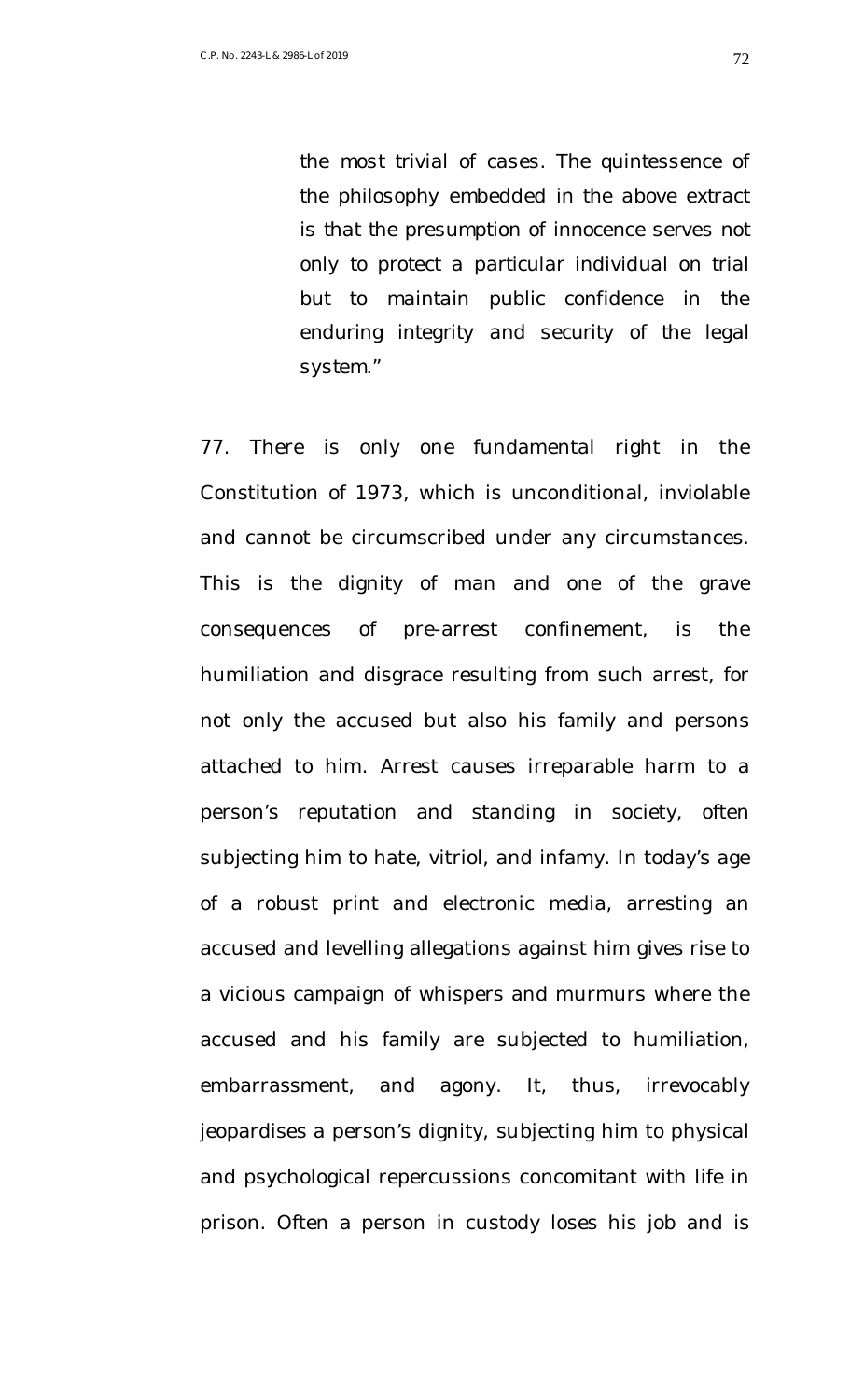also prevented from preparing his defence. The burden of his detention frequently falls heavily on the innocent members of his family. More often than not people do not differentiate between arrest before conviction and that after conviction. This sentiment was also shared by the Indian Supreme Court in the case of **Arnesh Kumar v. State of Bihar and another (AIR 2014 SC 2756 at 2758)** where it observed that:

> "Arrest brings humiliation, curtails freedom and cast scars forever. Law makers know it so also the police. There is a battle between the law makers and the police and it seems that police has not learnt its lesson; the lesson implicit and embodied in the Cr.PC. It has not come out of its colonial image despite six decades of independence, it is largely considered as a tool of harassment, oppression and surely not considered a friend of public. The need for caution in exercising the drastic power of arrest has been emphasized time and again by Courts but has not yielded desired result. Power to arrest greatly contributes to its arrogance so also the failure of the Magistracy to check it. Not only this, the power of arrest is one of the lucrative sources of police corruption. The attitude to arrest first and then proceed with the rest is despicable. It has become a handy tool to the police officers who lack sensitivity or act with oblique motive.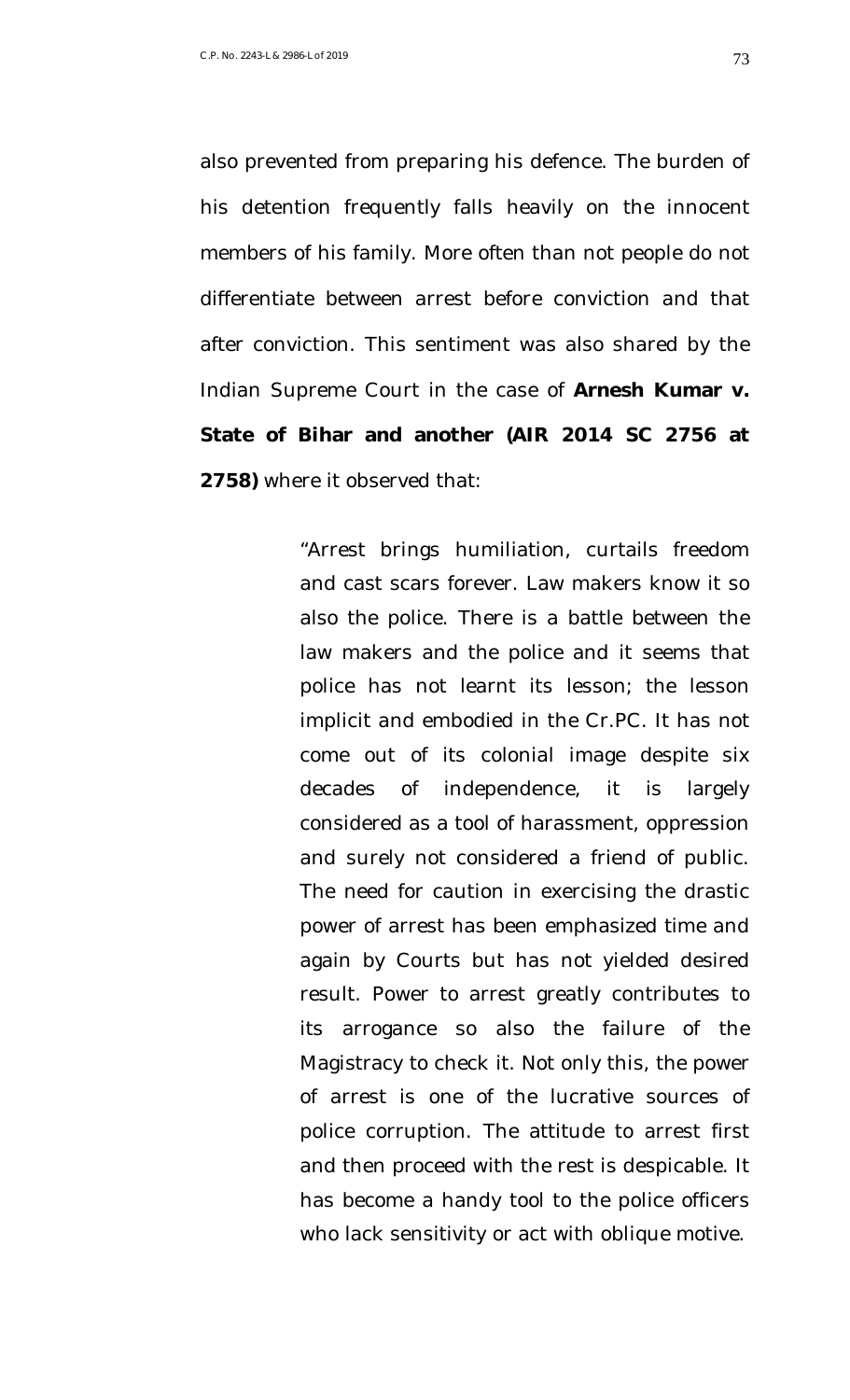Law Commissions, Police Commissions and this Court in a large number of judgments emphasized the need to maintain a balance between individual liberty and societal order while exercising the power of arrest. Police officers make arrest as they believe that they possess the power to do so. As the arrest curtails freedom, brings humiliation and casts scars forever, we feel differently. We believe that no arrest should be made only because the offence is non-bailable and cognizable and therefore, lawful for the police officers to do so. The existence of the power to arrest is one thing, the justification for the exercise of it is quite another. Apart from power to arrest, the police officers must be able to justify the reasons thereof. No arrest can be made in a routine manner on a mere allegation of commission of an offence made against a person. It would be prudent and wise for a police officer that no arrest is made without a reasonable satisfaction reached after some investigation as to the genuineness of the allegation…"

78. The Indian Supreme Court also had the occasion to dilate upon this aspect in *Moti Ram and Ors. V. State of Madhya Pradesh* (**AIR 1978 SC 1594**) where it held: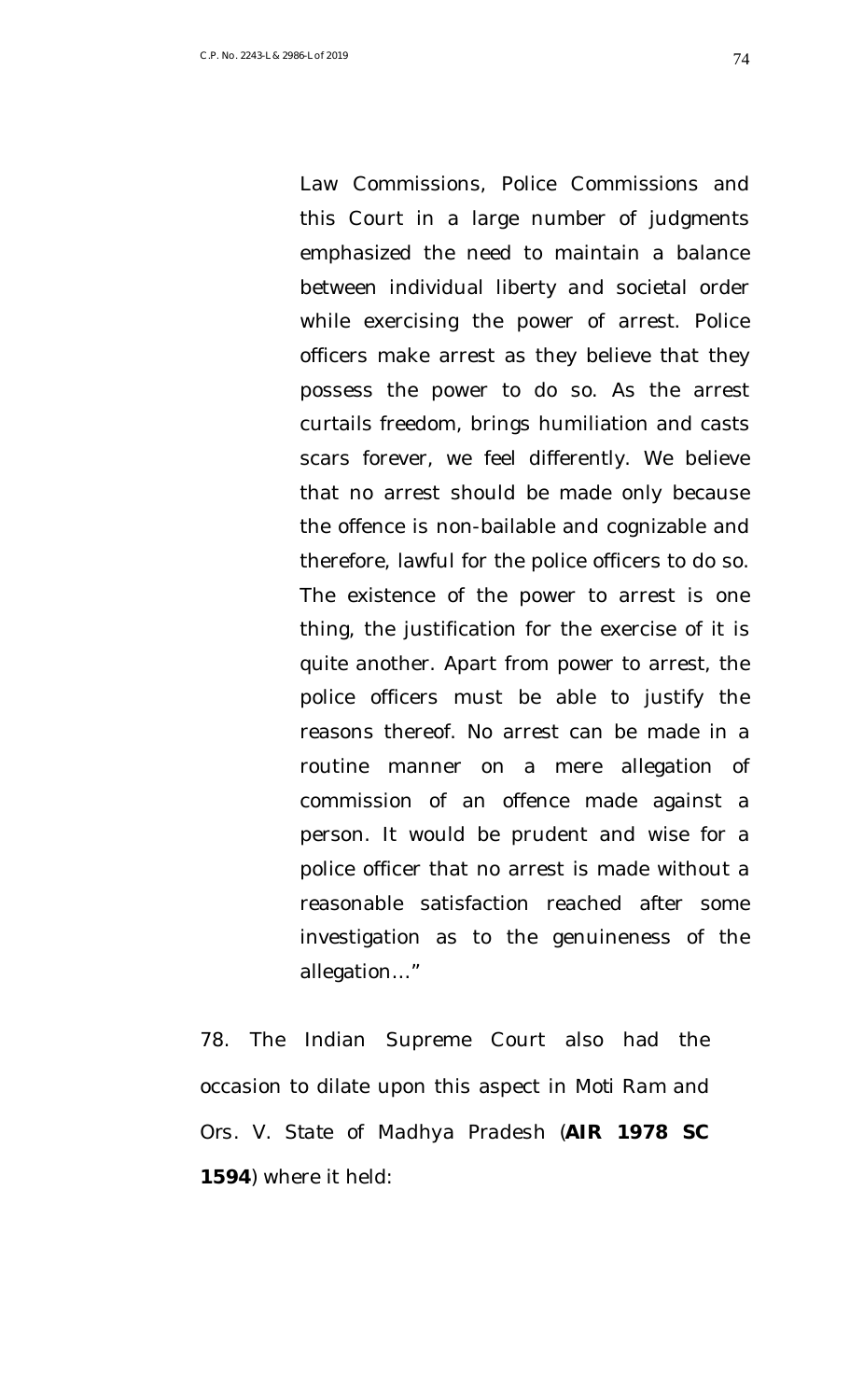*"The consequences of pre-trial detention are grave. Defendants presumed innocent are subjected to the psychological and physical deprivations of jail life, usually under more onerous conditions than are imposed on convicted defendants. The jailed defendant loses his job if he has one and is prevented from contributing to the preparation of his defence. Equally important, the burden of his detention frequently falls heavily on the innocent members of his family".* 

79. In the case of *Siddharam Satlingappa Mhetre v. State of Maharashtra and Ors* **(AIR 2011 SC 312 at 330)** it was observed as follows:

> *"A great ignominy, humiliation and disgrace is attached to the arrest. Arrest leads to many serious consequences not only for the accused but for the entire family and at times for the entire community. Most people do not make any distinction between arrest at a preconviction stage or post-conviction stage."*

80. While dealing with the question of whether or not bail is to be granted to an accused, it has to be kept in mind that the object of bail is to secure the attendance of the accused at the trial. The object is neither punitive nor preventive. Imprisonment of a person and deprivation of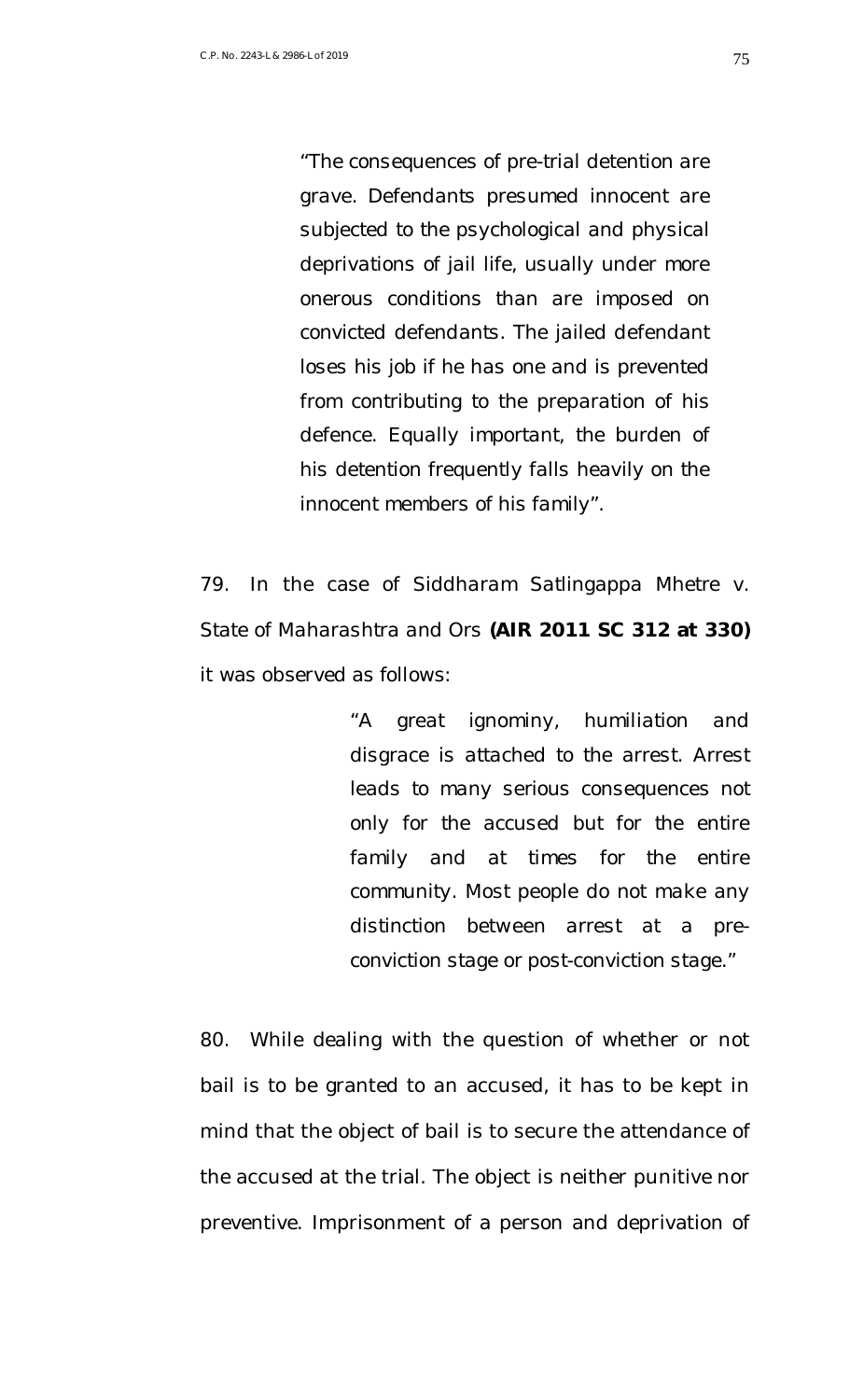his liberty, cannot be described other than, being a punishment, unless no less restrictive alternative is available to ensure that the accused will stand his trial when called upon to do so. All civilized societies recognise the principle that punishment comes only after conviction, and the presumption of innocence subsist with the accused, till he is handed down punishment after trial. It hardly needs any reiteration that the detention either pre-trial or during trial causes great hardship.

81. In the case of *Sanja Chandra v. Central Bureau of Investigation* **(AIR 2012 SC 830 at 837-838)** the Court has dilated upon the issue as follows:

> *"In bail applications, generally, it has been laid down from the earliest times that the object of bail is to secure the appearance of the accused person at this trail by reasonable amount of bail. The object of bail is neither punitive nor preventative. Deprivation of liberty must be considered a punishment, unless it can be required to ensure that an accused person will stand his trial when called upon. The courts owe more than verbal respect to the principle that punishment begins after conviction, and that every man is deemed to be innocent until duly tried and duly found guilty. From the earliest times, it was appreciated that detention*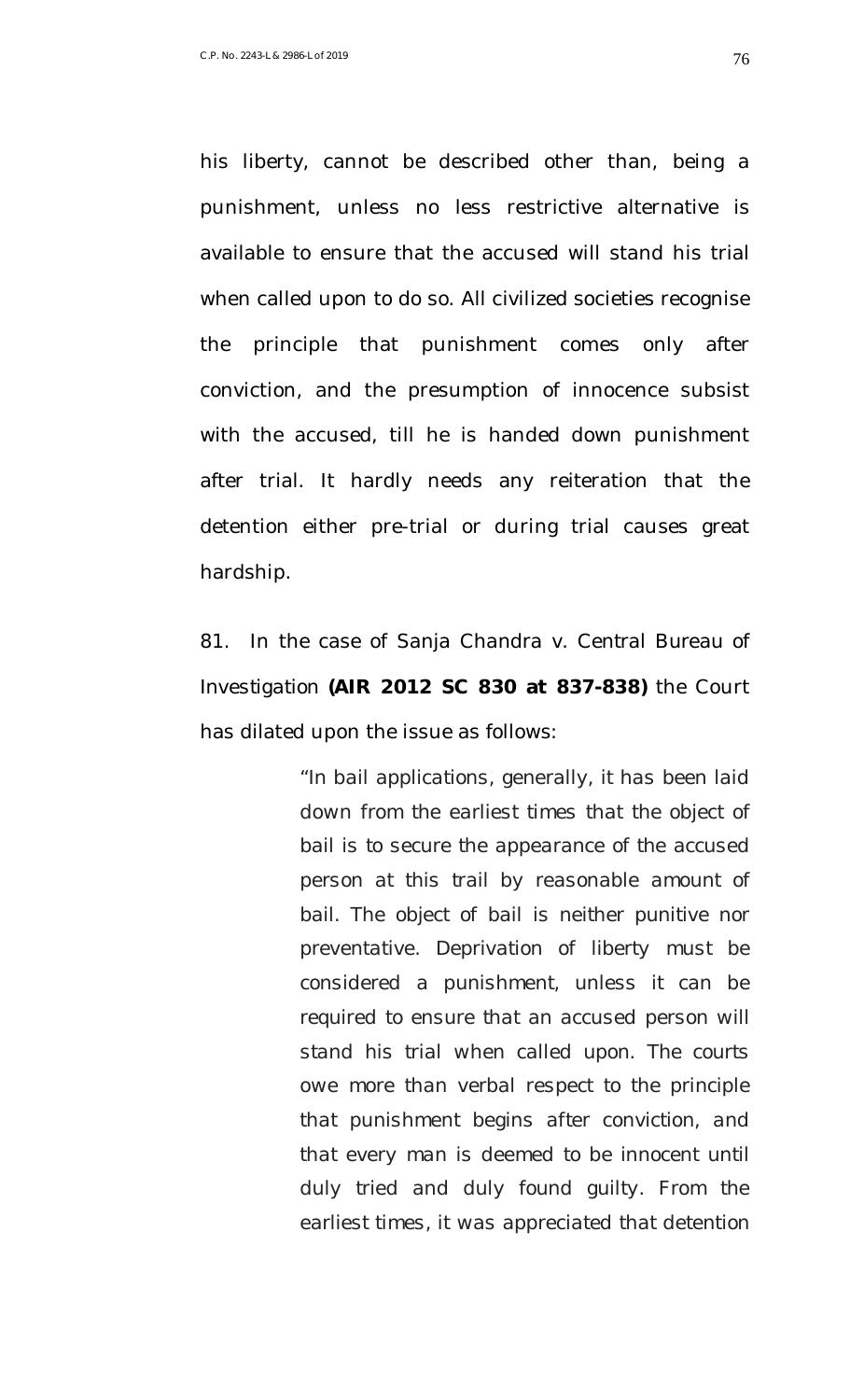*in custody pending completion of trial could be a cause of great hardship. From time to time, necessity demands that some un-convicted persons should be held in custody pending trial to secure their attendance at the trial but in such cases, 'necessity' is the operative test. In this country, it would be quite contrary to the concept of personal liberty enshrined in the Constitution that any person should be punished in respect of any matter, upon which, he has not been convicted or that in any circumstances, he should be deprived of his liberty upon only the belief that he will tamper with the witnesses if left at liberty, save in the most extraordinary circumstances. Apart from the question of prevention being the object of a refusal of bail, one must not lose sight of the fact that any imprisonment before conviction has a substantial punitive content and it would be improper for any Court to refuse bail as a mark of disapproval of former conduct whether the accused has been convicted for it or not or to refuse bail to an unconvicted person for the purpose of giving him a taste of imprisonment as a lesson."*

82. It hardly needs any mention that the constitutional jurisdiction has been conferred on the High Court to advance the cause of justice and not to frustrate or defeat the intent of law. In the case of *National Accountability*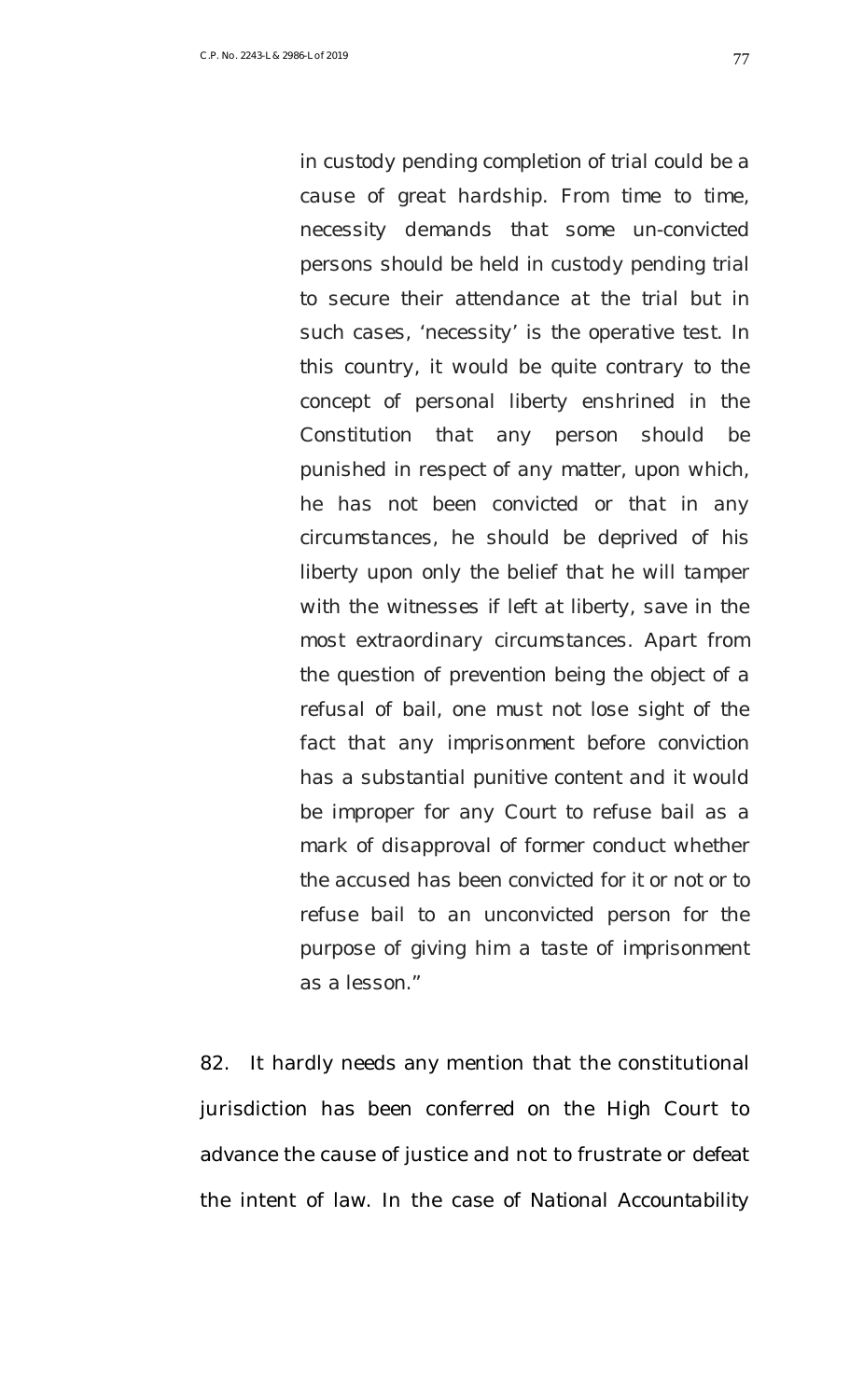*Bureau through Chairman Vs. Murad Arshad and others* (**PLD 2019 SC 250**), this Court has cited with approval the above as expressed in the case of *Hema Misra* as follows:-

*"the Constitution has to be exercised with circumspection and caution as extraordinary jurisdiction is invoked and exercised to advance the cause of justice and not to frustrate it or to defeat the intent of law. The jurisdiction under Article, 199 of the Constitution, 1973 are therefore to be exercised to prevent miscarriage of justice and abuse of NAO, 1999".*

83. As observed in the case of *Ismail Vs. The State* (**2010 SCMR 27),** the interest of this country can only be secured and served when the executive and judicial machinery, while performing their functions and exercising their duties adhere to law. The state organs should remain particularly sensitive towards the mandate of the constitution and the prescription of law, when it comes to fundamental rights. Under no circumstances should the courts, thus, condone highhandedness or look the other way as the State deprive citizens of their liberty in derogation of the law and the Constitution.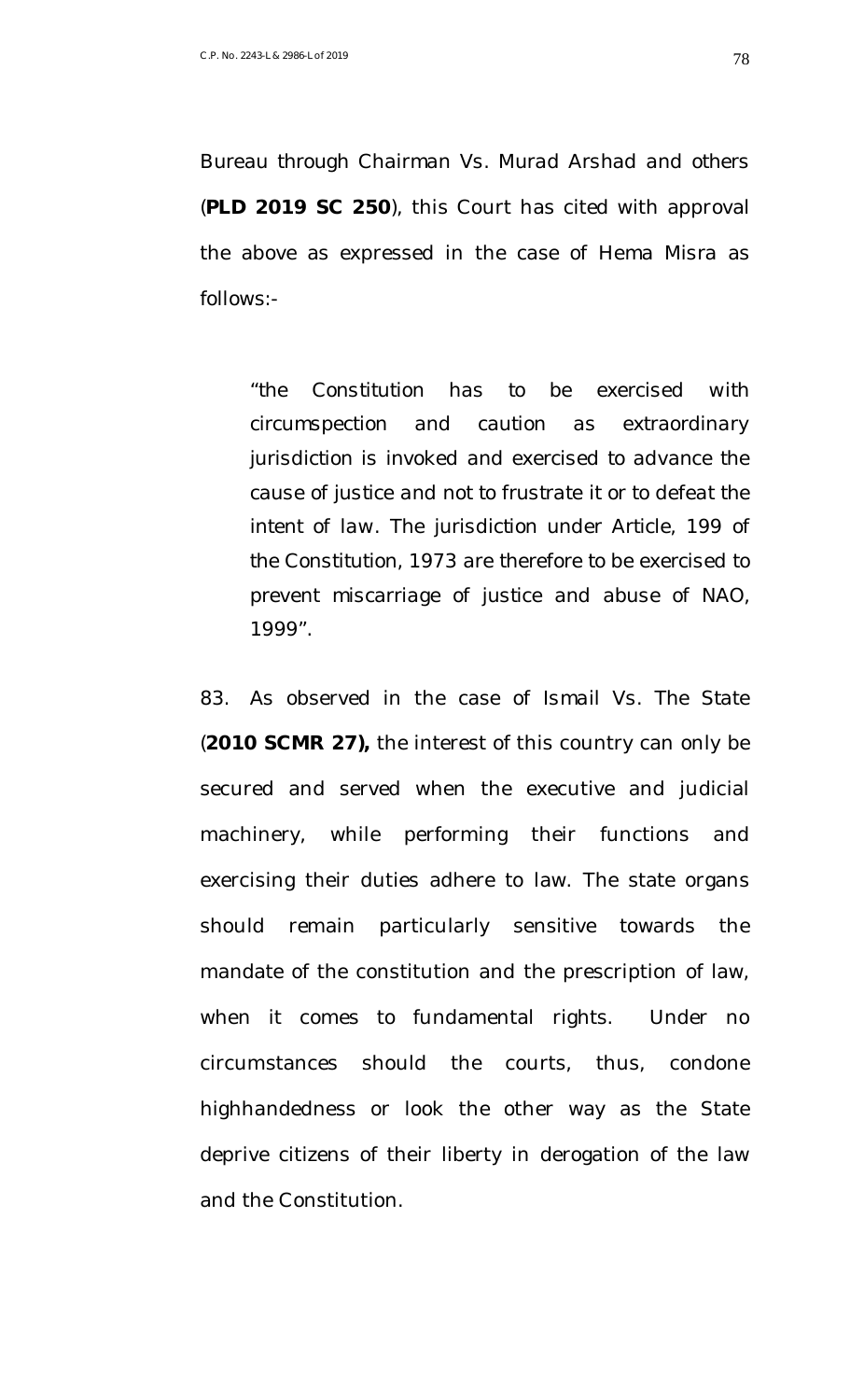84. In matters where curtailment of liberty is in issue, judges should apply their mind, fully realizing the sensitivity of the matter and should not allow the authorities to treat constitutional guarantees flippantly. It may here be beneficial to refer to the case of *Zaigham Ashraf Vs. The State* (**2016 SCMR 18**), where this Court has made the following observation:-

*"To curtail the liberty of a person is a serious step in law, therefore, the Judges shall apply judicial mind with deep thought for reaching at a fair and proper conclusion albeit tentatively however, this exercise shall not to be carried out in vacuum or in a flimsy and casual manner as that will defeat the ends of justice because if the accused charged, is ultimately acquitted at the trial then no reparation or compensation can be awarded to him for the long incarceration, as the provisions of Criminal Procedure Code and the scheme of law on the subject do not provide for such arrangements to repair the loss, caused to an accused person, detaining him in Jail without just cause and reasonable ground."*

85. In the case of *Federation of Pakistan Vs. Ibrahim Textile Mills Ltd and others* (**1992 SCMR 1898**), it has been held as under:-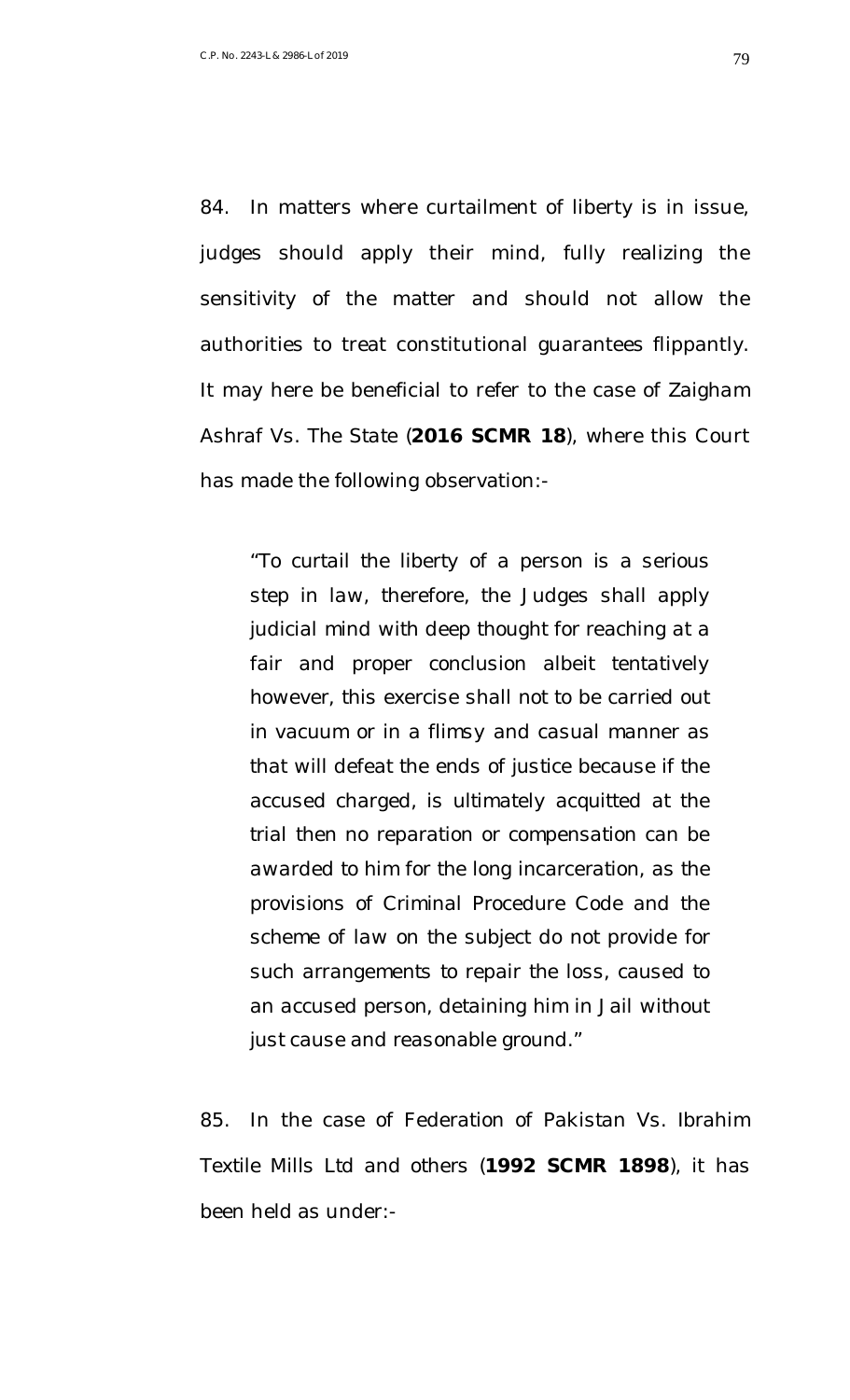*"As regards his contention that discretionary relief should not have been granted to the respondents by the High Court, it needs be said that discretion is not desire of the Judge but regulated by law. Discretion comes into play to choose one of the two or more alternatives, all of which are lawful. 1t is not H proper exercise of discretion to refuse relief to a party to which it is entitled under law."*

86. In cases where the question of liberty and dignity of an individual is involved, strict scrutiny of the prosecution's case is required by the courts, as in the words of John Marshal the great Chief Justice of the US Supreme Court "we should never forget that it is a *Constitution* we are expounding **(***McCulloch v. Maryland,* **17 U.S. 4 Wheat. 316 (1819))**".

87. In the case of *Tariq Bashir Vs. The State* (**PLD 1995 SC 34**), it has been held as under: -

*"As regards the first category of offences (punishable with death, or imprisonment for life, or with ten years' imprisonment) the provisions of section 497(1) are not punitive in nature. There is no concept of punishment before judgment in the criminal law of the land. The question of grant/refusal of 'nail is to be determined judiciously having regard to the facts and circumstances of each case. Where the prosecution satisfies the Court, that I there are*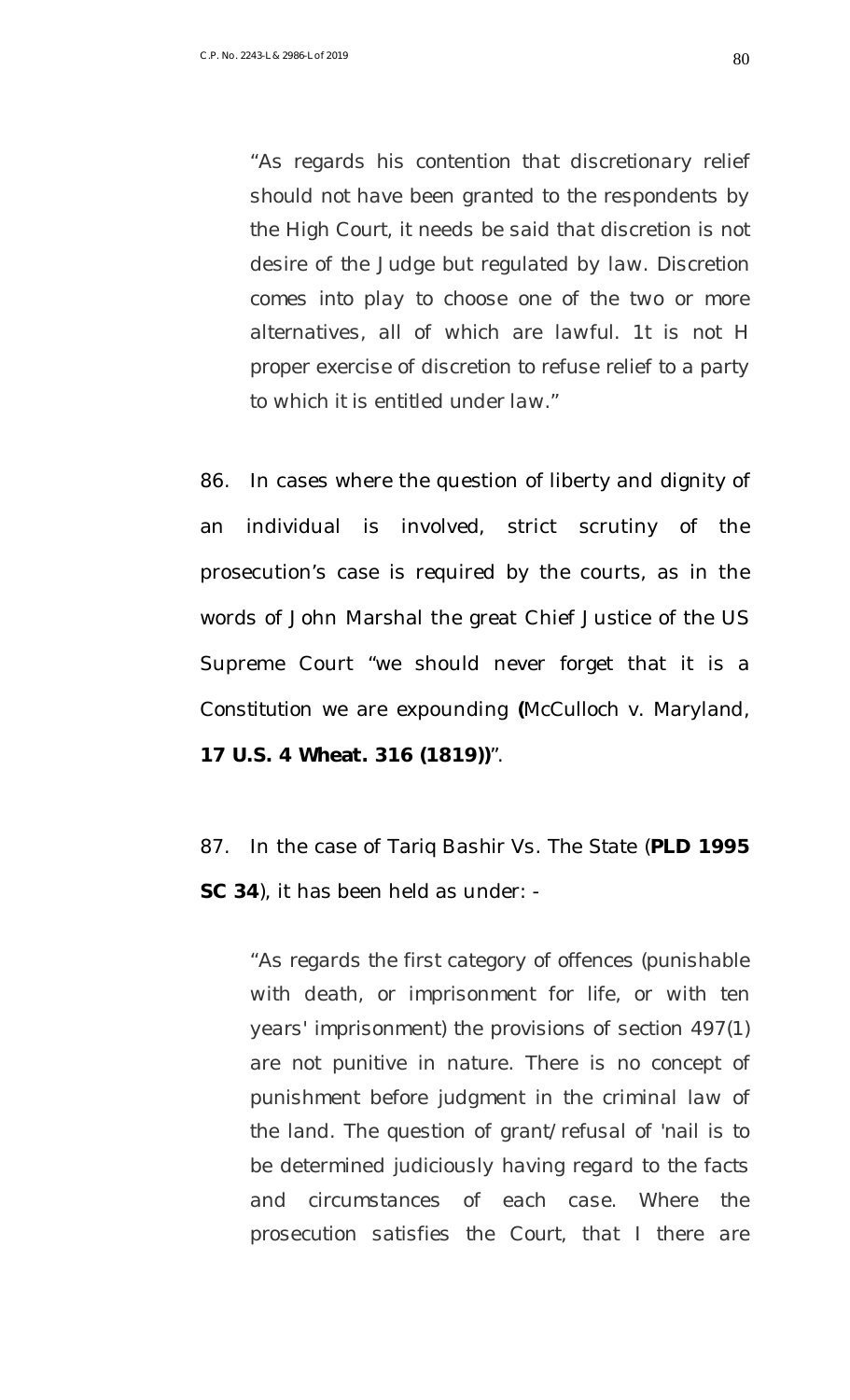*reasonable grounds to believe that the accused has committed the crime falling in the first category the Court must refuse bail. On the other hand where the accused satisfies the Court that there are not reasonable grounds to believe that he is guilty of such offence, then the Court must release him on' bail. For arriving at the conclusion as to whether or not there are reasonable, grounds to believe that the accused is guilty of offence punishable with death, imprisonment for life or with ten years' imprisonment, the Court will not conduct a preliminary trial/inquiry but will only make tentative assessment, i.e. will look at the material collected by the police for and against the accused and be prima facie satisfied that some tangible evidence can be offered which, if left unrebutted, may lead to the inference of guilt. Deeper appreciation of the, evidence and circumstances appearing in the case is neither desirable nor permissible at bail stage. So, the Court will not minutely examine the merits of the case or plea of defence at that stage.*

88. Courts while dealing with the grant of bail and the justifiable exercise of power of arrest have to maintain a balance between two fundamental but conflicting demands of personal liberty of the accused on one hand and the investigational right of the police on the other hand. Or between Individual rights versus societal interests. This balancing act has been described in the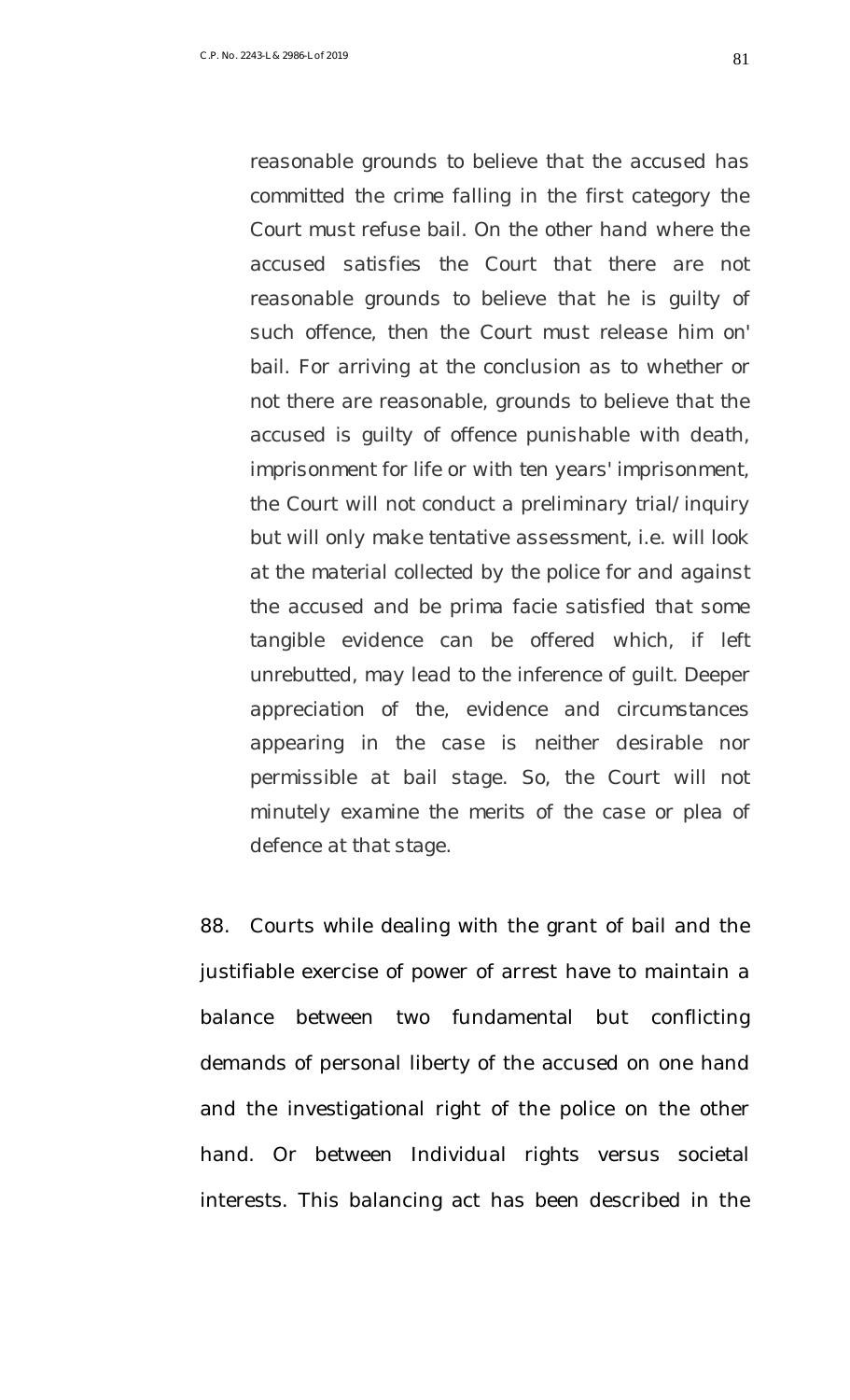.

*"Liberty of a citizen is undoubtedly important but this is to balance with the security of the community. A balance is required to be maintained between the personal liberty of the accused and the investigational right of the police. It must result in minimum interference with the personal liberty of the accused and the investigational right of the police. It must result in minimum interference with the personal liberty of the accused and the right of the police to investigate the case. It has to dovetail two conflicting demands, namely, on the one hand the requirements of the society for being shielded from the hazards of being exposed to the misadventures of a person alleged to have committed a crime; and on the other, the fundamental canon of criminal jurisprudence viz. the presumption of innocence of an accused till he is found guilty. Liberty exists in proportion to wholesome restraint, the more restraint on others to keep off from us, the more liberty we have. (See A.K. Gopalan v. State of Madras)"*

89. In the words of Aharon Barak the constitutional rights of a person can only be curtailed when there exists a proper purpose, a rational connection and necessary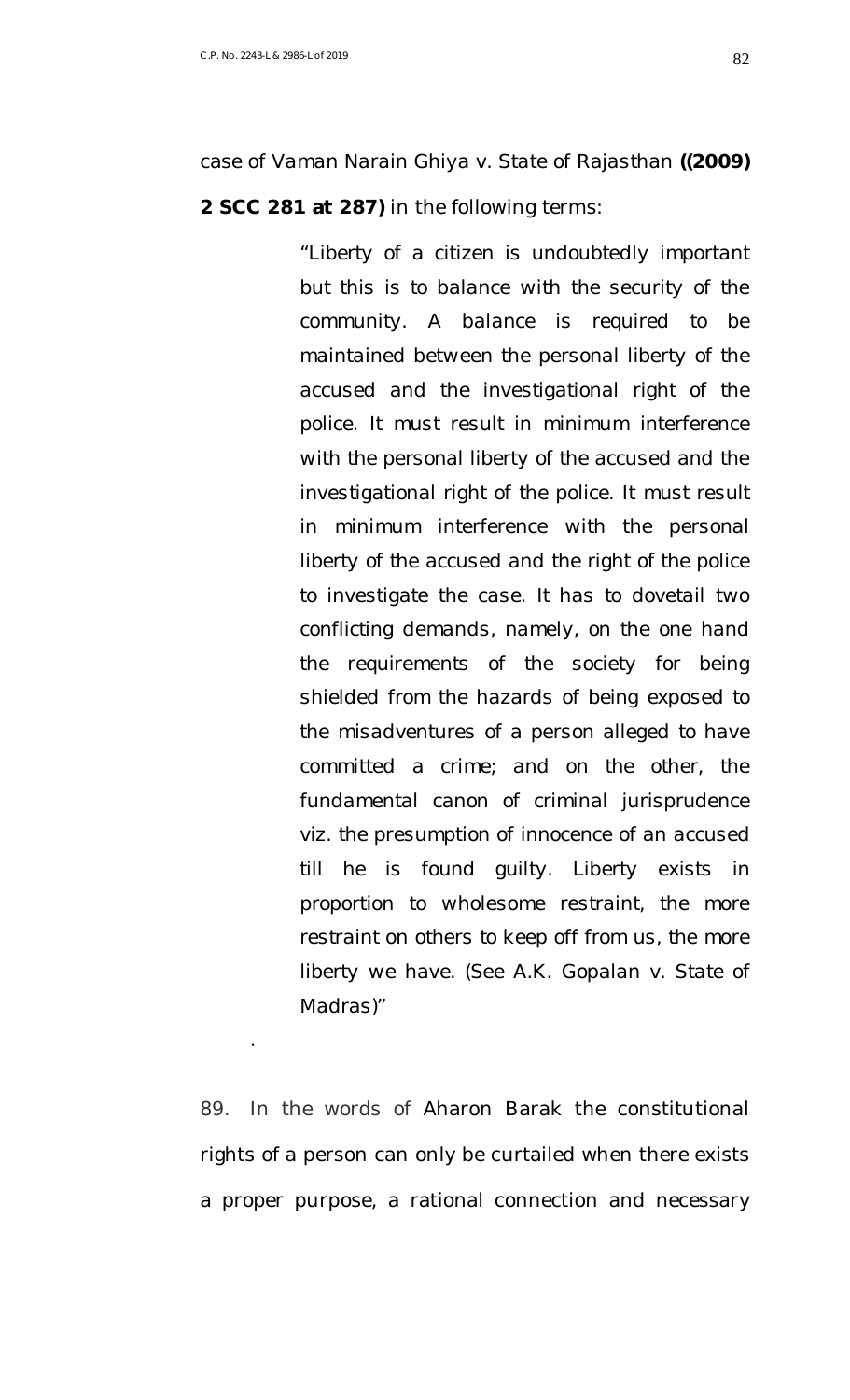means, and further that proper relation between the benefit gained by realizing the proper purpose, and the harm caused to the constitutional right. According to Barak this principle of proportionality is applied to achieve a balance between the benefit gained and the resultant prejudice that is caused to the rights.

90. Thus, any deprivation of liberty or curtailment of rights guaranteed by the constitution has to be adequately justified on the touchstone of the principle of proportionality, unreasonableness and necessity. The limitation must be for proper purpose rational and necessary and the prejudice caused to the constitutional rights thereby must be proportional to the benefit achieved. In the case of '*R. v. Oakes'* [**(1986) 1 S.C.R. 103**] the Supreme Court of Canada has elucidated the principle as follows;

> *"To establish that a limit is reasonable and demonstrably justified in a free and democratic society, two central criteria must be satisfied. First, the objective, which the measures responsible for a limit on a Charter right or freedom are designed to serve, must be "of sufficient importance to warrant overriding a constitutionally protected right or freedom": R. v. Big M Drug Mart Ltd., supra, at p. 352. The*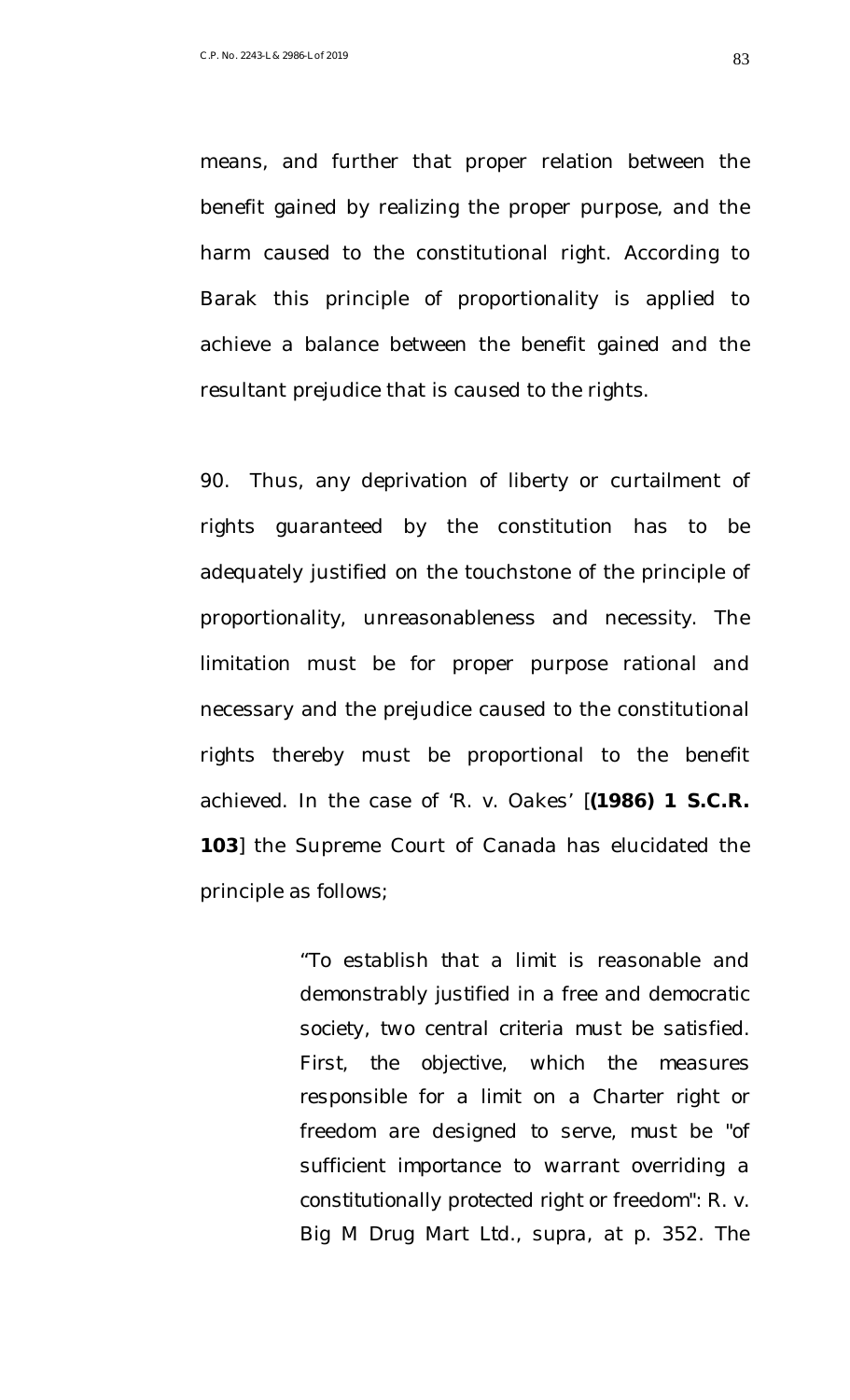*standard must be high in order to ensure that objectives which are trivial or discordant with the principles integral to a free and democratic society do not gain s. 1 protection. It is necessary, at a minimum, that an objective relate to concerns which are pressing and substantial in a free and democratic society before it can be characterized as sufficiently important.* 

*Second, once a sufficiently significant objective is recognized, then the party invoking s. 1 must show that the means chosen are reasonable and demonstrably justified. This involves "a form of proportionality test": R. v. Big M Drug Mart Ltd., supra, at p. 352. Although the nature of the proportionality test will vary depending on the circumstances, in each case courts will be required to balance the interests of society with those of individuals and groups. There are, in my view, three important components of a proportionality test. First, the measures adopted must be carefully designed to achieve the objective in question. They must not be arbitrary, unfair or based on irrational considerations. In short, they must be rationally connected to the objective. Second, the means, even if rationally connected to the objective in this first sense, should impair "as little as possible" the right or freedom in question: R. v. Big M Drug Mart Ltd., supra, at p. 352. Third, there must be a proportionality between the*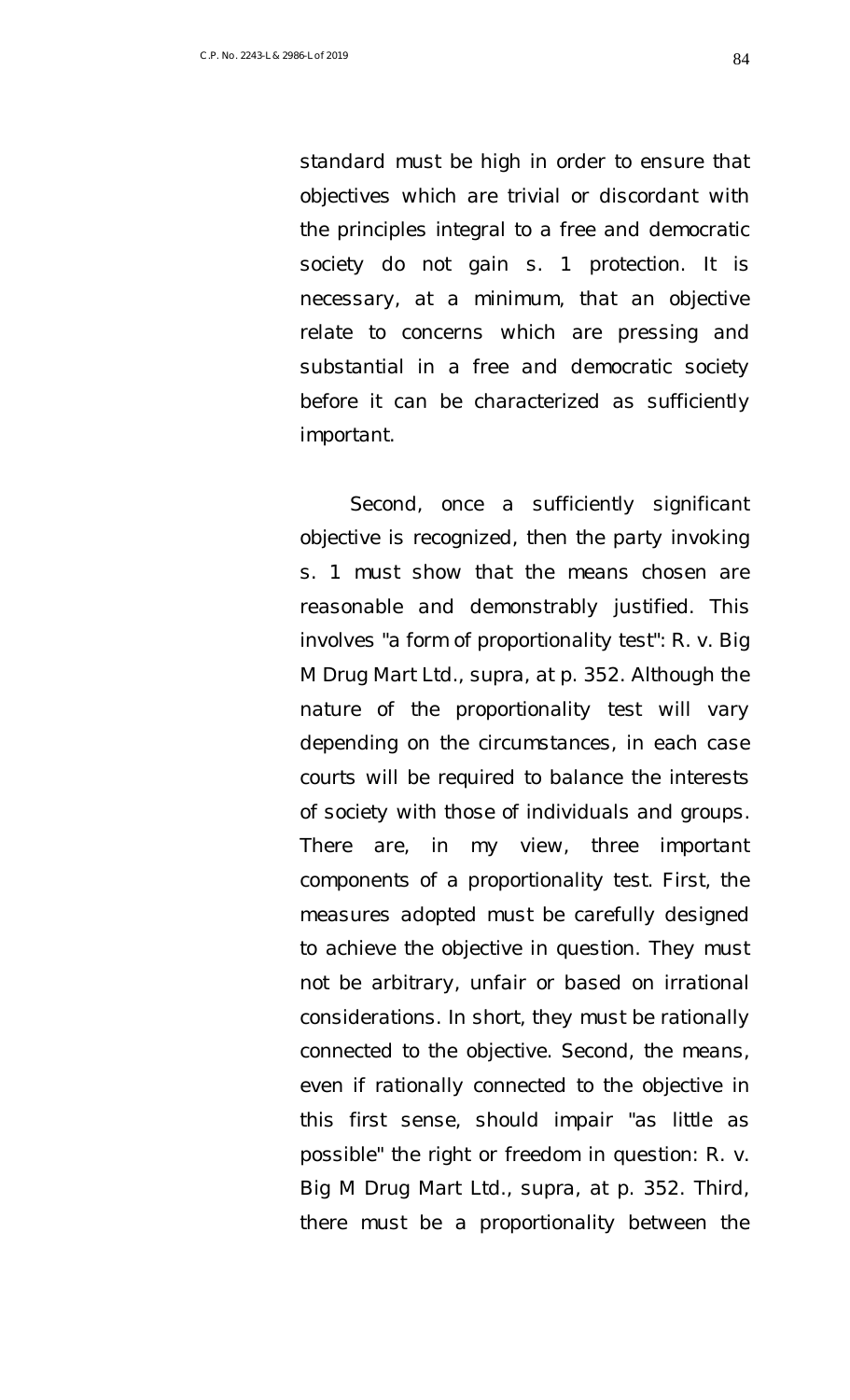*effects of the measures which are responsible for limiting the Charter right or freedom, and the objective which has been identified as of "sufficient importance".* 

91. Discretion has been granted to the constitutional courts in order to widen the scope of their power and competence, albeit within the prescribed parameters. The constitutional courts are the guardian of the constitution, and thus required to ensure that the executive refrain from violating the constitutional mandate, and to stop such violation when it occurs. The Court has to review the executive actions and the conduct of the public authorities on the touchstone of fairness, reasonableness and proportionality. They should not hesitate in performing their constitutional duty objectively, particularly, when it comes to the matter of rights that have been guaranteed by the constitution, we should remain mindful of the sensitivity of such issues, as unless the constitutionally guaranteed rights protections and privileges are respected and safeguarded the situation shall inevitably degenerate into chaos and anarchy. People wielding power should not lose sight of the fact that the constitutionally guaranteed rights have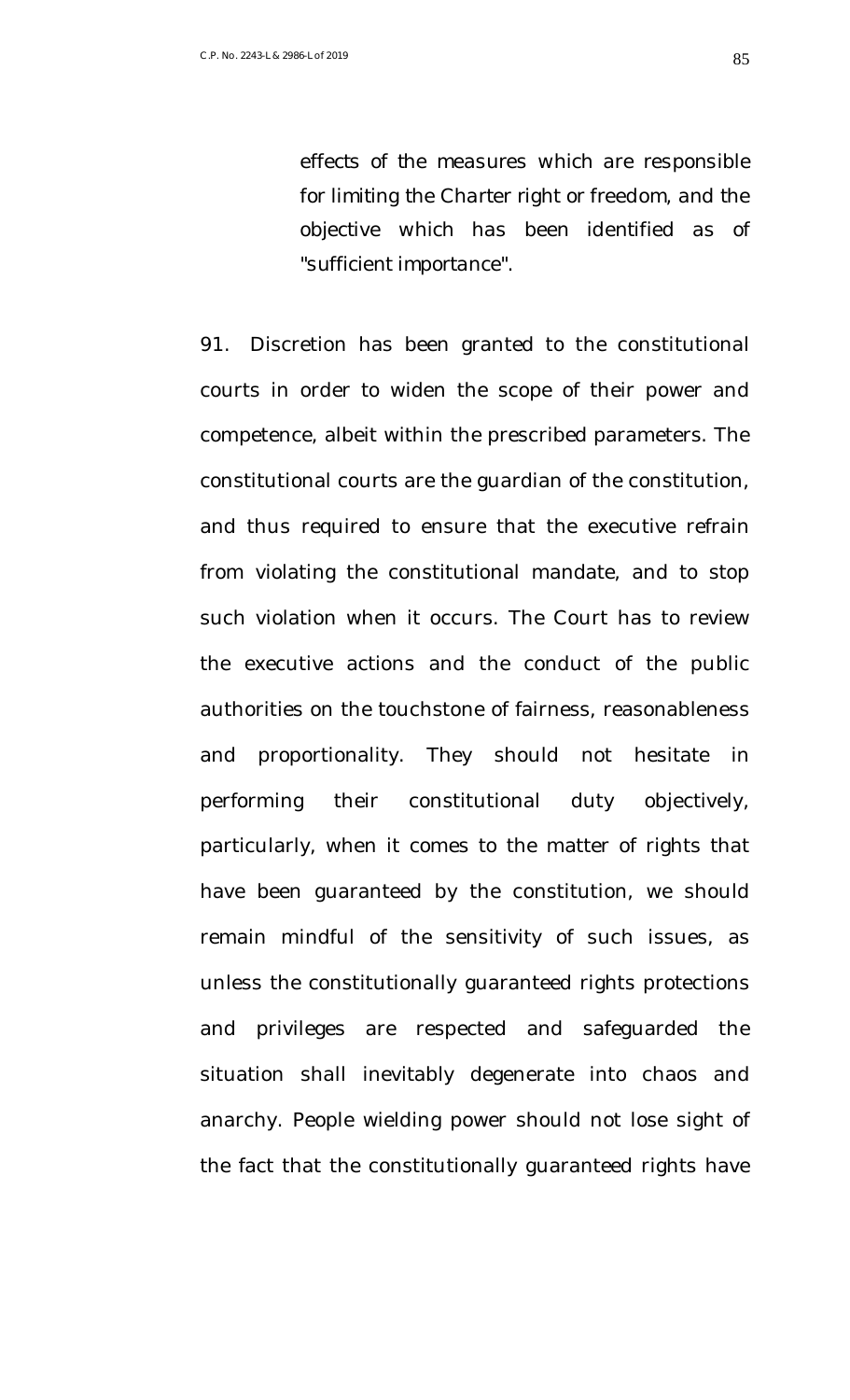been obtained and secured by the people of this country through a social contract in the shape of the constitution.

92. Before parting, it is worth recalling Antonio Gramsci's exhortation to civil society to be intellectually pessimistic but with a will that is optimistic. Legal protections, however sacrosanct, are inadequate to preserve liberties in a society that values outcomes over due process and is happy to sacrifice procedural safeguards at the altar of expediency. Until we value the ideals of democracy and liberty, we shall forever remain shackled not only deprived of the rights afforded to us by the Constitution but also unable to gain our rightful place in the comity of nations. As Thucydides wisely proclaimed "the strong will continue to do what they can and the weak shall continue to suffer what they must." Our salvation, thus, lies not in suppressing ideas we disagree with but in demanding freedom of thought, conscience, and expression for those whom we most vociferously disagree with. Until we create a culture of transparency, liberty, civility, and democratic values, our desire for peace and order shall continue to elude us. To borrow from Habib Jalib: